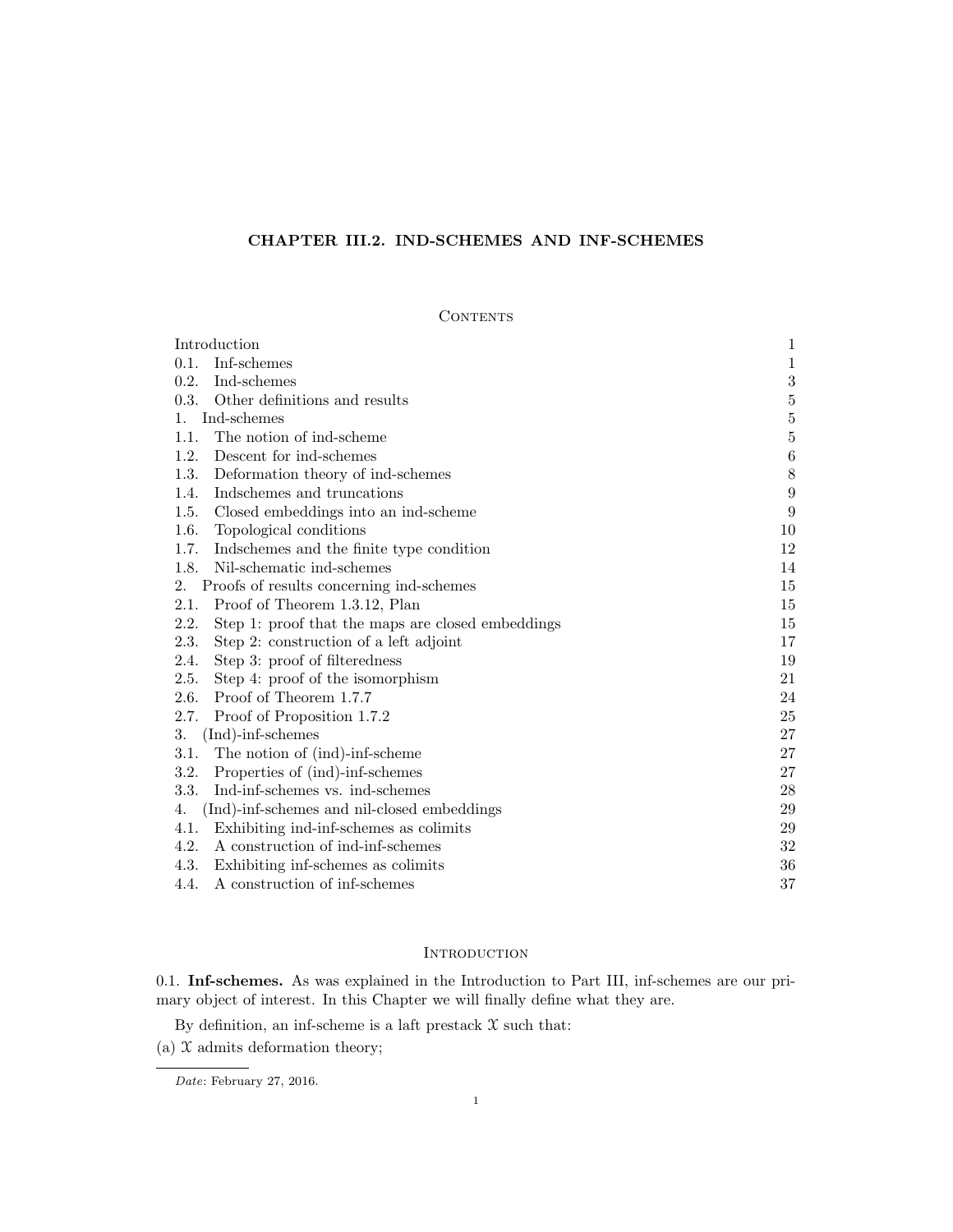(b) red $\mathfrak{X}$  is a (reduced) scheme.

It is quite remarkable that so general a definition produces a very reasonable object. Let us list some of the properties enjoyed by inf-schemes:

(i) Inf-schemes are well-adapted to the category IndCoh, i.e., the latter will extend to a functor of the  $(\infty, 2)$ -category of correspondences on inf-schemes. This will be realized in Chapter 3 of Part III.

(ii) Inf-schemes provide a unified language to talk about O-modules and D-modules; in particular, one can talk about *relative* D-modules along the fibers of a morphism between schemes. This will be realized in Chapter 4 of Part III.

(iii) Inf-schemes are an adequate framework for formal moduli problems and the correspondence between group-objects and their Lie algebras. This will be realized in Chapters 2 and 3 of Part IV.

0.1.1. In this Chapter we will only initiate the study of inf-schemes. The main outcome of this Chapter is the following structural result that comes in two parts, Corollary 4.4.6:

Let X be an in inf-scheme such that  $\text{red}\mathfrak{X} = X_0$  is a (reduced) affine scheme. Inside the category  $(\text{Sch}^{\text{aff}})_{/\mathfrak{X}}$  one can single out a subcategory of those

$$
S \stackrel{x}{\to} \mathfrak{X},
$$

for which  $S \in \text{Sch}^{\text{aff}}_{\text{aff}}$  and the map

$$
{}^{\text{red}}x: {}^{\text{red}}S \to {}^{\text{red}}\mathfrak{X} = X_0
$$

is an isomorphism. The first assertion of Corollary 4.4.6 is that this subcategory is cofinal.

This means that the datum of  $\mathfrak{X}$ , viewed as a functor from the category (opposite to that) of all affine schemes, is completely determined (i.e., is the left Kan extension) from its restriction to the category of pairs  $(S, x_0)$ , where  $S \in \text{Sch}_{\text{aff}}^{\text{aff}}$  and  $x_0$  is an isomorphism  $\text{red}S \to X_0$ .

In other words, in order to 'know'  $\mathfrak X$  we only need to know what the functor  $\mathfrak X$  gives in nilpotent thickenings of  $X_0$ .

0.1.2. The second part of Corollary 4.4.6 provides a converse to the above restriction process.

Namely, let  $\mathfrak{X}_{\text{nil-isom}}$  be an arbitrary functor from the category of affine eventually coconnective schemes almost of finite type, whose reduced subscheme is identified with a given (reduced) affine scheme  $X_0$  of finite type. I.e.,

$$
\mathfrak{X}_{\mathrm{nil\text{-}isom}}:({}^{<\infty}\mathrm{Sch}^{\mathrm{aff}}_{\mathrm{att}}\underset{\mathrm{red\,Sch}^{\mathrm{aff}}}{\times}\{X_0\})^{\mathrm{op}}\to \mathrm{Spc}\,.
$$

We impose the condition that the value of  $\mathfrak{X}_{\text{nil-isom}}$  on  $X_0$  itself be  $* \in \text{Spc}$ . Let X be the left Kan extension of  $\mathfrak{X}_{\text{nil-isom}}$  under the forgetful functor

$$
{}^{<\infty}\mathrm{Sch}^{\mathrm{aff}}_{\mathrm{at}}\underset{\mathrm{redSch}^{\mathrm{aff}}}{\times}\{X_0\}\to {}^{<\infty}\mathrm{Sch}^{\mathrm{aff}}
$$

.

I.e., the value of  $X$  on an (eventually coconnective) scheme affine scheme  $S$  is the category of

$$
S \to Z \to \mathcal{X}_{\text{nil-isom}}, \quad Z \in {}^{<\infty} \text{Sch}_{\text{aff}}^{\text{aff}}, \text{ red} Z = X_0.
$$

Thus, we can view X as an object of PreStk<sub>laft</sub>, and <sup>red</sup> $\mathfrak{X} = X_0$ . We would like X to be an inf-scheme, but we cannot expect that because there is no reason that for an arbitrary  $\mathfrak{X}_{\text{nil-isom}}$ , the prestack  $\mathfrak X$  will admit deformation theory.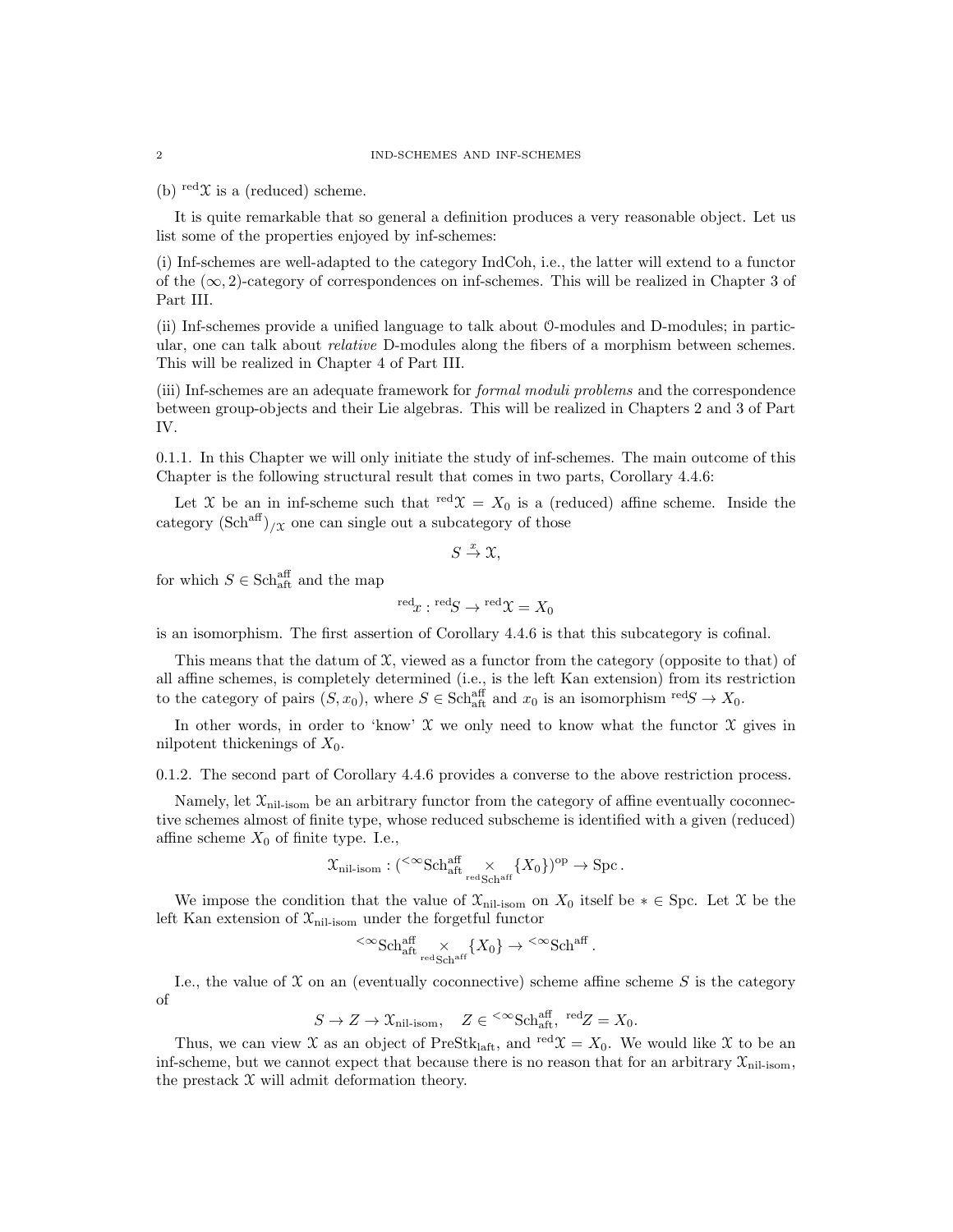However, there is an obvious necessary condition on  $\mathcal{X}_{\text{nil-isom}}$  for X to have a chance to admit deformation theory. Namely, recall that one of the conditions in admitting deformation theory is that it should take pushout diagrams of the form

$$
S_1 \longrightarrow S_2
$$
  
(0.1)  

$$
\downarrow \qquad \qquad \downarrow
$$
  

$$
S'_1 \longrightarrow S'_2.
$$

where  $S_1 \rightarrow S_1'$  has a structure of square-zero extension, to pullback diagrams in Spc. Thus, a necessary condition on  $\mathcal{X}_{\text{nil-isom}}$  in order for X to admit deformation theory is that  $\mathcal{X}_{\text{nil-isom}}$ have the same property with respect to the above push-outs when

$$
S_1, S_2 \in {}^{<\infty} {\rm Sch}^{\rm aff}_{\rm aff} \underset{{\rm redSch}^{\rm aff}}{\times} \{X_0\}.
$$

Now, the second part of Corollary 4.4.6 says that the above condition is also sufficient.

0.1.3. To summarize, Corollary 4.4.6 says that the operation of restriction under

$$
\left\langle\infty\right\rangle\left\langle\right\langle\left\langle\right\rangle_{\text{ref}}^{\text{aff}}\right\rangle\left\langle\left\langle X_{0}\right\rangle\right\rangle\left\langle\left\langle\right\rangle\left\langle\left\langle X_{0}\right\rangle\right\rangle_{\text{ref}}^{\text{aff}}
$$

defines a fully faithful functor from the category of inf-schemes  $\mathfrak{X}$ , whose underling reduced scheme is identified with  $X_0$  and the full subcategory of the category of functors

$$
\mathfrak{X}_{\text{nil-isom}} : ({}^{<\infty} {\text{Sch}}^{\text{aff}}_{{\text{alt}}}\underset{\text{redSch}^{\text{aff}}}{\times} \{X_0\})^{\text{op}} \to \text{Spc}, \quad \mathfrak{X}_{\text{nil-isom}}(X_0) = *,
$$

that take push-out (0.1) squares to pullback squares.

0.2. Ind-schemes. Prior to introducing inf-schemes, in Sects. 1 and 2, we study another type of algebro-geometric objects that often comes up in practice: ind-schemes.

0.2.1. Ind-schemes can be defined in any of the following three equivalent ways (but the equivalence is not altogether trivial):

A prestack  $X$  is said to be an ind-scheme if it is convergent and:

Definition (a):  $\mathcal X$  can be written as a *filtered* colimit (in PreStk) of quasi-compact schemes, where the transition maps are closed embeddings.

Definition (a'): Same as (a) with X replaced by  $\leq^n \mathfrak{X}$  for any n.

Definition (b): The subcategory of  $(\text{Sch}_{qc})_{\ell}$  consisting of *closed embeddings* is cofinal and filtered.

Definition (b'): Same as (a) with X replaced by  $\leq^n \mathfrak{X}$  for any n.

Definition (c): X admits a connective deformation theory and <sup>cl</sup>X is a classical indscheme.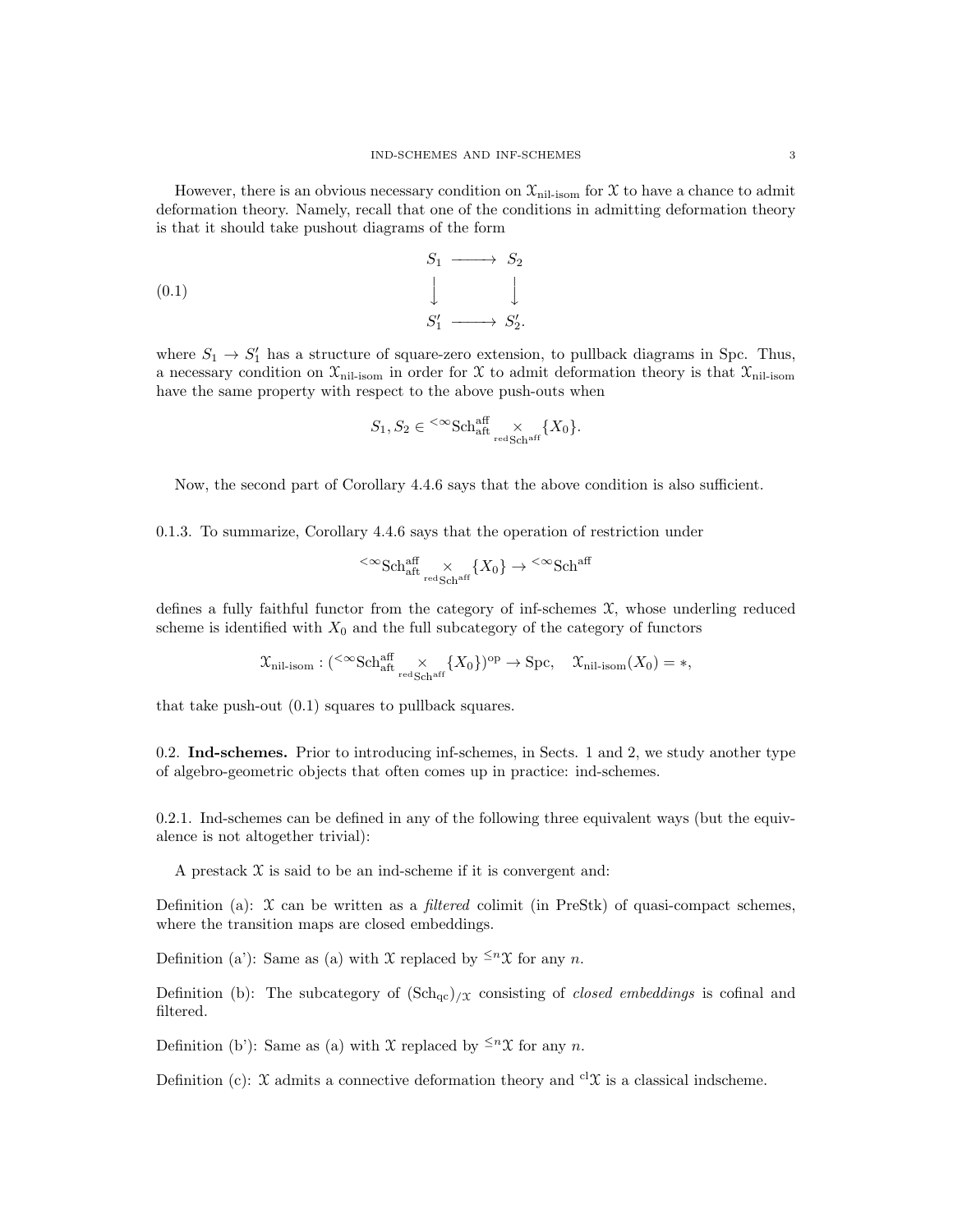0.2.2. Beyond the equivalence of the above definitions, here is the summary of main results pertaining to ind-schemes:

(i) Ind-schemes satisfy flat descent;

(ii) If an ind-scheme X is laft as a prestack, then the subcategory of  $(\text{Sch}_{ac})_{\ell}$  consisting of closed embeddings  $Z \to \mathfrak{X}$  with  $S \in Sch_{\text{aff}}$  is cofinal and filtered.

(iii) Let X be a laft prestack that admits coconnective deformation theory, and such that  $\text{red } \mathfrak{X}$ is a (reduced) indscheme. Then  $\mathfrak X$  is an ind-scheme if and only if the following conditions hold: (a) For any reduced affine scheme S and  $x : S \to \mathfrak{X}$ , the object  $H^0(T^*_x(\mathfrak{X})) \in \text{Pro}(\text{QCoh}(S)^{\heartsuit})$ can be written as a projective system with surjective transition maps;

(b) Either of the following equivalent conditions holds:

- The map  $\mathrm{red}\mathfrak{X} \to \mathrm{cl}\mathfrak{X}$  is a monomorphism; or
- For any reduced affine scheme S and  $x : S \to \text{red}\mathfrak{X}$ , the object

 $T_x^*$ <sup>(red</sup> $\mathfrak{X}/\mathfrak{X}$ ) ∈ Pro(QCoh(S)<sup>-</sup>)

belongs to  $\text{Pro}(\text{QCoh}(S)^-)^{\leq 0}$ .

0.2.3. Formal schemes. Normally, in the literature by a formal scheme one means an indscheme X such that red X is a (reduced) scheme. Since there many other usages of the word 'formal', in this book, we call these objects *nil-schematic ind-schemes*<sup>1</sup>.

We show that if X is nil-schematic ind-scheme with red $\mathfrak{X} = X_0$ , then the subcategory of  $(\text{Sch}_{\text{qc}})/\chi$  consisting of *nilpotent embeddings* embeddings  $S \to \chi$  is cofinal and filtered.

Moreover, we show that if X is laft as a prestack, the subcategory of  $(\text{Sch}_{\text{gc}})/\chi$  consisting of nilpotent embeddings embeddings  $Z \to \mathfrak{X}$  with  $Z \in Sch_{\text{aff.}}$  is cofinal and filtered.

0.2.4. Let us emphasize the difference between inf-schemes and nil-schematic ind-schemes.

Namely, in Corollary 4.3.3 (from which we deduce the first direction in Corollary 4.4.6 mentioned above) we show that if  $X$  is an *inf-scheme*, the map

$$
\underset{Z \in (\mathrm{Sch}_\mathrm{aft})_{\mathrm{nil-isom \ to} \ x}}{\mathrm{colim}} Z \to \mathfrak{X},
$$

where the colimit is taken in PreStk, is an isomorphism. Moreover, we will show (see Proposition 4.3.6 that the category (Sch<sub>aft</sub>)<sub>nil-isom to x</sub> is *sifted*. In particular,  $\mathcal X$  can be written as a colimit

$$
\operatorname*{colim}_{\alpha\in A} Z_{\alpha} \to \mathfrak{X},
$$

for some sifted index category A, where  $Z_{\alpha} \in Sch_{\text{aft}}$  and the transition maps in this family are nil-isomorphisms.

However, if  $X$  is a laft nil-schematic ind-scheme, the map

$$
\underset{Z \in (\text{Sch}_\text{aff})_{\text{nilp-emb into }X}}{\text{colim}} Z \to \mathfrak{X},
$$

where the colimit is taken in PreStk, is an isomorphism, and the category  $(Sch_{\text{aff}})_{\text{nilp-emb into }X}$ is filtered. In particular,  $X$  can be written as a colimit

$$
\operatornamewithlimits{colim}_{\alpha\in A} Z_\alpha\to\mathfrak X,
$$

$$
{}^{\text{red}}f:{}^{\text{red}}\mathfrak{X}_1\to{}^{\text{red}}\mathfrak{X}_2
$$

has the property ?.

<sup>&</sup>lt;sup>1</sup>This is in line with our policy that the adjective 'nil-?' for a morphism  $f: \mathfrak{X}_1 \to \mathfrak{X}_2$  means that the corresponding morphism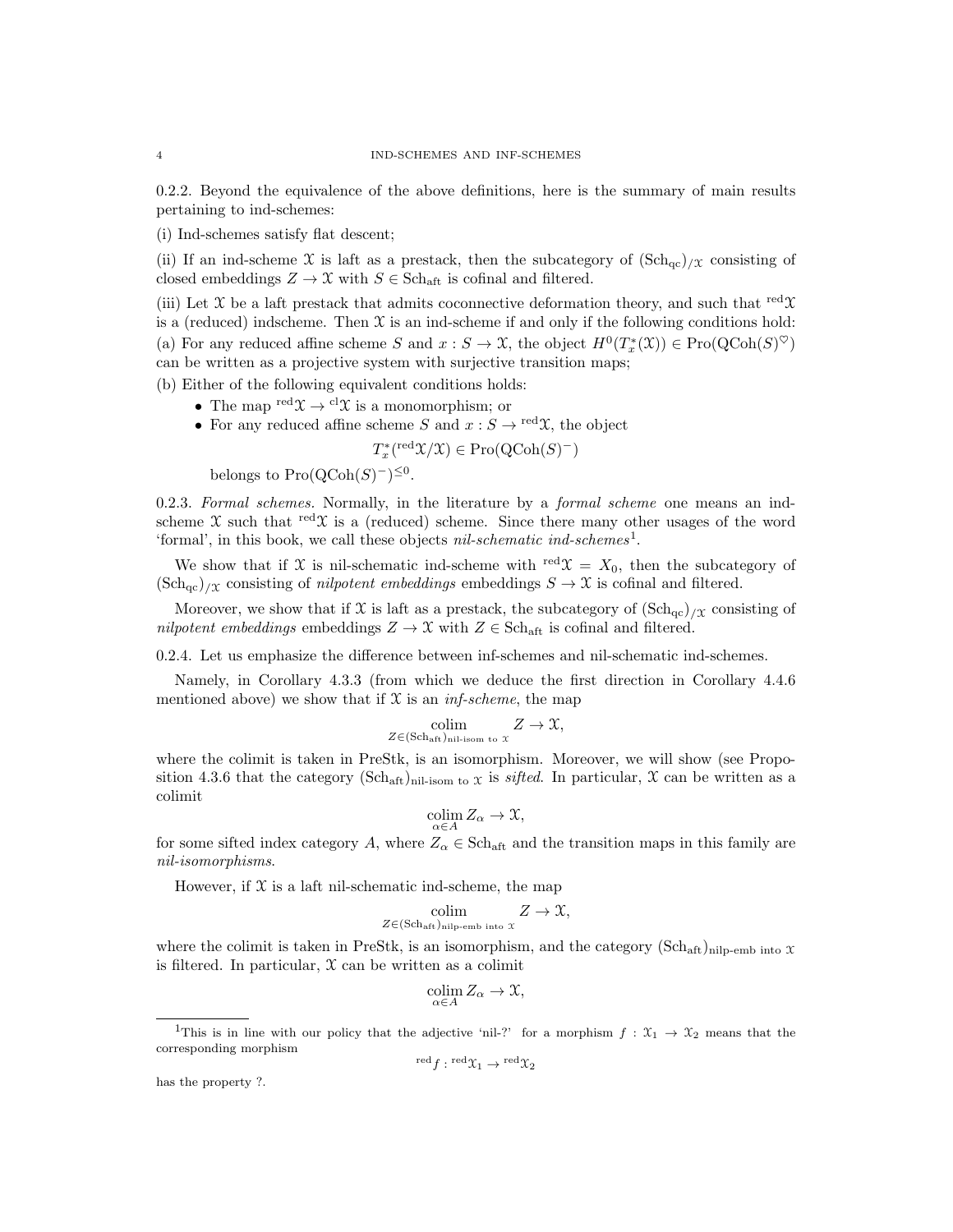where  $Z_{\alpha} \in \text{Sch}_{\text{aff}}$  and the transition maps in this family are *nilpotent embeddings*, and where the index category A is filtered.

So, there are two points of difference: one is the 'filtered' vs. 'sifted' condition on the index category A, and the other is 'nilpotent embeddings' vs 'nil-isomorphisms'.

In addition, given  $x : Z \to \mathcal{X}$  with Z not necessarily affine, if X is a laft nil-schematic ind-scheme, the category of factorizations of  $x$  as

 $Z \to Z' \stackrel{x'}{\to} \mathfrak{X}$ , x' is a nilpotent embedding

is contractible. If, however,  $Z$  is an inf-scheme, the category of factorizations of  $x$  as

 $Z \to Z' \stackrel{x'}{\to} \mathfrak{X}$ ,  $x'$  is a nil-isomorphism

need not be contractible (it may be empty).

### 0.3. Other definitions and results.

0.3.1. In Sect. 3 we define a notion slightly more general than inf-scheme, namely, that of ind-inf-scheme. Namely, a laft prestack  $\mathfrak X$  is said to be an ind-inf-scheme if

(a)  $\mathfrak X$  admits deformation theory;

(b)  $\text{red}\mathfrak{X}$  is a (reduced) ind-scheme.

Thus, the class of ind-inf-schemes contains both inf-schemes and ind-schemes. We give some infinitesimal criteria that allow to determine when an ind-inf-scheme is an ind-scheme.

0.3.2. In turns that the good behavior of IndCoh on inf-schemes extends at no cost to ind-infschemes; this will be done in Chapter 3 of Part III of the book.

We show that ind-inf-schemes satisfy Nisnevich (and with a little more work, also étale) descent.

0.3.3. Finally, we establish an extension of Corollaries 4.4.6 and Corollary 4.3.3 mentioned above, to the case of ind-inf-schemes; this is done in Sect. 4.

## 1. Ind-schemes

Ind-schemes are an approximation to our main object of interest (the latter being ind-infschemes). In this section we will mainly review various facts established in [GaRo1].

1.1. The notion of ind-scheme. Ind-schemes are defined in a very simple way: prestacks that can be presented as filtered colimits of schemes under closed embeddings. It is not altogether tautological that this is 'the right notion', but we will see that it is in the course of this section.

1.1.1. Let  $\mathfrak X$  be an object of PreStk.

**Definition 1.1.2.** We shall say that  $X$  is an ind-scheme if:

- $X$  is convergent;
- As an object of PreStk, we can write  $X$  as a filtered colimit

$$
(1.1)
$$

(1.1) colim  $\operatorname{colim} X_{\alpha}$ ,

where  $X_{\alpha} \in \text{Sch}_{\text{qc}}$  and the maps  $X_{\alpha_1} \to X_{\alpha_2}$  are closed embeddings.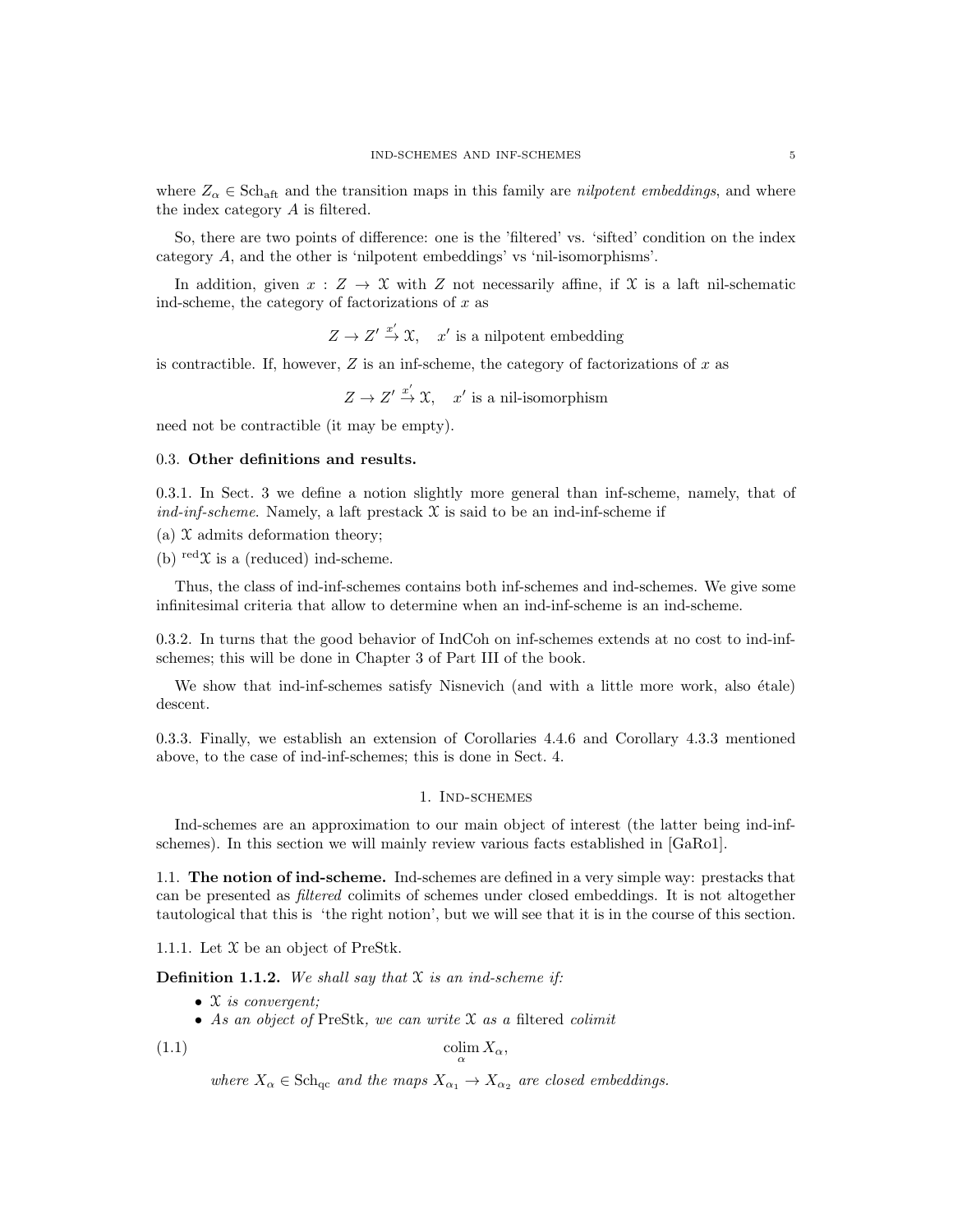1.1.3. We let

indSch ⊂ PreStk

denote the full subcategory spanned by ind-schemes. We also denote

 $indSch<sub>laff</sub> := indSch \cap PreStk<sub>laff</sub>$ .

It is clear that the above subcategories are closed under finite limits taken in PreStk.

1.1.4. In addition:

**Definition 1.1.5.** Let X be an object of <sup> $\leq n$ </sup>PreStk (resp., <sup>cl</sup>PreStk, <sup>red</sup>PreStk). We shall say that X is an n-coconnective (resp., classical, reduced) ind-scheme if as an object of  $\leq^{n}$ PreStk (resp., <sup>cl</sup>PreStk, <sup>red</sup>PreStk), we can write  $\mathfrak X$  as a filtered colimit

$$
\operatorname{colim}_{\alpha} X_{\alpha},
$$

where  $X_{\alpha} \in {}^{\leq n}Sch_{qc}$  (resp.,  $X_{\alpha} \in {}^{cl}Sch_{qc}$ ,  $X_{\alpha} \in {}^{red}Sch_{qc}$ ) and the maps  $X_{\alpha_1} \to X_{\alpha_2}$  are closed embeddings.

We let

$$
\leq^n \text{indSch} \subset \leq^n \text{PreStk}, \quad \leq^n \text{indSch}_{\text{lft}} \subset \leq^n \text{PreStk}_{\text{lft}},
$$
  
\n
$$
\leq^n \text{IndSch} \subset \leq^n \text{PreStk}_{\text{lft}}
$$

and

 $\mathrm{red}_\mathrm{indSch} \subset \mathrm{red}_\mathrm{PreStk}, \ \mathrm{red}_\mathrm{indSch}_\mathrm{lft} \subset \mathrm{red}_\mathrm{PreStk}_\mathrm{lft},$ 

denote the corresponding subcategories.

These subcategories are closed under finite limits in  $\leq^{n}$ PreStk (resp., <sup>cl</sup>PreStk, <sup>red</sup>PreStk).

1.2. Descent for ind-schemes. In this subsection we show that ind-schemes satisfy flat descent.

1.2.1. We are going to prove:

**Proposition 1.2.2.** Let  $\mathfrak{X} \in \text{indSch.}$  Then  $\mathfrak{X}$  satisfies flat descent.

For the proof of the proposition we will need the following assertion of independent interest:

**Lemma 1.2.3.** Let X be an ind-scheme. Then for  $S \in \{m\}$ Sch<sub>qc</sub>, the  $\infty$ -groupoid Maps $(S, \mathcal{X})$ is n-truncated.

*Proof.* First we take  $n = 0$ . In this case the assertion follows from the fact that filtered colimits of discrete objects of Spc are discrete. For general  $n$ , the assertion follows from [Chapter III.1, Lemma 6.3.2 and Proposition 1.3.2 below (which is proved independently).  $\Box$ 

1.2.4. Proof of Proposition 1.2.2, Step 1. Let X be written as  $\operatorname{colim}_{\alpha \in A} X_{\alpha}$ , where  $X_{\alpha} \in \text{Sch}_{q_c}$ , and the category A is filtered.

Let  $\hat{S} \to S$  be a faithfully flat map in Sch<sup>aff</sup>, and let  $\hat{S}^{\bullet}/S$  be its Čech nerve. We need to show that the map

(1.3) 
$$
\text{Maps}(S, \mathcal{X}) \to \text{Tot}(\text{Maps}(\overset{\circ}{S}^{\bullet}/S, \mathcal{X}))
$$

is an isomorphism.

Let us first assume that S is n-coconnective for some n. Since  $\hat{S} \to S$  is flat, then  $\hat{S}$  is also *n*-coconnective, and so are the terms of  $\hat{S}^{\bullet}/S$ .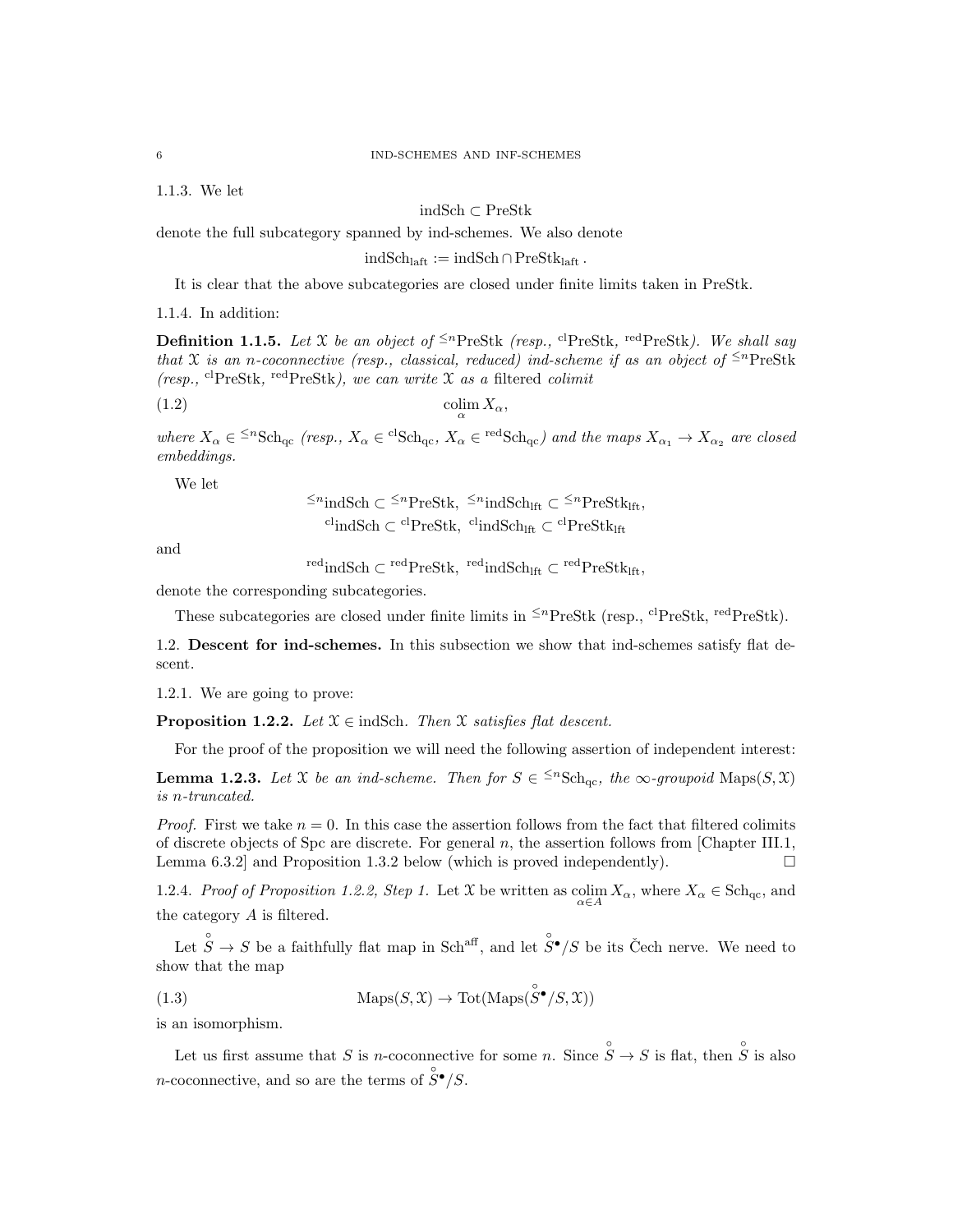We have a commutative diagram in Spc:

$$
\begin{array}{ccc}\n\text{colim Maps}(S, X_{\alpha}) & \xrightarrow{\sim} & \text{Maps}(S, \mathcal{X}) \\
\downarrow & & \downarrow & \\
\text{colim Tot}(\text{Maps}(\overset{\circ}{S}^{\bullet}/S, X_{\alpha})) & \longrightarrow & \text{Tot}(\text{Maps}(\overset{\circ}{S}^{\bullet}/S, \mathcal{X})) \\
\downarrow & & \downarrow & \\
\text{colim Tot}^{\leq n}(\text{Maps}(\overset{\circ}{S}^{\bullet}/S, X_{\alpha})) & \longrightarrow & \text{Tot}^{\leq n}(\text{Maps}(\overset{\circ}{S}^{\bullet}/S, \mathcal{X})) \\
\downarrow & & \downarrow \\
\text{Tot}^{\leq n}(\text{colim Maps}(\overset{\circ}{S}^{\bullet}/S, X_{\alpha})) & \longrightarrow & \text{Tot}^{\leq n}(\text{Maps}(\overset{\circ}{S}^{\bullet}/S, \mathcal{X})),\n\end{array}
$$

where  $\text{Tot}^{\leq n}$  denote the limit over the *n*-skeleton.

We note that the map

$$
\operatornamewithlimits{colim}_{\alpha}\operatorname{Maps}(S,X_{\alpha})\to\operatornamewithlimits{colim}_{\alpha}\operatorname{Tot}(\operatorname{Maps}(\overset{\circ}{S}{}^{\bullet}/S,X_{\alpha}))
$$

is an isomorphism since maps of schemes satisfy flat descent.

Now, Lemma 1.2.3, implies that

$$
\text{Tot}(\text{Maps}(\overset{\circ}{S}{}^{\bullet}/S, \mathfrak{X})) \to \text{Tot}^{\leq n}(\text{Maps}(\overset{\circ}{S}{}^{\bullet}/S, \mathfrak{X}))
$$

and

$$
\text{Tot}(\text{Maps}(\overset{\circ}{S}\bullet /S, X_{\alpha})) \to \text{Tot}^{\leq n}(\text{Maps}(\overset{\circ}{S}\bullet /S, X_{\alpha}).
$$

are isomorphisms.

Furthermore, the map

$$
\underset{\alpha}{\text{colim }} \text{Tot}^{\leq n}(\text{Maps}(\overset{\circ}{S}\bullet/S, X_{\alpha})) \to \text{Tot}^{\leq n}\left(\underset{\alpha}{\text{colim }} \text{Maps}(\overset{\circ}{S}\bullet/S, X_{\alpha}))\right)
$$

is an isomorphism, since finite limits commute with filtered colimits.

This implies that the map (1.3) is an isomorphism as well.

1.2.5. Proof of Proposition 1.2.2, Step 2. For an integer  $n$ , we consider the *n*-coconnective truncation  $\leq^{n} S$  of S. Note that since  $\overrightarrow{S} \to S$  is flat, the map  $\leq^{n} S \to \leq^{n} S$  is flat, and the simplicial *n*-coconnective DG scheme  $\leq^n (\overset{\circ}{S} \bullet / S)$  is the Čech nerve of  $\leq^n \overset{\circ}{S} \to \leq^n S$ .

We have a commutative diagram

$$
\begin{array}{ccc}\n\text{Maps}(S, \mathfrak{X}) & \longrightarrow & \text{Tot}(\text{Maps}(\overset{\circ}{S}^{\bullet}/S, \mathfrak{X})) \\
\downarrow & & \downarrow \\
\lim_{n \in \mathbb{N}^{\text{op}}} \text{Maps}({}^{\leq n}S, \mathfrak{X}) & \longrightarrow & \lim_{n \in \mathbb{N}^{\text{op}}} \text{Tot}(\text{Maps}({}^{\leq n}(\overset{\circ}{S}^{\bullet}/S), \mathfrak{X}))\n\end{array}
$$

In this diagram the vertical arrows are isomorphisms, since  $\mathfrak X$  is convergent. The bottom horizontal arrow is an isomorphism by Step 1. Hence, the top horizontal arrow is an isomorphism as well, as desired.

.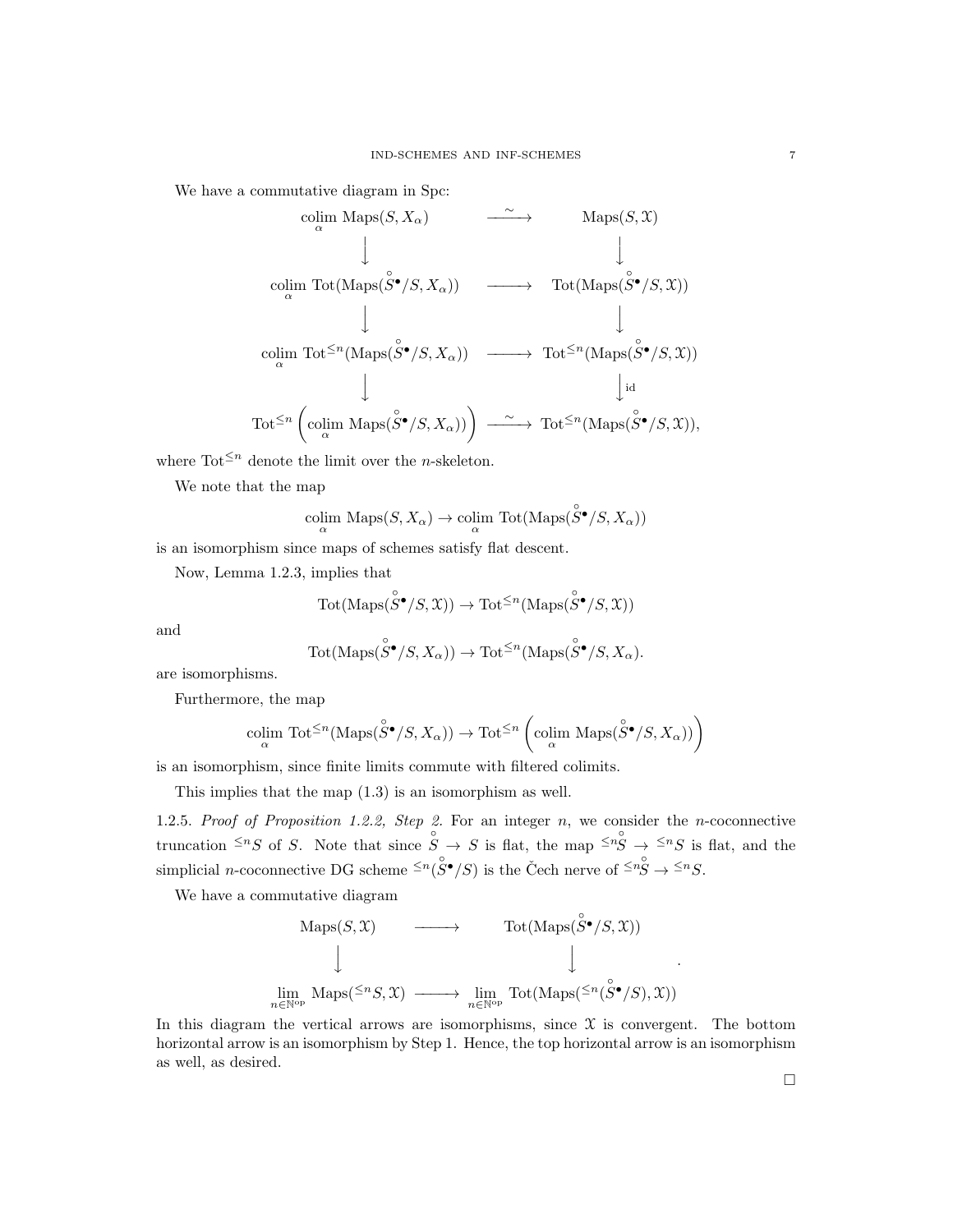1.2.6. As a corollary we obtain:

**Corollary 1.2.7.** Let  $\mathcal{X} \in \text{indSch}$  be written as in (1.1). Then for  $Z \in \text{Sch}_{\text{ac}}$ , the map

$$
\underset{\alpha}{\text{colim}} \ \mathrm{Maps}(Z, X_{\alpha}) \to \mathrm{Maps}(Z, \mathfrak{X})
$$

is an isomorphism.

*Proof.* Follows from the Zariski descent property of  $\mathfrak X$  and the fact that finite limits commute with filtered colimits.

1.3. Deformation theory of ind-schemes. In this subsection we show that ind-schemes admit (connective) deformation theory, and that, moreover, they can essentially be characterized by this property.

1.3.1. We observe:

**Proposition 1.3.2.** Let X be an ind-scheme. Then X admits a connective deformation theory.

Proof. Follows from the fact that the formation of finite limits (involved in the definition of admitting connective deformation theory, see [Chapter III.1, Lemma 3.1.8]) commutes with filtered colimits.  $\hfill \square$ 

1.3.3. Note that [Chapter III.1, Lemma 2.5.5] gives an explicit expression to the value of procotangent spaces of an ind-scheme:

**Lemma 1.3.4.** For  $\mathfrak{X} \in \text{indSch}$  written as in (1.1), and  $(Z, x) \in (\text{Sch}_{\text{qc}})_{/\mathfrak{X}}$  we have:

$$
T_x^*(\mathfrak{X}) \simeq \lim_{(\alpha,x_\alpha)\in (A_{x/})^{\text{op}}} T_{x_\alpha}^*(X_\alpha),
$$

where  $A_{x}$  is the category of factorizations of x as

$$
Z \to X_{\alpha} \to \mathfrak{X}, \quad \alpha \in A.
$$

In the above lemma, the limit is taken in  $\text{Pro}(\text{QCoh}(Z)^-)$ , or equivalently  $\text{Pro}(\text{QCoh}(Z)^{\leq 0})$ , as  $A_{x}$  is filtered.

1.3.5. We note the following feature of the pro-cotangent spaces of an ind-scheme.

**Definition 1.3.6.** Let Z be a scheme and T an object of  $\text{Pro}(\text{QCoh}(Z)^{\heartsuit})$ . We shall say that  $\mathcal T$  can be given by a surjective system if  $\mathcal T$  can be written as a limit

$$
\lim_{\alpha\in A^{\mathrm{op}}}\mathcal{F}_\alpha,
$$

where A is a filtered category,  $\mathcal{F}_{\alpha} \in \text{QCoh}(Z)^{\heartsuit}$  and for  $\alpha_1 \to \alpha_2$ , the corresponding map  $\mathfrak{F}_{\alpha_2} \to \mathfrak{F}_{\alpha_1}$  is surjective.

We have:

**Lemma 1.3.7.** An object  $\mathcal{T} \in \text{Pro}(\text{QCoh}(Z)^\heartsuit)$  is given by a surjective system if and only if in the category

$$
((\mathrm{QCoh}(Z)^\heartsuit)_{\mathfrak{I}/})^{\mathrm{op}}
$$

the full subcategory, spanned by surjections  $\mathcal{T} \rightarrow \mathcal{F}$ , is cofinal.

For future reference, we note that

**Lemma 1.3.8.** If  $i : \widetilde{Z} \hookrightarrow Z$  is a nilpotent embedding, and  $\mathfrak{T} \in \text{Pro}(\text{QCoh}(Z)^\heartsuit)$  is such that  $\widetilde{\mathfrak{T}} := H^0((\text{Pro}(i^*)) (\mathfrak{T})) \in \text{Pro}(\text{QCoh}(\widetilde{Z})^{\heartsuit})$  is given by a surjective system, then  $\mathfrak{T}$  is also given by a surjective system.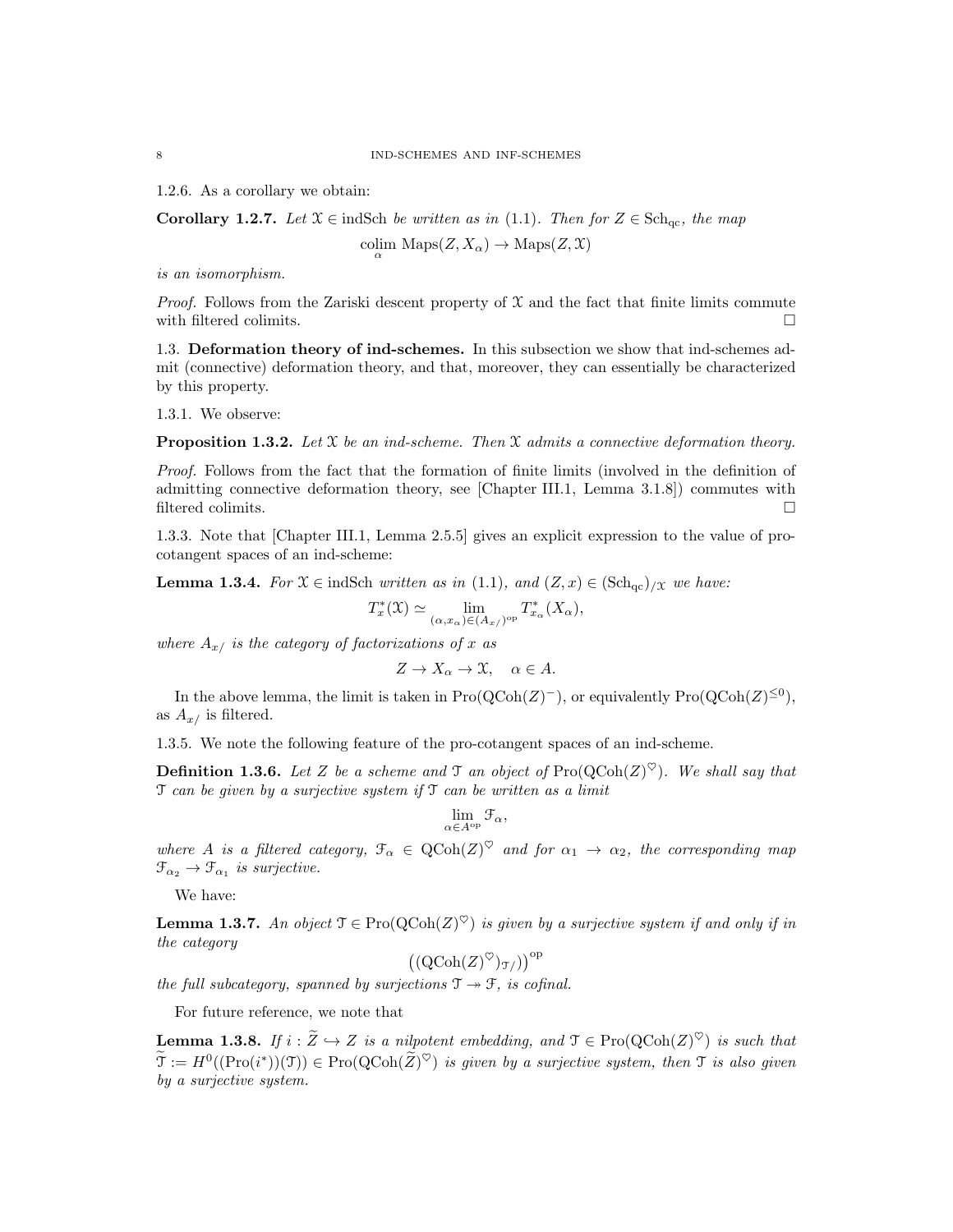1.3.9. From Lemma 1.3.4 we obtain:

**Lemma 1.3.10.** Let X be an ind-scheme and  $x : Z \to X$  a point, where  $Z \in \text{Sch}_{\text{ac}}$ . Then  $H^0(T^*_x(\mathfrak{X})) \in \mathrm{Pro}({\rm QCoh}(Z)^\heartsuit)$  is given by a surjective system.

1.3.11. The next assertion provides a partial converse to Proposition 1.3.2:

**Theorem 1.3.12.** Let  $\mathcal{X}$  be an object of PreStk that admits connective deformation theory and that for any  $(S, x : S \to \mathfrak{X}) \in {}^{cl}Sch^{\text{aff}}_{\mathfrak{X}}$ , the object  $H^0(T^*_x(\mathfrak{X})) \in \text{Pro}({\text{QCoh}}(S)^{\heartsuit})$  is given by a surjective system. Assume that there exists a map  $f: \mathfrak{X}_0 \to \mathfrak{X}$  such that:

- $\mathfrak{X}_0$  is a classical ind-scheme;
- The map  $f: \mathfrak{X}_0 \to \mathfrak{X}$  is a monomorphism when evaluated on classical schemes;
- The map f is a pseudo-nilpotent embedding<sup>2</sup>.

Then  $X$  is an ind-scheme.

The proof will be given in Sect. 2.

Corollary 1.3.13. Let  $\mathfrak X$  be an object of PreStk that admits connective deformation theory, and such that  ${}^{cl}\mathfrak{X}$  is a classical ind-scheme. Then  $\mathfrak{X}$  is an ind-scheme.

1.4. Indschemes and truncations. In this subsection we compare our present definition of ind-schemes with that of [GaRo1].

1.4.1. We have:

**Proposition 1.4.2.** Let X be an object of <sup>conv</sup>PreStk. Then  $X \in \text{indSch }$  if and only if for every n, we have  $\leq^n \mathfrak{X} \in \leq^n$ indSch.

*Proof.* The 'only if' part is evident. Conversely, let  $\mathcal X$  be convergent and such that for every n, we have  $\leq^n \mathfrak{X} \in \leq^n$  indSch. By repeating the argument of Proposition 1.3.2, it follows from [Chapter III.1, Sect. 6.1.3] that  $\mathfrak X$  admits a connective deformation theory.

Hence, such X satisfies the conditions of Corollary 1.3.13, namely, we take  $\mathcal{X}_0 = {}^{cl}\mathcal{X}$ .

 $\Box$ 

1.4.3. From Proposition 1.4.2 we obtain:

Corollary 1.4.4. Let  $\alpha \mapsto X_\alpha$  be a filtered diagram of objects of Sch<sub>qc</sub> with the maps being closed embeddings. Set  $\mathfrak{X}':=\operatornamewithlimits{colim}_{\alpha}X_{\alpha}$ . Then  $\operatornamewithlimits{conv}(\mathfrak{X}')$  is an ind-scheme.

Finally, from Corollary 1.4.4, we deduce:

**Corollary 1.4.5.** Let  $\mathfrak{X}_n$  (resp.,  $\mathfrak{X}_{\text{cl}}$ ,  $\mathfrak{X}_{\text{red}}$ ) be an n-coconnective (resp., classical, reduced) ind-scheme. Set

 $\mathcal{X}':=\text{LKE}_{? \text{Sch}^{\text{aff}} \hookrightarrow \text{Sch}^{\text{aff}}}(\mathcal{X}_{?}),$ 

where  $? = \leq n$  (resp.,  $? = \text{cl}, ? = \text{red}$ ). Then  $\text{conv}(\mathfrak{X}')$  is an ind-scheme.

1.5. Closed embeddings into an ind-scheme. In this subsection we show that an indscheme  $\mathfrak X$  can be recovered from the category of schemes equipped with a closed embedding into X.

<sup>&</sup>lt;sup>2</sup>See [Chapter III.1, Definition 8.1.2(d')] for what this means.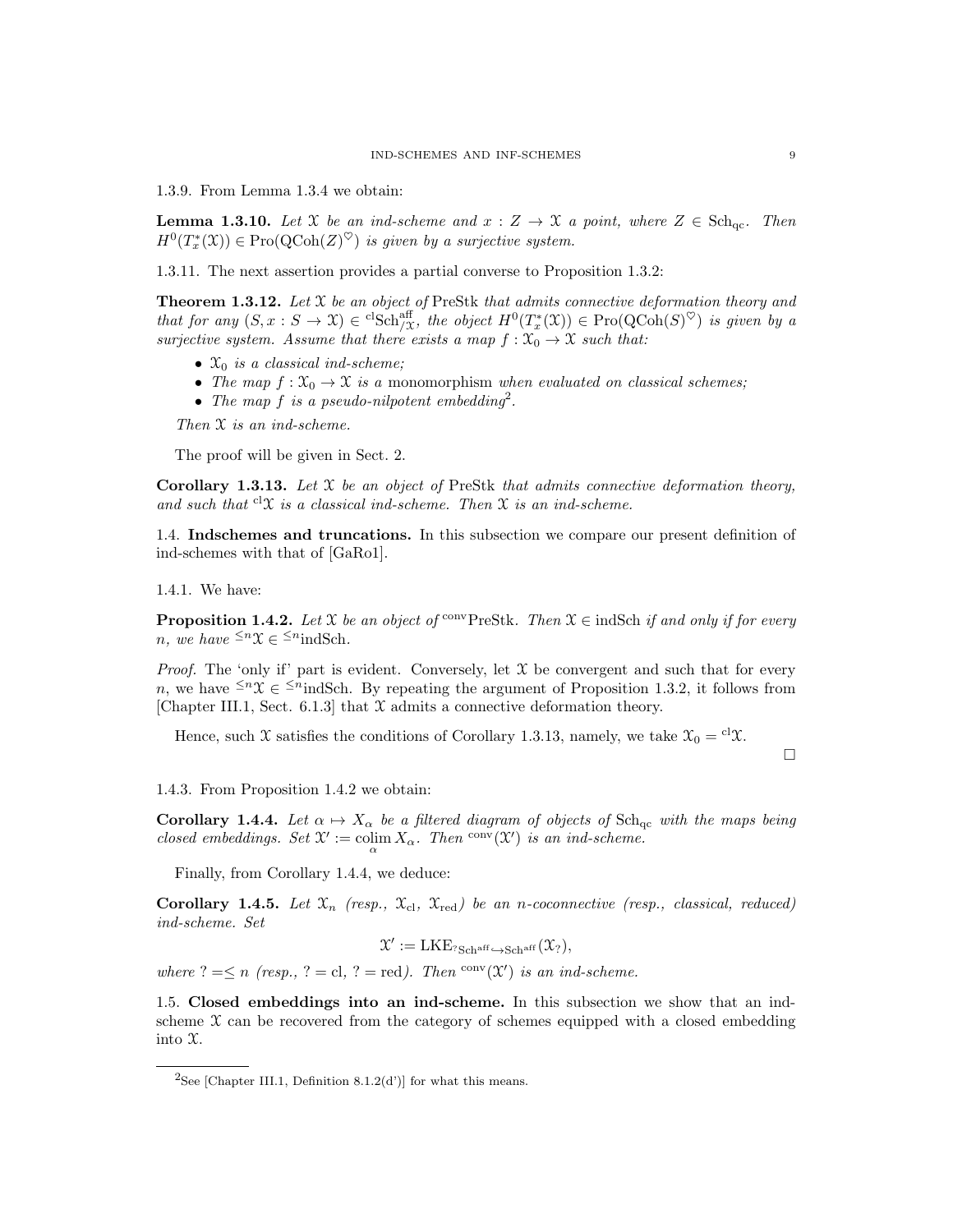1.5.1. We recall (see [Chapter III.1, Definition 8.1.2]) that a map of prestacks  $\mathcal{X}_1 \to \mathcal{X}_2$  is a closed embedding if for  $S_2 \in \text{Sch}_{/\mathfrak{X}_2}^{\text{aff}}$ , the map

$$
{}^{\mathrm{cl}}(S_2 \underset{\mathfrak{X}_2}{\times} \mathfrak{X}_1) \to {}^{\mathrm{cl}}S_2
$$

is a closed embedding of classical affine schemes (in particular, the left hand side is a classical affine scheme).

It is easy to see that if  $\mathfrak{X}_1 \to \mathfrak{X}_2 \to \mathfrak{X}_3$  are such that  $\mathfrak{X}_1 \to \mathfrak{X}_3$  and  $\mathfrak{X}_2 \to \mathfrak{X}_3$  are closed embeddings, then so is  $\mathfrak{X}_1 \to \mathfrak{X}_2$ .

In what follows, for  $\mathcal{X} \in \text{PreStk}$  we let

 $PreStk<sub>closed</sub>$  in  $\mathfrak{X} \subset PreStk_{}/\mathfrak{X}$ 

denote the full subcategory, consisting of those  $(\mathcal{X}, f : \mathcal{X} \to \mathcal{X})$ , for which f is a closed embedding. We will use a similar notation for any category that maps to PreStk, e.g.,

 $Sch_{closed in } \mathfrak{X}$ .

1.5.2. Let X be an ind-scheme, written as in (1.1). It is clear that for  $Z \in \text{Sch}_{\text{qc}}$ , a map  $Z \to \mathfrak{X}$ is a closed embedding if and only if for some/any  $\alpha$ , for which the above map factors through a map  $Z \to X_{\alpha}$ , the latter is a closed embedding.

1.5.3. We claim:

**Proposition 1.5.4.** An object  $X \in \text{convPrestk}$  is an ind-scheme if and only if the following two conditions are satisfied:

- The functor Sch<sub>closed in  $x \to (\text{Sch}_{qc})/x$  is cofinal.</sub>
- The category Sch $_{\text{closed in } X}$  is filtered.

*Proof.* Clearly, the conditions of the proposition are sufficient for  $\mathfrak X$  to be an ind-scheme.

Assume now that  $\mathfrak X$  is an ind-scheme. The fact that

 $\mathrm{Sch}_\mathrm{closed\ in\ \mathfrak{X}} \to (\mathrm{Sch}_\mathrm{qc})_{/\mathfrak{X}}$ 

is cofinal follows from Corollary 1.2.7.

To prove that the category  $Sch_{closed}$  in  $\chi$  is filtered, it is enough to show that it contains finite colimits. Let

$$
(1.4) \t\t i \mapsto Z_i, \t i \in I
$$

be a finite diagram in Sch<sub>closed</sub> in  $x$ . Write  $\mathcal X$  as in (1.1). Then by Corollary 1.2.7, and since the category of indices A is filtered, there exists an index  $\alpha \in A$  such that (1.4) factors through a diagram in Sch<sub>closed</sub> in  $X_\alpha$ .

By [Chapter II.2, Proposition 1.1.3], the resulting diagram admits a colimit, denote it

 $Z_{\alpha} \in \text{Sch}_\text{closed in } X_{\alpha}$ .

Furthermore, by [Chapter II.2, Lemma 1.1.5], for an arrow  $\alpha \to \alpha'$  in A, the resulting map  $Z_{\alpha} \to Z_{\alpha'}$  is an isomorphism. Since A is filtered, this implies that  $Z_{\alpha}$  maps isomorphically to the sought-for colimit in Sch<sub>closed</sub> in  $\mathfrak{X}$ .

1.6. Topological conditions. In this subsection we introduce several classes of maps between prestacks, imposing the condition that they behave as 'relative ind-schemes'.

 $\Box$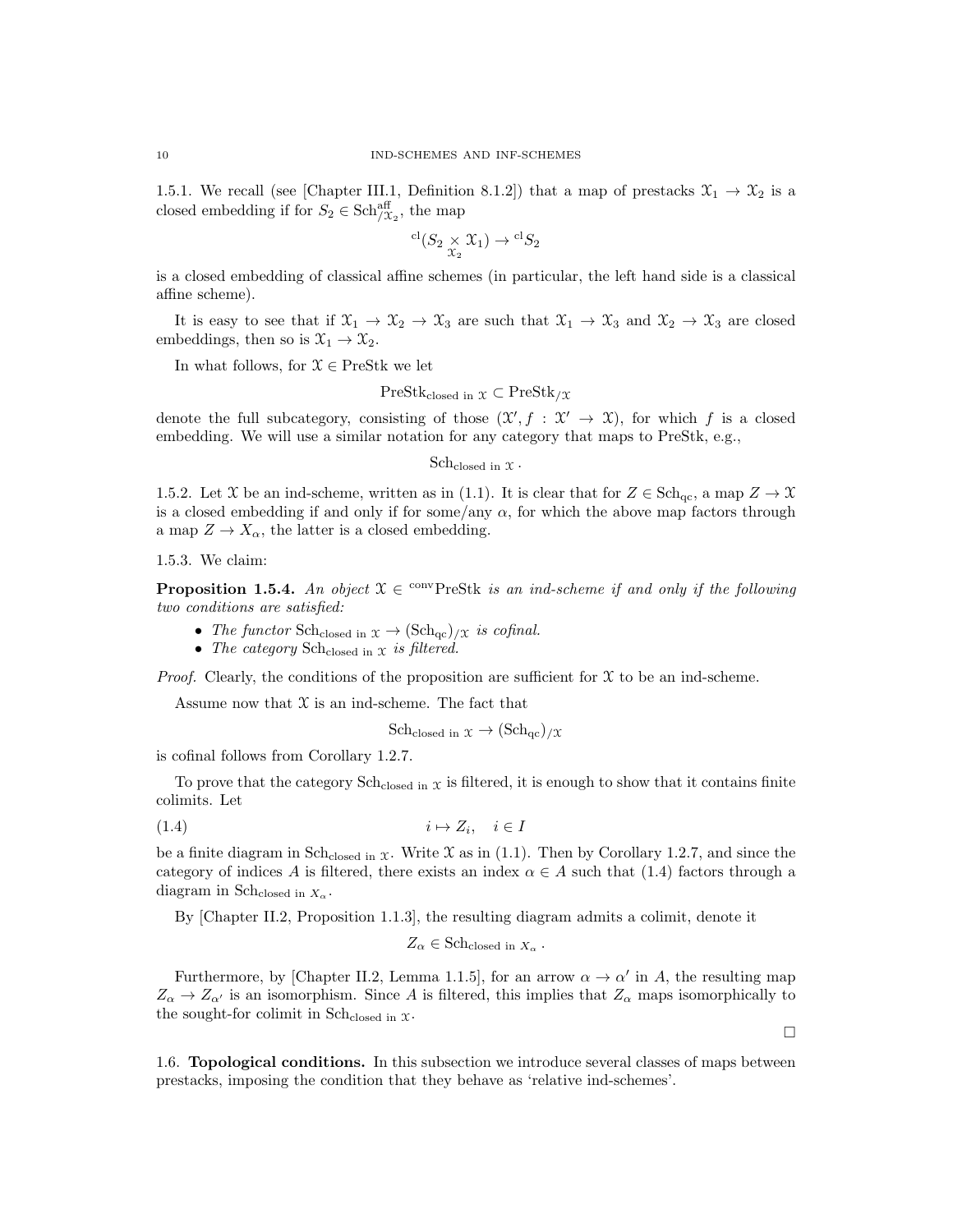1.6.1. We give the following definitions:

**Definition 1.6.2.** We shall say that a reduced ind-scheme  $\mathcal{X}$  is ind-affine if it can be written as in (1.2) with  $X_{\alpha} \in {}^{\text{red}}Sch_{\text{qc}}$  being affine.

It is easy to see that X is ind-affine if and only if for any closed embedding  $X \to \mathfrak{X}$  with  $X \in {}^{\text{red}}S\text{ch}_{\text{qc}},$  the scheme X is affine.

**Definition 1.6.3.** We shall say that an ind-scheme (resp., n-coconnective ind-scheme)  $\mathfrak{X}$  is ind-affine if  $\text{red}\mathfrak{X}$  has this property.

Again, it is easy to see that X is ind-affine if and only if for any closed embedding  $X \to \mathfrak{X}$ with  $X \in \text{Sch}_{\text{qc}}$  (resp.,  $\leq^n \text{Sch}_{\text{qc}}$ ), the scheme X is affine<sup>3</sup>.

It is easy to see that  $\mathfrak X$  is ind-affine if for any/some presentation (1.1) (resp., (1.2)), the schemes  $X_{\alpha}$  are affine.

1.6.4. We give the following definition:

#### Definition 1.6.5.

(a) We shall say that a morphism  $\mathfrak{X}_1 \to \mathfrak{X}_2$  of prestacks (resp., n-coconnective prestacks, classical prestacks, reduced prestacks) is ind-schematic if its base change by an affine scheme (resp., n-connective affine scheme, classical scheme, reduced scheme) yields an ind-scheme (resp., n-coconnective, classical, reduced ind-scheme).

(b) We shall say that a morphism  $\mathfrak{X}_1 \to \mathfrak{X}_2$  of prestacks (resp., n-coconnective prestacks, classical prestacks, reduced prestacks) is ind-affine if its base change by an affine scheme (resp., n-connective affine scheme, classical scheme, reduced scheme) yields an ind-affine ind-scheme (resp., n-coconnective, classical, reduced ind-affine ind-scheme).

1.6.6. We also give the following definitions:

#### Definition 1.6.7.

(a) We shall say that a map from a classical prestack  $\mathfrak X$  to a classical affine scheme S is an ind-closed embedding if X is a classical ind-scheme and for any closed embedding  $X \to \mathfrak{X}$ , where  $X \in {}^{cl}Sch_{qc}$ , the composed map  $X \to S$  is a closed embedding.

(b) We shall say that a map of classical prestacks  $\mathfrak{X}_1 \to \mathfrak{X}_2$  is an ind-closed embedding if its base change by a classical affine scheme yields a map which is an ind-closed embedding.

(c) We shall say that a map of prestacks  $\mathfrak{X}_1 \to \mathfrak{X}_2$  is is an ind-closed embedding if the corresponding map  ${}^{cl}\mathfrak{X}_1 \rightarrow {}^{cl}\mathfrak{X}_2$  is.

Remark 1.6.8. Note that 'closed embedding' is stronger than 'ind-closed embedding'. E.g.,

$$
Spf(k[[t]]) \to Spec(k[t])
$$

is an an ind-closed embedding, but not a closed embedding. And similarly, for

$$
\mathop{\sqcup}\limits_{I}\mathrm{pt}\to \mathbb{A}^1,
$$

where I is an arbitrary infinite set of distinct k-points in  $\mathbb{A}^1$ .

<sup>&</sup>lt;sup>3</sup>Here we use the fact that if a classical scheme X is such that <sup>red</sup>X is affine, then X itself is affine.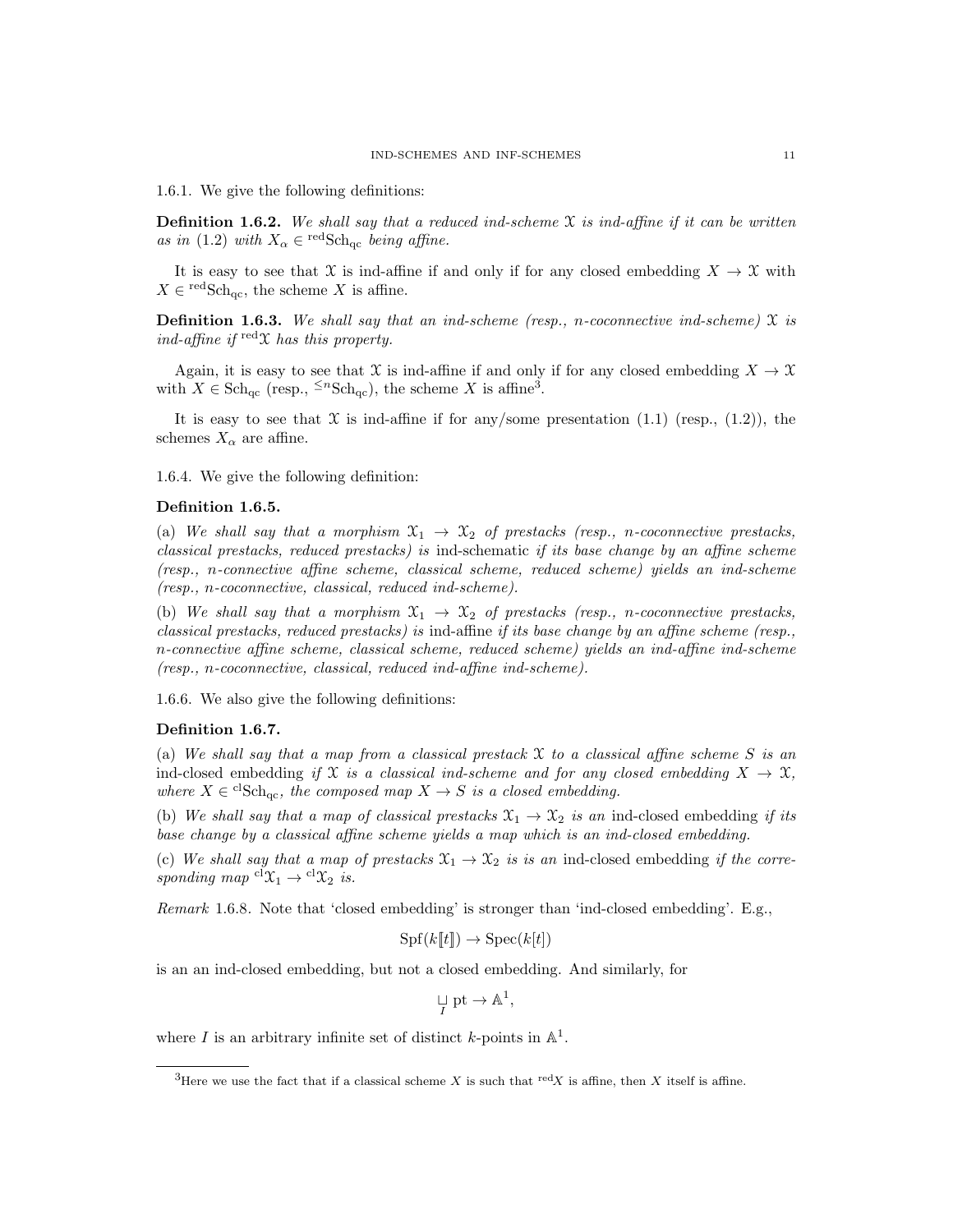1.6.9. Let  $f: \mathfrak{X}_1 \to \mathfrak{X}_2$  be a map of (classical) ind-schemes. It is easy to see that it is an ind-closed embedding (resp., ind-affine) if and only if the following is satisfied:

If

$$
\mathfrak{X}_1 := \operatornamewithlimits{colim}_{\alpha \in A} X_{1,a} \text{ and } \mathfrak{X}_2 := \operatornamewithlimits{colim}_{\beta \in A} X_{2,\beta},
$$

then for every index  $\alpha$ , and every/some index  $\beta$  for which  $X_{1,\alpha} \to \mathfrak{X}_1 \to \mathfrak{X}_2$  factors as

$$
X_{1,\alpha} \to X_{2,\beta} \to \mathfrak{X}_2,
$$

the map  $X_{1,\alpha} \to X_{2,\beta}$  is a closed embedding (resp., an affine morphism between schemes).

In addition, f is an ind-closed embedding if and only if for every closed embedding  $X_1 \to \mathfrak{X}_1$ , the composition  $X_1 \to \mathfrak{X}_1 \to \mathfrak{X}_2$  is a closed embedding.

1.6.10. For future reference we also give the following definitions:

#### Definition 1.6.11.

(a) We shall say that a map from a reduced prestack  $X$  to a reduced affine scheme S is indproper (resp., ind-finite) if X is a reduced ind-scheme and for any closed embedding  $X \to \mathfrak{X}$ , where  $X \in {}^{\text{red}}Sch_{qc}$ , the composite map  $X \to S$  is proper (resp., finite).

(b) We shall say that a map of reduced prestacks  $\mathfrak{X}_1 \to \mathfrak{X}_2$  is (ind)-proper (resp., (ind)-finite) if its base change by a reduced affine scheme yields a map which is (ind)-proper (resp., (ind) finite).

(c) We shall say that a map of prestacks  $\mathfrak{X}_1 \to \mathfrak{X}_2$  is (ind)-proper (resp., (ind)-finite) if the corresponding map  $\text{red}\,\mathfrak{X}_1 \rightarrow \text{red}\,\mathfrak{X}_2$  is (ind)-proper (resp., (ind)-finite).

1.6.12. Let  $f: \mathfrak{X}_1 \to \mathfrak{X}_2$  be a map of reduced ind-schemes. It is easy to see that it is ind-proper (resp., ind-finite) if and only if the following is satisfied:

If

$$
\mathfrak{X}_1 := \operatornamewithlimits{colim}_{\alpha \in A} X_{1,a} \text{ and } \mathfrak{X}_2 := \operatornamewithlimits{colim}_{\beta \in A} X_{2,\beta},
$$

then for every index  $\alpha$ , and every/some index  $\beta$  for which  $X_{1,\alpha} \to \mathfrak{X}_1 \to \mathfrak{X}_2$  factors as

 $X_{1,\alpha} \to X_{2,\beta} \to \mathfrak{X}_2,$ 

the map  $X_{1,\alpha} \to X_{2,\beta}$  is proper (resp., finite).

1.7. Indschemes and the finite type condition. In this subsection we show that indschemes are nicely compatible with the 'locally almost of finite type' condition.

#### 1.7.1. We have the following assertion:

**Proposition 1.7.2.** Let X be an object of indSch<sub>laft</sub>. Then the category (Sch<sub>aft)closed in x is</sub> filtered and the functor

$$
(Sch_{\text{aft}})_{closed \text{ in } \mathcal{X}} \to Sch_{closed \text{ in } \mathcal{X}}
$$

is cofinal.

The proof will be given in Sect. 2.7.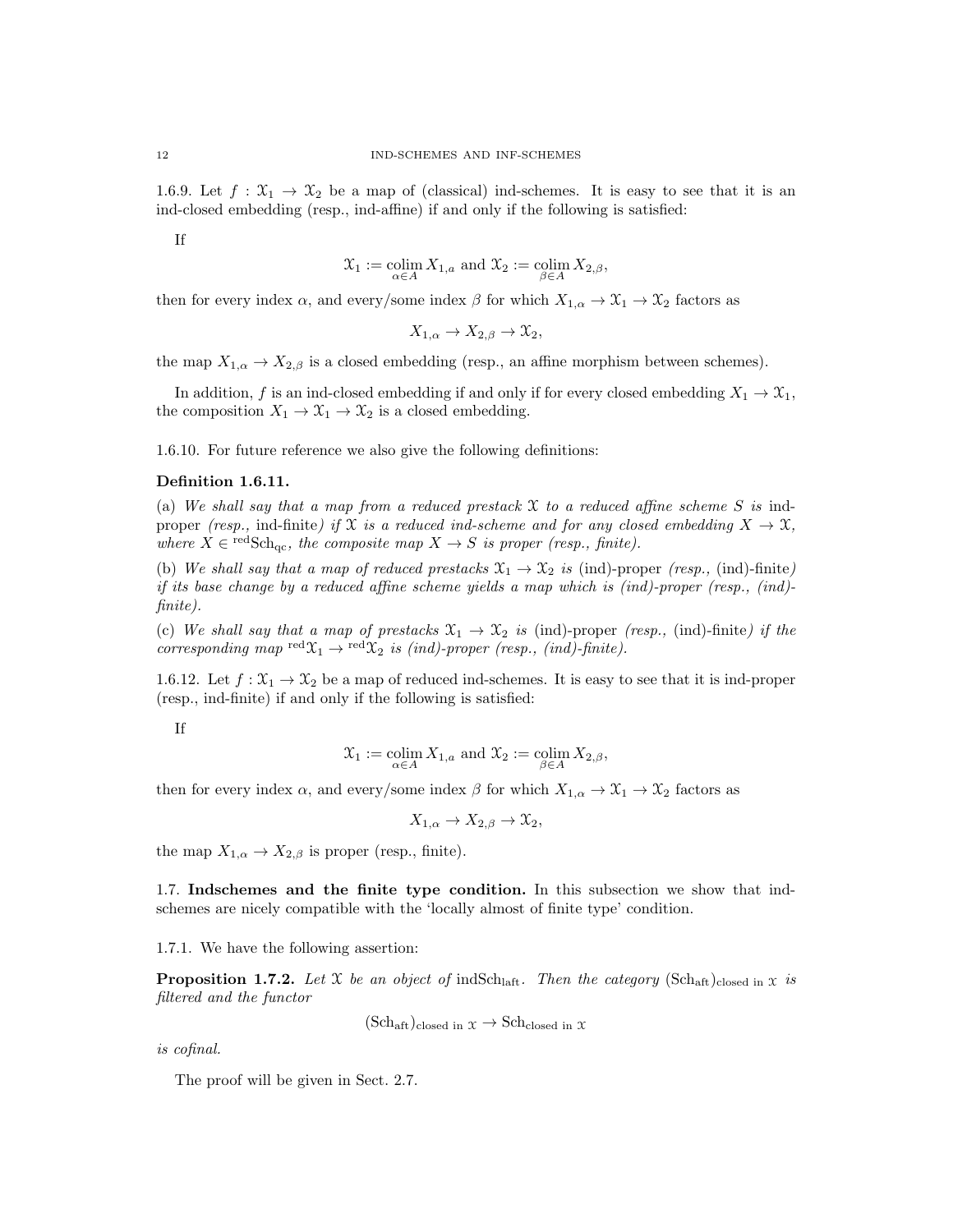1.7.3. From Proposition 1.7.2 we obtain:

**Corollary 1.7.4.** An object  $X \in \text{PreStk}_{\text{laff}}$  is an ind-scheme if and only if the following two conditions are satisfied:

- The functor (Sch<sub>aft</sub>)<sub>closed in  $x \to (\text{Sch}_{qc})_{/\mathfrak{X}}$  is cofinal.</sub>
- The category  $(\text{Sch}_{\text{aff}})_{\text{closed in } X}$  is filtered.

*Proof.* It is clear that the conditions of the proposition are sufficient for  $\mathfrak X$  to be an ind-scheme. The converse implication follows by combining Propositions 1.5.4 and 1.7.2, and the fact that a category cofinal in a filtered category is filtered.

 $\Box$ 

Now, from Corollary 1.7.4 we obtain:

**Corollary 1.7.5.** Let  $X$  be an object of indSch<sub>laft</sub>.

(a) As an object of PreStk, it can be written as a filtered colimit

(1.5) <sup>X</sup> ' colim<sup>α</sup> Xα,

where  $X_{\alpha} \in \text{Sch}_{\text{aff}}$  and the maps  $X_{\alpha_1} \to X_{\alpha_2}$  are closed embeddings. (a') The map

 $\operatorname{colim}_{Z \in (\text{Sch}_{\text{aff}})_{\text{closed in } X}} Z \to \mathfrak{X},$ 

where the colimit is taken in PreStk, is an isomorphism.

(b) The functors

 $(Sch_{\text{aft}})_{\text{closed in } \mathcal{X}} \to (Sch_{\text{aft}})_{/\mathcal{X}}$ 

and

$$
(\mathrm{Sch}_{\mathrm{aft}})_{/\mathfrak{X}} \to (\mathrm{Sch}_{\mathrm{qc}})_{/\mathfrak{X}}
$$

are cofinal.

1.7.6. The following theorem is a variant of Theorem 1.3.12 in the locally of finite type case.

**Theorem 1.7.7.** Let  $X$  be an object of PreStk<sub>laft</sub>, which admits a connective deformation theory, and such that:

- For any  $(S, x : S \to \mathfrak{X}) \in (\text{redSch}_{ft}^{aff})_{/\mathfrak{X}}$ , the object  $H^0(T^*_x(\mathfrak{X})) \in \text{Pro}(\text{QCoh}(S)^{\heartsuit})$  is given by a surjective system.
- $\bullet$  red $\chi$  is a reduced ind-scheme.

Then the following conditions are equivalent:

- (a)  $\mathfrak X$  is an ind-scheme:
- (b)  $c^{\text{d}}\mathcal{X}$  is a classical ind-scheme;
- (c) The map  $LKE_{(red Sch<sup>aff</sup>)^{op} \hookrightarrow (c^lSch<sup>aff</sup>)^{op}}(^{red}\mathfrak{X}) \rightarrow c^l\mathfrak{X}, \text{ is a monomorphism.}$
- (d) For any  $S \in {}^{\text{red}}S\text{ch}^{\text{aff}}$  and a map  $x : S \to \mathfrak{X}$ , the object

$$
T_x^*({\rm red}\mathfrak{X}/\mathfrak{X})\in {\rm Pro}({\rm QCoh}(S)^-)
$$

belongs to Pro(QCoh(S)<sup> $\leq -1$ </sup>). (Here by a slight abuse of notation, we denote by <sup>red</sup>X the indscheme obtained by the procedure of Corollary 1.4.5.)

The proof will be given in Sect. 2.6.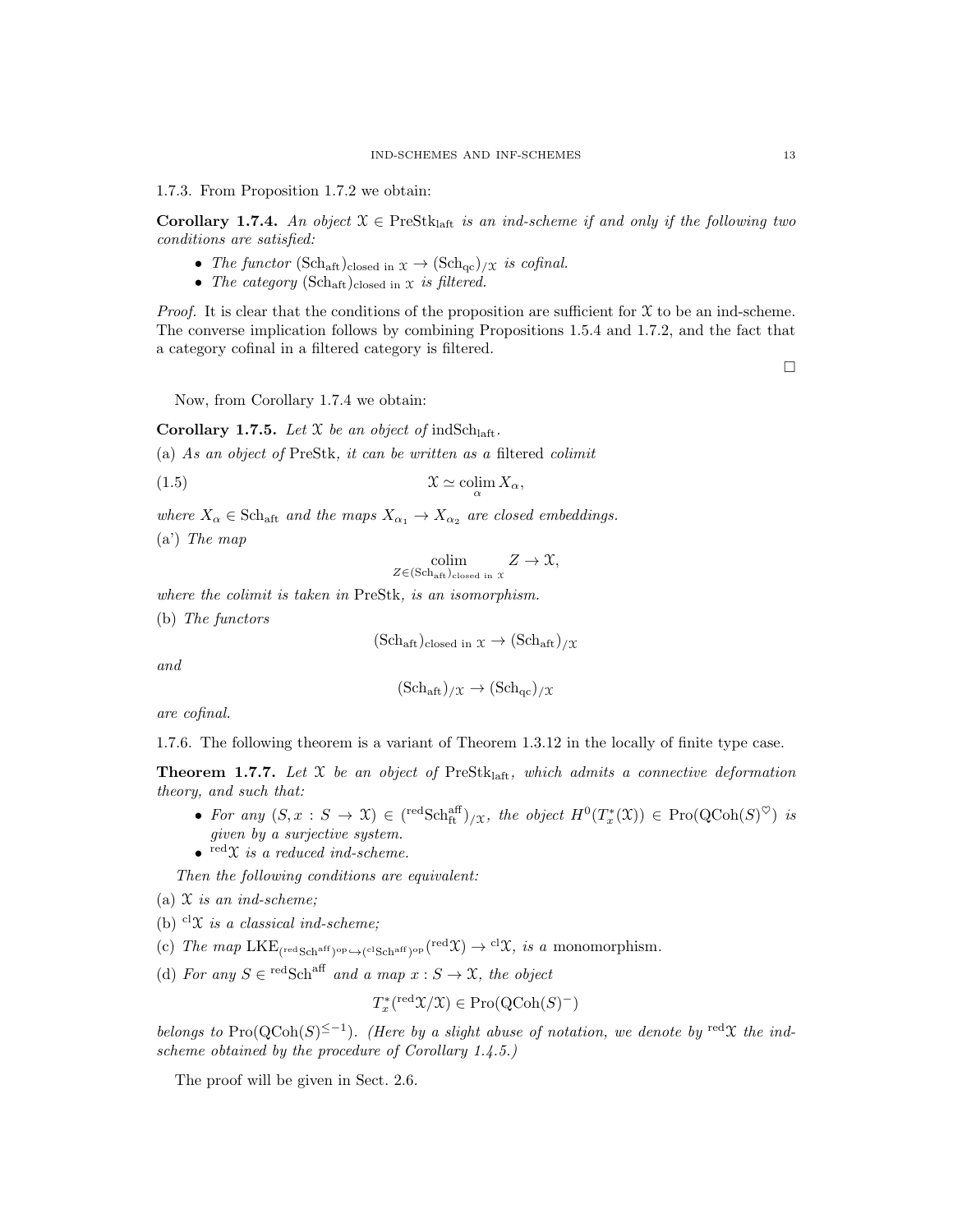1.8. Nil-schematic ind-schemes. In this subsection we study ind-schemes, whose underlying reduced ind-scheme is a scheme<sup>4</sup>.

1.8.1. We give the following definition:

**Definition 1.8.2.** We shall say that an ind-scheme  $\mathfrak X$  is nil-schematic if the reduced ind-scheme  $\mathrm{red} \chi$  is a scheme.

1.8.3. For  $\mathcal{X} \in \text{PreStk}$  let

 $PreStk_{nilp-emb~into} \chi \subset PreStk_{/\mathfrak{X}}$ 

be the full subcategory spanned by objects  $f: \mathcal{X}' \to \mathcal{X}$  for which f is a nilpotent embedding.

We will use a similar notation for full subcategories of PreStk, e.g.,

Sch<sub>nilp-emb to</sub> 
$$
\mathfrak{X} \subset
$$
 Sch $/\mathfrak{X}$ ,

etc.

1.8.4. In this subsection we will prove the following:

**Proposition 1.8.5.** Let  $\mathcal X$  be a nil-schematic ind-scheme locally almost of finite type. Then the category  $(\text{Sch}_{\text{aff}})_{\text{nilp-emb into X}}$  is filtered, and the functor

 $(\text{Sch}_{\text{aff}})_{\text{nilb-emb into }\mathfrak{X}} \to (\text{Sch}_{\text{aff}})_{\text{closed in }\mathfrak{X}}$ 

is cofinal.

As a formal consequence we obtain:

**Corollary 1.8.6.** Let  $X$  be a nil-schematic ind-scheme locally almost of finite type.

(a) As an object of PreStk, it can be written as a filtered colimit

(1.6) <sup>X</sup> ' colim<sup>α</sup> Xα,

where  $X_{\alpha} \in \text{Sch}_{\text{aff}}$  and the maps  $X_{\alpha_1} \to X_{\alpha_2}$  are nilpotent embeddings.  $(a')$  The map

$$
\underset{Z \in (\text{Sch}_{\text{aff}})_{\text{nilp-emb into }X}}{\text{colim}} Z \to \mathfrak{X},
$$

where the colimit is taken in PreStk, is an isomorphism.

(a") The category  $(\text{Sch}_{\text{aff}})_{\text{nilp-emb into }X}$  is filtered.

(b) The functor

$$
(\text{Sch}_{\text{aff}})_{\text{nilp-emb into}} \chi \to (\text{Sch}_{\text{qc}})_{/\mathcal{X}}
$$

is cofinal.

<sup>4</sup>Elsewhere in the literature, such ind-schemes are called 'formal schemes'. We do not use this terminology to avoid clashing with other usages of the word 'formal'.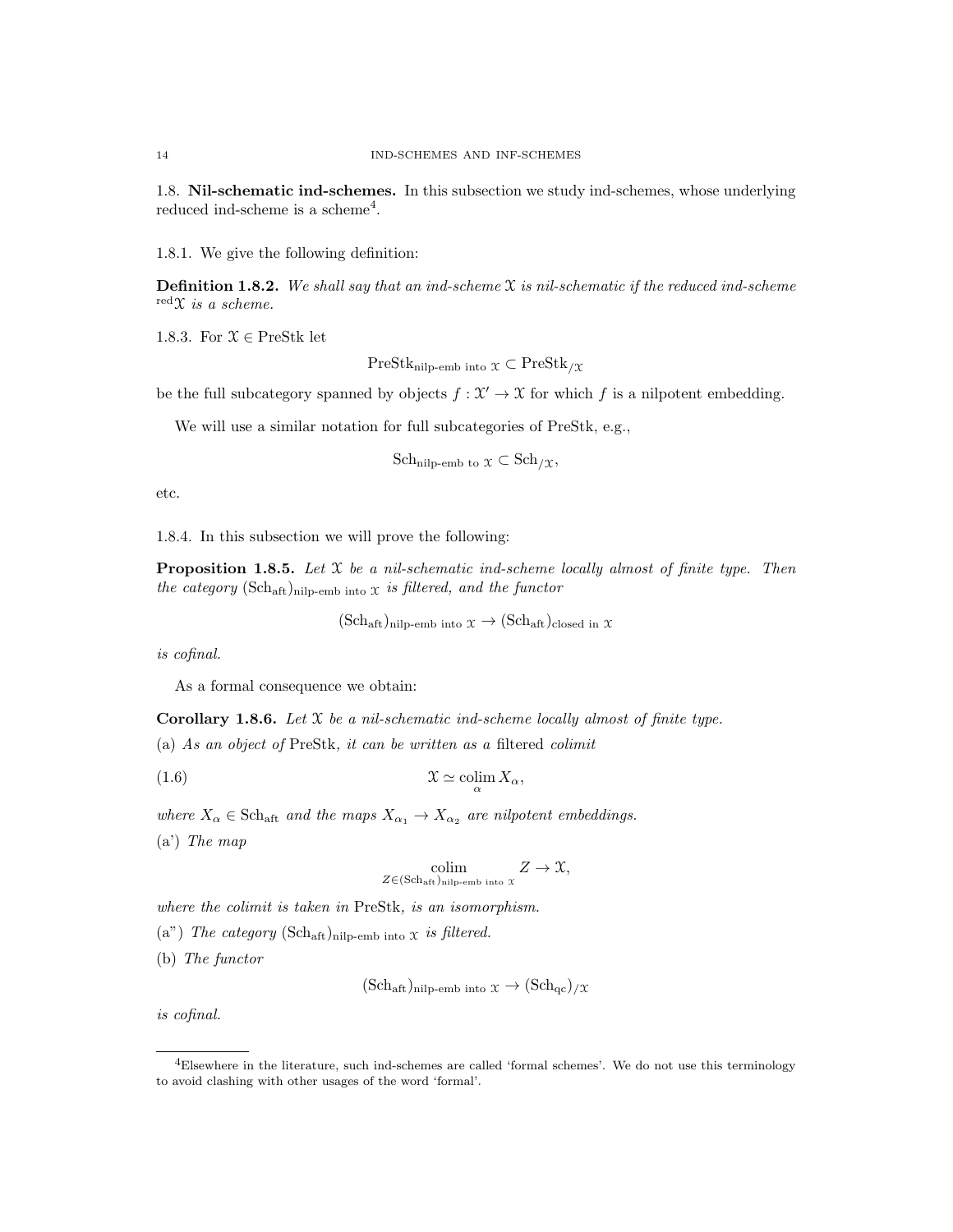1.8.7. Proof of Proposition 1.8.5. Since the category (Sch<sub>aft</sub>)<sub>closed in x</sub> is filtered, it suffices to show that for any object

$$
(Z \to \mathfrak{X}) \in (\mathbf{Sch}_{\mathbf{aft}})_{\text{closed in } \mathfrak{X}},
$$

there exists a factorization

$$
Z \to W \to \mathfrak{X},
$$

where  $(W \to \mathfrak{X}) \in (\text{Sch}_{\text{aff}})_{\text{nilp-emb into } \mathfrak{X}}$ .

Note that since Z is almost of finite type, the map  $\text{red}Z \rightarrow Z$  is a nilpotent embedding. The sought-for scheme W is constructed as

$$
Z \underset{\mathrm{red} Z}{\sqcup} \mathrm{~red} \chi,
$$

using [Chapter III.1, Corollary 7.2.3].

 $\Box$ 

#### 2. Proofs of results concerning ind-schemes

#### 2.1. Proof of Theorem 1.3.12, Plan. Let  $\mathfrak{X}$  and  $\mathfrak{X}_0$  be as in Theorem 1.3.12.

2.1.1. We consider the following full subcategory of  $(\text{Sch}_{qc})_{/X}$ , to be denoted A. Its objects are those

$$
Z \to \mathfrak{X},
$$

for which there *exists* a commutative diagram



where  $Z_0 \in {}^{cl}Sch_{qc}$ , the map  $Z_0 \to Z$  is a nilpotent embedding, and  $Z_0 \to \mathfrak{X}_0$  is a closed embedding.

Note that this condition implies that the map  $Z \to \mathfrak{X}$  is nil-closed. In particular, any map  $Z_1 \rightarrow Z_2$  in A is nil-closed, and hence affine.

2.1.2. Let  $B$  be a full subcategory of  $A$ , consisting of those

 $x: Z \to \mathfrak{X}$ 

that satisfy the following condition:

The map  $(dx)^*: T^*_x(\mathfrak{X}) \to T^*(Z)$  induces a surjection  $H^0(T^*_x(\mathfrak{X})) \to H^0(T^*(Z)).$ 

2.1.3. We will prove Theorem 1.3.12 by establishing the following facts:

- (1) Any map  $Z_1 \rightarrow Z_2$  in B is a closed embedding;
- (2) The category  $B$  is filtered;
- (3) The map  $\operatorname{colim}_{(Z\to X)\in B} Z \to \mathfrak{X}$  is an isomorphism.

2.2. Step 1: proof that the maps are closed embeddings. We will prove a slightly stronger assertion: any map  $Z_1 \to Z_2$ , where  $Z_1 \in B$  and  $Z_2 \in A$ , is a closed embedding.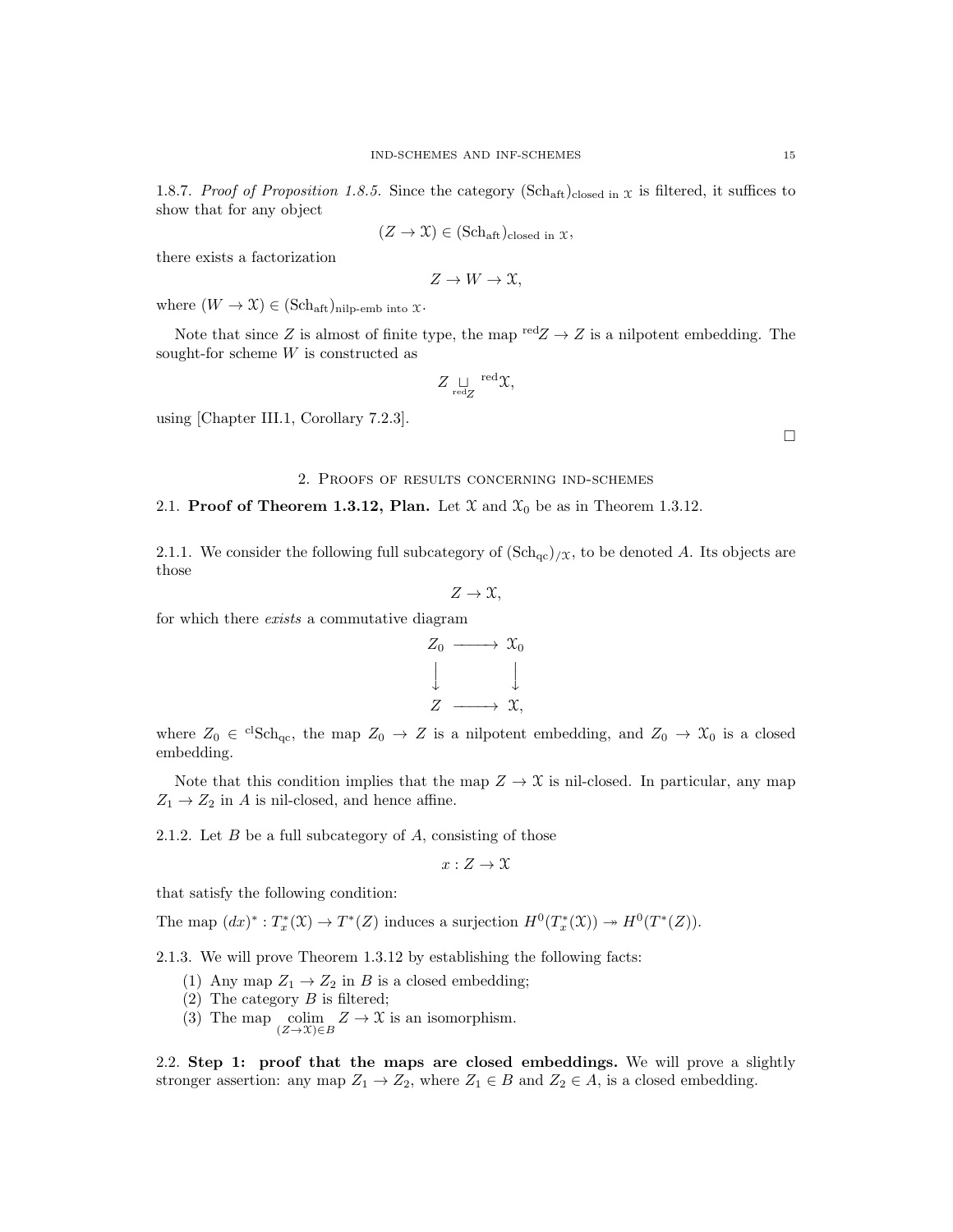2.2.1. Let  $Z_1 \to Z_2$  be a map in A. Consider the corresponding nilpotent embeddings  $Z_{0,i} \hookrightarrow Z_i$ ,  $Z_{0,i} \in {}^{\mathrm{cl}}\mathrm{Sch}_{\mathrm{qc}}, i = 1, 2.$ 

Let  $Z_0$  be the intersection of the closed subschemes  $Z_{0,1}$  and  ${}^{cl}Z_1 \underset{{}^{cl}Z_2}{\times} Z_{0,2}$  in  ${}^{cl}Z_1$ .

The map  $Z_0 \to Z_{0,1}$  is a nilpotent embedding. The map  $Z_0 \to Z_{0,2}$  is a closed embedding, because the composition  $Z_0 \to Z_{0,2} \to \mathfrak{X}_0$  is.

2.2.2. The assertion of Step 1 follows now from the following general statement:

Let



be a diagram in  $Sch_{qc}$ , where  $g_2$  is a closed embedding, and  $g_1$  a nilpotent embedding. We have:

Proposition 2.2.3. The following conditions are equivalent:

- (a) f is a closed embedding;
- (b) f is a monomorphism when evaluated on classical affine schemes;
- (c) The map  $T_{g_2}^*(Z_2) \to T_{g_1}^*(Z_1)$ , induced by  $(df)^*$ , gives rise to a surjection

 $H^0(T^*_{g_2}(Z_2)) \to H^0(T^*_{g_1}(Z_1)).$ 

The rest of this subsection is devoted to the proof of Proposition 2.2.3.

2.2.4. Clearly, (a) implies (b) and (b) implies (c). Let us show that (c) implies (a). Clearly, the statement reduces to one about classical schemes. So, we can assume that  $Z_0, Z_1$  and  $Z_2$ are classical.

Let  $Z_0$  be given in  $Z_1$  by an ideal that vanishes to the power n. We will argue by induction on *n*, starting with  $n = 2$ .

2.2.5. For  $n = 2$ , the map  $Z_0 \to Z_1$  is a square-zero extension, say by  $\mathcal{I}_1 \in \text{QCoh}(Z_0)^\heartsuit$ . Replacing  $Z_2$  by the classical 1st infinitesimal neighborhood of  $Z_0$ , we can assume that  $Z_0 \rightarrow Z_2$ is also a square-zero extension, say by  $\mathcal{I}_2 \in \text{QCoh}(Z_0)^\heartsuit$ . We have:

$$
H^{-1}(T^*(Z_0/Z_i)) \simeq \mathfrak{I}_i.
$$

We have a map of exact sequences

$$
H^{-1}(T^*(Z_0)) \longrightarrow H^{-1}(T^*(Z_0/Z_2)) \longrightarrow H^0(T^*_{g_2}(Z_2)) \longrightarrow H^0(T^*(Z_0))
$$
  
\n
$$
\downarrow \qquad \qquad \downarrow \qquad \qquad \downarrow
$$
  
\n
$$
H^{-1}(T^*(Z_0)) \longrightarrow H^{-1}(T^*(Z_0/Z_1)) \longrightarrow H^0(T^*_{g_1}(Z_1)) \longrightarrow H^0(T^*(Z_0)),
$$

hence assumption (c) implies that  $\mathcal{I}_2 \to \mathcal{I}_1$  is surjective, as required.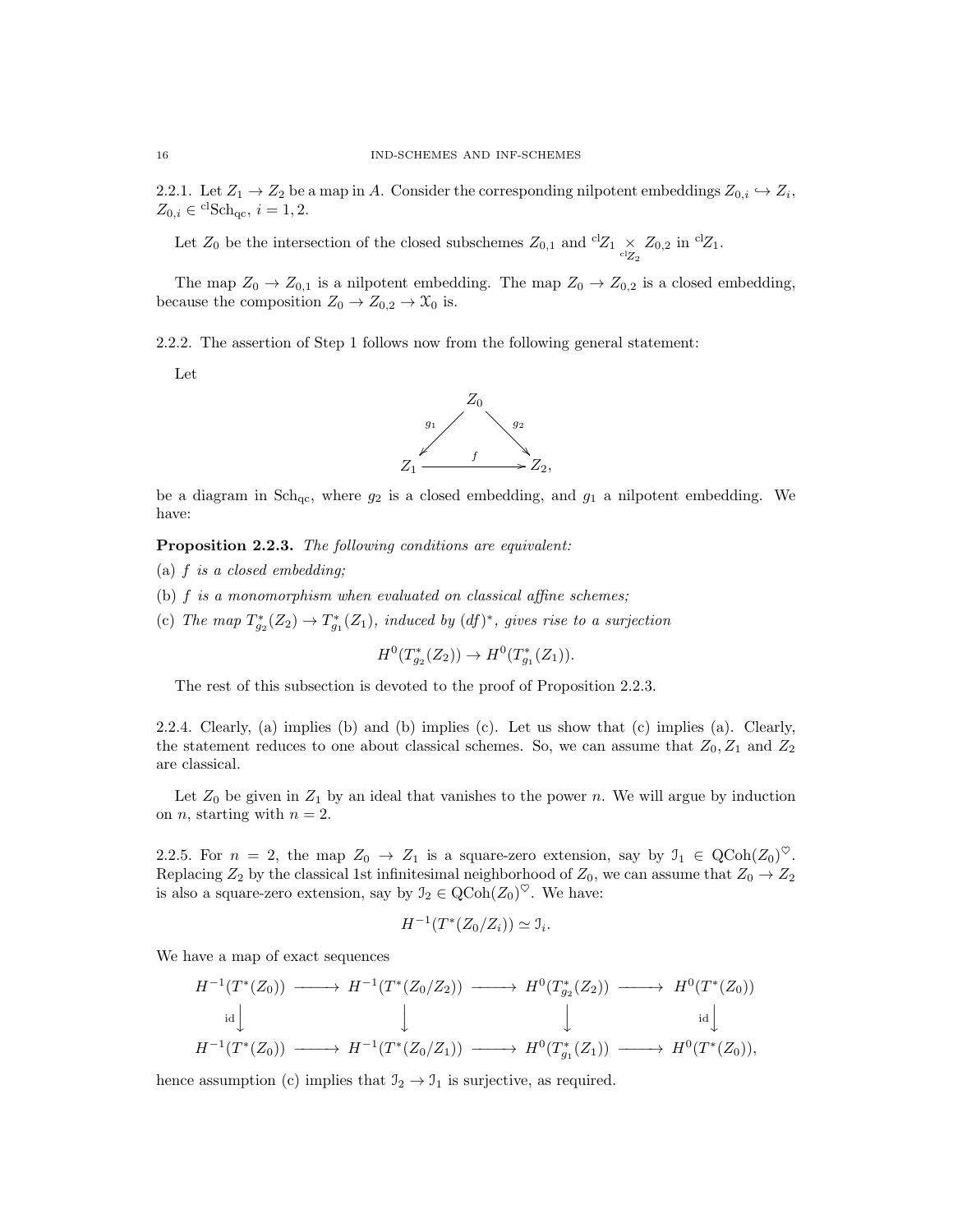2.2.6. To carry out the induction step, let  $Z_{1/2}$  be a closed subscheme of  $Z_1$  such that

$$
Z_0 \subset Z_{1/2} \subset Z_1,
$$

and such that the ideal of  $Z_0$  in  $Z_{1/2}$  and the ideal of  $Z_{1/2}$  in  $Z_1$  vanish to a smaller power.

Note that the assumption of (c) holds for the map  $Z_{1/2} \rightarrow Z_2$ . Hence, by induction hypothesis applied to



the map  $Z_{1/2} \rightarrow Z_2$  is a closed embedding.

We now apply the induction hypothesis to



and deduce that  $Z_1 \rightarrow Z_2$  is a closed embedding.

2.3. Step 2: construction of a left adjoint. In order to proceed with the proof of Theorem 1.3.12 we will now show that the inclusion

 $B \hookrightarrow A$ 

admits a left adjoint.

2.3.1. Thus, given an object  $Z \to \mathcal{X}$  of A, we need to show that the category  $\mathbf{D}(Z)$  of factorizations

$$
Z \to Z' \to \mathfrak{X},
$$

where  $(Z' \to \mathfrak{X}) \in B$ , admits an initial object.

2.3.2. We first reduce to the case of classical schemes. Indeed, let

$$
{}^{\mathrm{cl}}Z \to Z_{\mathrm{cl}}' \to \mathfrak{X}
$$

be the initial object in the category  $\mathbf{D}^{(c)}Z$  (in this case  $Z'_{c}$ ) is automatically classical). Then the object

 $Z \underset{\text{cl}Z}{\sqcup} Z'_{\text{cl}}$ 

is initial in  $D(Z)$ .

 $\Box$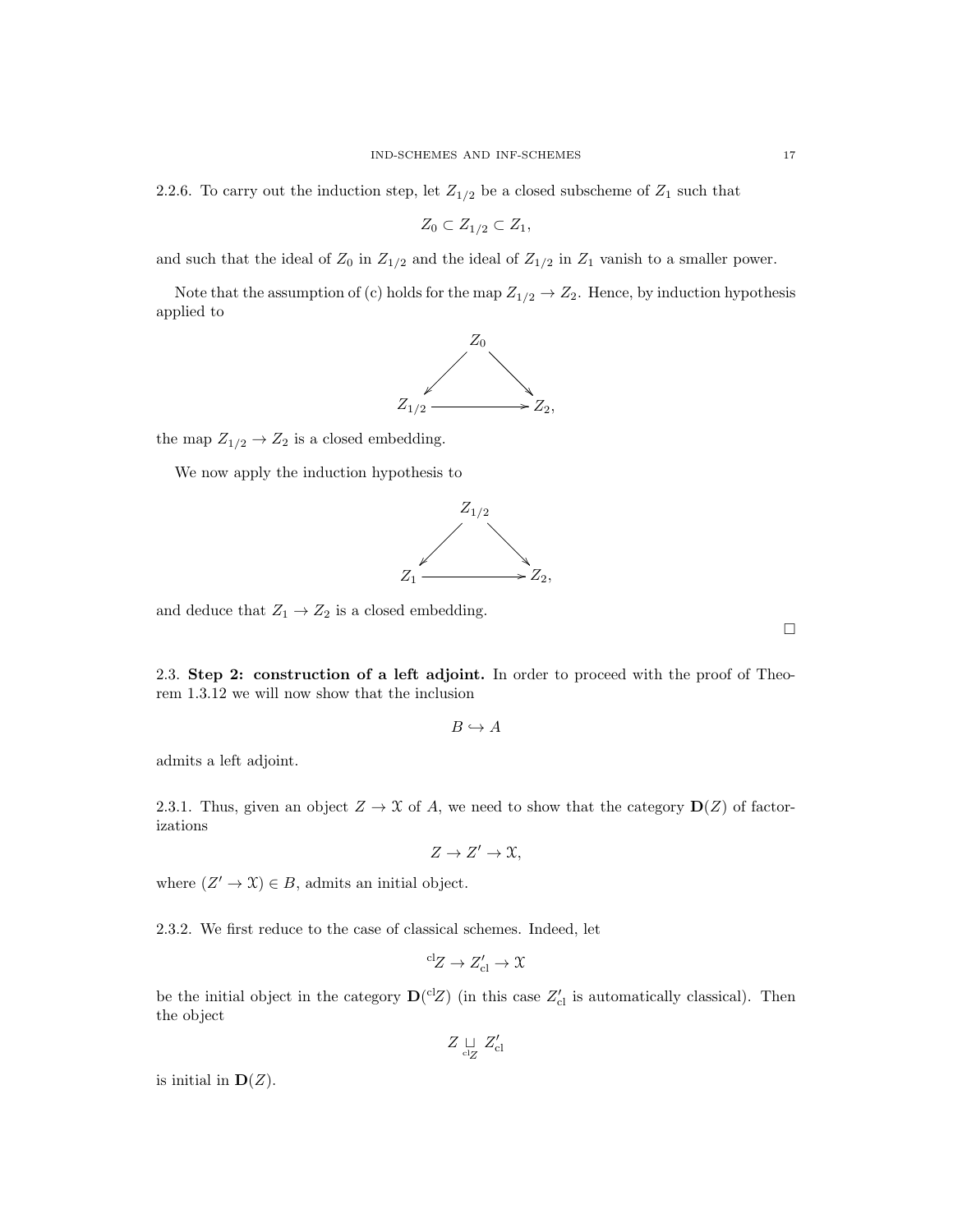2.3.3. From now, until the end of Step 2, all schemes will be classical, and we shall sometimes omit "cl" from the notation.

By assumption, there exists a diagram



where  $Z_0 \rightarrow Z$  is a nilpotent embedding, and  $Z_0 \rightarrow \mathfrak{X}_0$  is a closed embedding (and in particular, a monomorphism when evaluated on classical schemes).

Note that for any  $(Z \to Z' \to \mathfrak{X}) \in \mathbf{D}(Z)$ , the composed map  $Z_0 \to Z'$  is a closed embedding (e.g., by Step 1).

Let  $Z_0 \hookrightarrow Z$  be given by the ideal that vanishes to the power n. We will argue by induction on *n*, starting with  $n = 2$ .

2.3.4. Thus, we first assume that  $Z_0 \hookrightarrow Z$  is a square-zero extension. Let

$$
\mathbf{D}(Z)_{\text{SqZ}} \subset \mathbf{D}(Z)
$$

be the full subcategory spanned by those objects, for which  $Z_0 \to Z'$  is a square-zero extension. (Note that since we are working with classical schemes, being a square-zero extension is a property and not an extra structure.)

Note that the embedding  $\mathbf{D}(Z)_{\text{SqZ}} \hookrightarrow \mathbf{D}(Z)$  admits a right adjoint, which sends  $Z'$  to the classical 1st infinitesimal neighborhood of  $Z_0$  in  $Z'$ . Hence, it is enough to show that  $\mathbf{D}(Z)_{\text{SqZ}}$ admits an initial object.

2.3.5. Denote  $x_0 = x|_{Z_0}$ . The data of a square-zero extension  $Z_0 \hookrightarrow Z$  and a map x, extending  $x_0$  is given by the data of  $\mathfrak{I} \in \mathrm{QCoh}(Z_0)^\heartsuit$  and a map

(2.1) 
$$
\operatorname{coFib}(T_{x_0}^*(\mathfrak{X}) \to T^*(Z_0))[-1] \to \mathfrak{I}.
$$

By assumption,  $x_0$  is a monomorphism. This implies that

$$
(dx_0)^* : T^*_{x_0}(\mathfrak{X}) \to T^*(Z_0)
$$

induces a surjection

(2.2) 
$$
H^{0}(T^{*}_{x_{0}}(\mathfrak{X})) \twoheadrightarrow H^{0}(T^{*}(Z_{0})).
$$

Hence,

$$
T^*(Z_0/\mathfrak{X})[-1] = \mathrm{coFib}(T^*_{x_0}(\mathfrak{X}) \to T^*(Z_0))[-1] \in \mathrm{Pro}(\mathrm{QCoh}(Z_0)^{\geq 0}).
$$

Now, the assumption on  $T^*(\mathfrak{X})$  implies that

$$
H^0\left(\mathrm{coFib}(T_{x_0}^*(\mathfrak{X})\to T^*(Z_0))[-1]\right)
$$

is also given by a surjective family.

Hence, the map (2.1) canonically factors as

$$
\mathrm{coFib}(T^*_{x_0}(\mathfrak{X})\rightarrow T^*(Z_0))[-1]\rightarrow \mathfrak{I}'\rightarrow \mathfrak{I},
$$

where

$$
H^{0}(T^{*}(Z_{0}/X)[-1]) = H^{0}(\text{coFib}(T^{*}_{x_{0}}(X) \to T^{*}(Z_{0}))[-1]) \to \mathcal{I}'
$$

is surjective.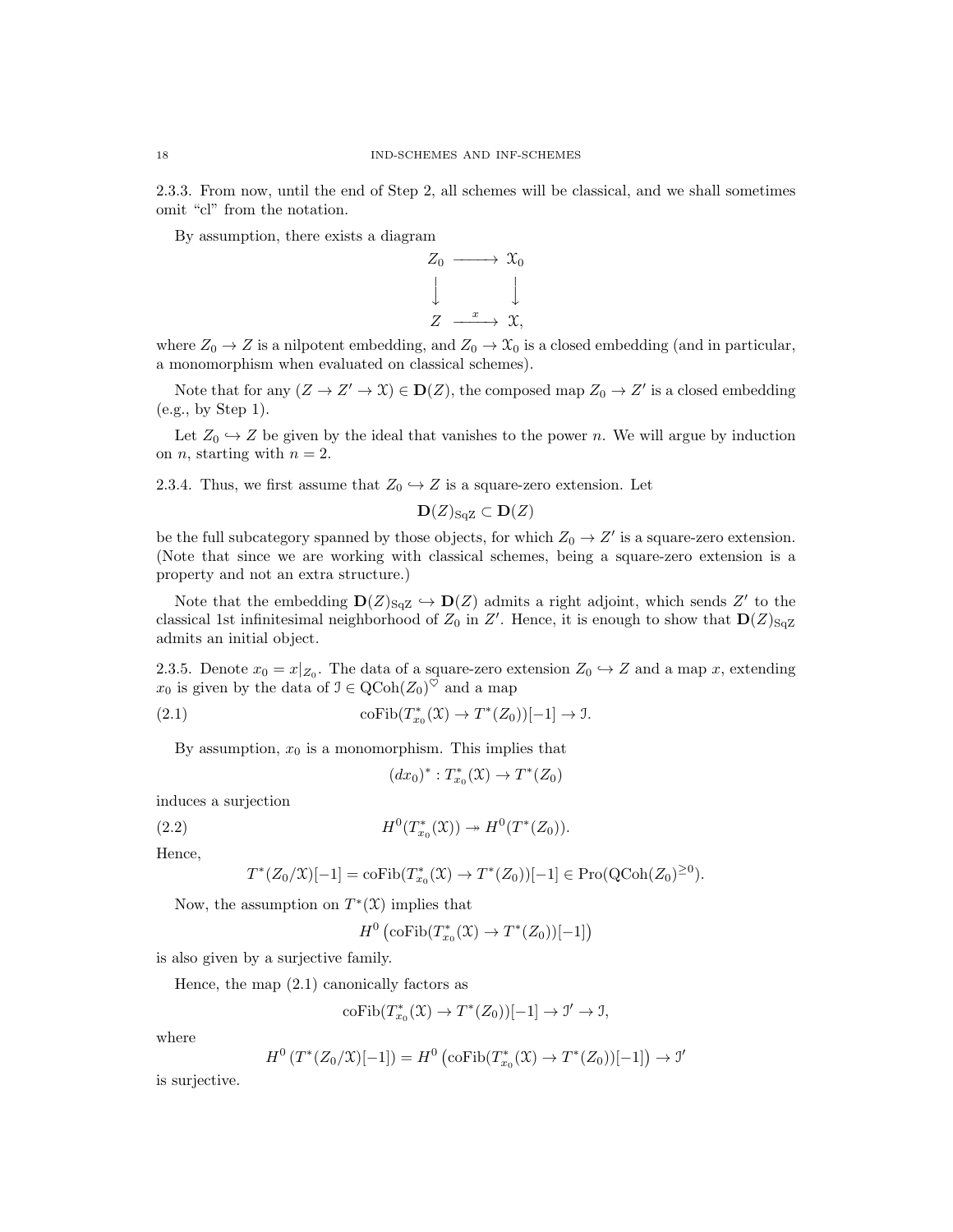Let  $Z'$  be the square-zero extension of  $Z_0$  that corresponds to

$$
\mathrm{coFib}(T_{x_0}^*(\mathfrak{X}) \to T^*(Z_0))[-1] \to \mathcal{I}'.
$$

It is easy to see that Z' is the initial object in  $\mathbf{D}(Z)_{\text{SqZ}}$ .

2.3.6. We are now ready to carry out the induction step. Choose a classical subscheme  $Z_{1/2}$ 

$$
Z_0 \hookrightarrow Z_{1/2} \hookrightarrow Z,
$$

such that

$$
Z_{1/2} \hookrightarrow Z
$$

is a square-zero extension, and the ideal of  $Z_0$  in  $Z_{1/2}$  vanishes to a smaller power.

By the induction hypothesis, the category  $\mathbf{D}(Z_{1/2})$  admits an initial object, denote it by  $Z'_{1/2}$ . Denote

$$
\widetilde{Z}:=Z\mathop{\sqcup}\limits_{Z_{1/2}}Z'_{1/2},
$$

and let

$$
\widetilde{x}:Z\to\mathfrak{X}
$$

denote the resulting map.

Note that

$$
Z'_{1/2}\hookrightarrow \widetilde{Z}
$$

is a square-zero extension. Hence, by Sects. 2.3.4 and 2.3.5, the category  $\mathbf{D}(\widetilde{Z})$  admits an initial object. Indeed, the proof only used the fact that (2.2) was surjective, which is satisfied for the map  $Z'_{1/2} \to \mathfrak{X}$  by construction.

Let

 $\widetilde{Z} \to Z' \to \mathfrak{X}$ 

an initial object of  $\mathbf{D}(\widetilde{Z})$ . It is easy to see that the resulting object

 $Z \to Z' \to \mathcal{X}$ 

is the initial one in  $D(Z)$ .

## 2.4. Step 3: proof of filteredness.

2.4.1. We consider two auxilliary categories. We let  $B'$  be the category

$$
({}^{cl}Sch_{qc})_{closed\ in\ \mathfrak{X}_0}.
$$

We let  $B''$  be the category of commutative diagrams

$$
Z_0 \longrightarrow X_0
$$
  

$$
\downarrow \qquad \qquad \downarrow
$$
  

$$
Z \longrightarrow X,
$$

where  $(Z \to \mathfrak{X}) \in B$ ,  $(Z_0 \to \mathfrak{X}_0) \in B'$ , and  $Z_0 \to Z$  is a nilpotent embedding.

We have the naturally defined forgetful functors:

$$
B \leftarrow B'' \rightarrow B'.
$$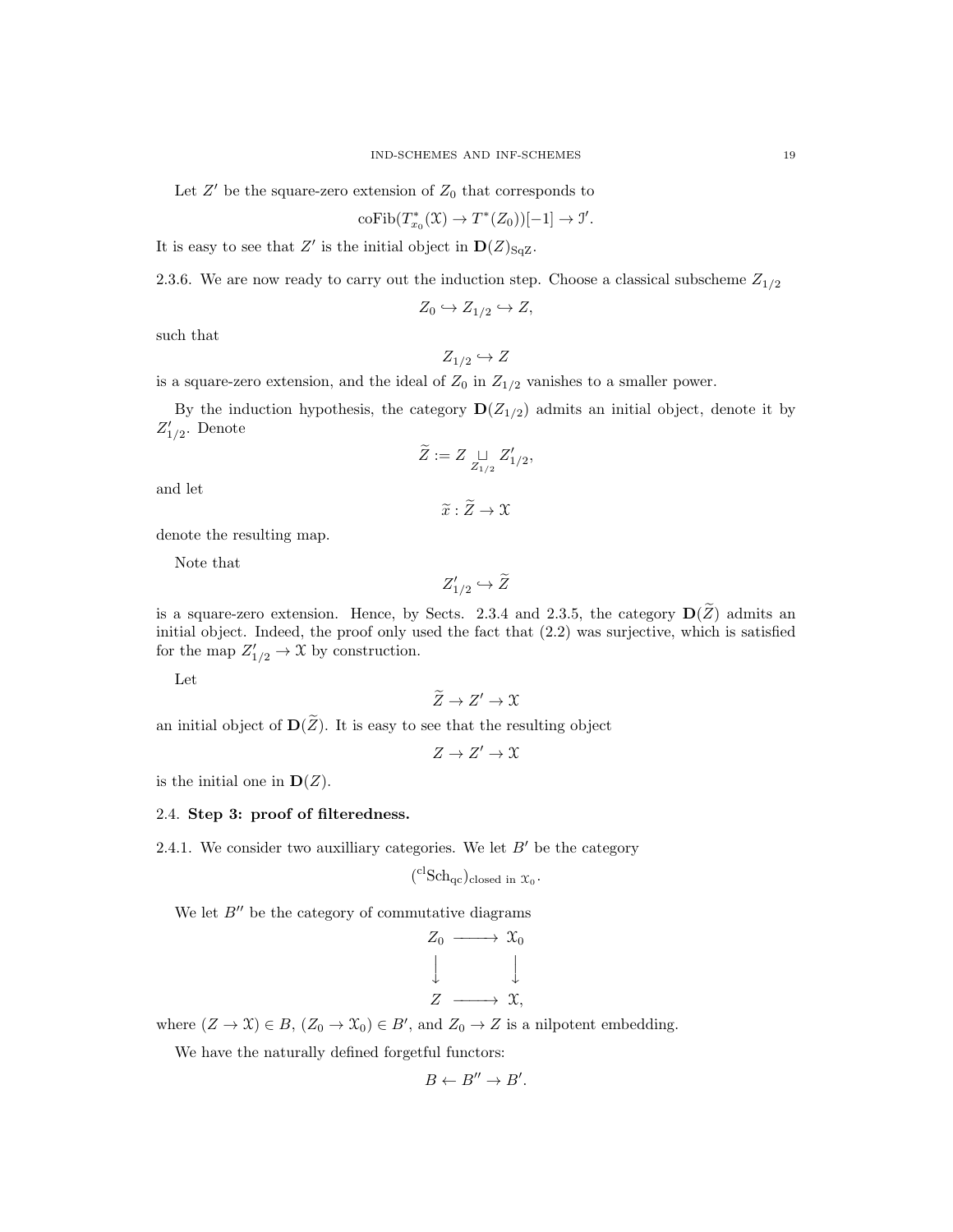2.4.2. Note that the category  $B'$  is filtered by the assumption on  $\mathfrak{X}_0$ . We will now show that the category  $B''$  is filtered as well.

We will use the following general assertion:

**Lemma 2.4.3.** Let  $F: \mathbb{C} \to \mathbb{D}$  be a co-Cartesian fibration. Assume that  $\mathbb{D}$  is filtered and that the fibers of  $F$  are also filtered. Then  $C$  is filtered.

We claim that the above lemma is applicable to the above functor

 $B'' \to B'$ .

This would imply that  $B''$  is filtered.

2.4.4. Let us show that  $B'' \to B'$  is a co-Cartesian fibration. Given a diagram

$$
Z_0^1 \longrightarrow X_0
$$
  

$$
\downarrow \qquad \qquad \downarrow
$$
  

$$
Z^1 \longrightarrow X,
$$

and a map  $Z_0^1 \to Z_0^2$  we construct the sought-for object

$$
Z_0^2 \longrightarrow X_0
$$
  

$$
\downarrow \qquad \qquad \downarrow
$$
  

$$
Z^2 \longrightarrow X
$$

as follows. First, we set

$$
\widetilde Z_2:=Z^1\mathop{\,\sqcup\,}_{Z_0^1} \, Z_0^2
$$

,

which is equipped with a canonical map to  $\mathfrak{X}$ .

We have  $(\widetilde{Z}_2 \to \mathfrak{X}) \in A$  and the required object  $(Z_2 \to \mathfrak{X}) \in B$  is obtained by applying the left adjoint  $A \rightarrow B$  constructed in Step 2.

2.4.5. Let us now show that the fiber of B'' over a given object  $(Z_0 \to \mathfrak{X}_0) \in B'$  is filtered. We claim that the fiber in question admits coproducts and push-outs.

For products, given two objects  $Z^1$  and  $Z^2$ , we take

$$
\widetilde{Z} := Z^1 \underset{Z_0}{\sqcup} Z^2,
$$

which is equipped with a canonical map to  $\mathfrak{X}$ .

We have  $(\widetilde{Z} \to \mathfrak{X}) \in A$  and the sought-for coproduct in B is obtained by applying the left adjoint  $A \rightarrow B$ .

The proof for push-outs is similar (using the fact that all maps in  $B$  are closed embeddings).

2.4.6. Thus, we have shown that  $B''$  is filtered. To prove that B is filtered, we will use the following general statement:

**Lemma 2.4.7.** Let  $F : \mathbf{C} \to \mathbf{D}$  be a functor between  $(\infty, 1)$ -categories. Assume that F is cofinal and  $C$  is filtered. Then  $D$  is filtered.

We claim that the above lemma is applicable to the functor  $B'' \to B$ . This would imply that B is filtered.

We have the following general statement: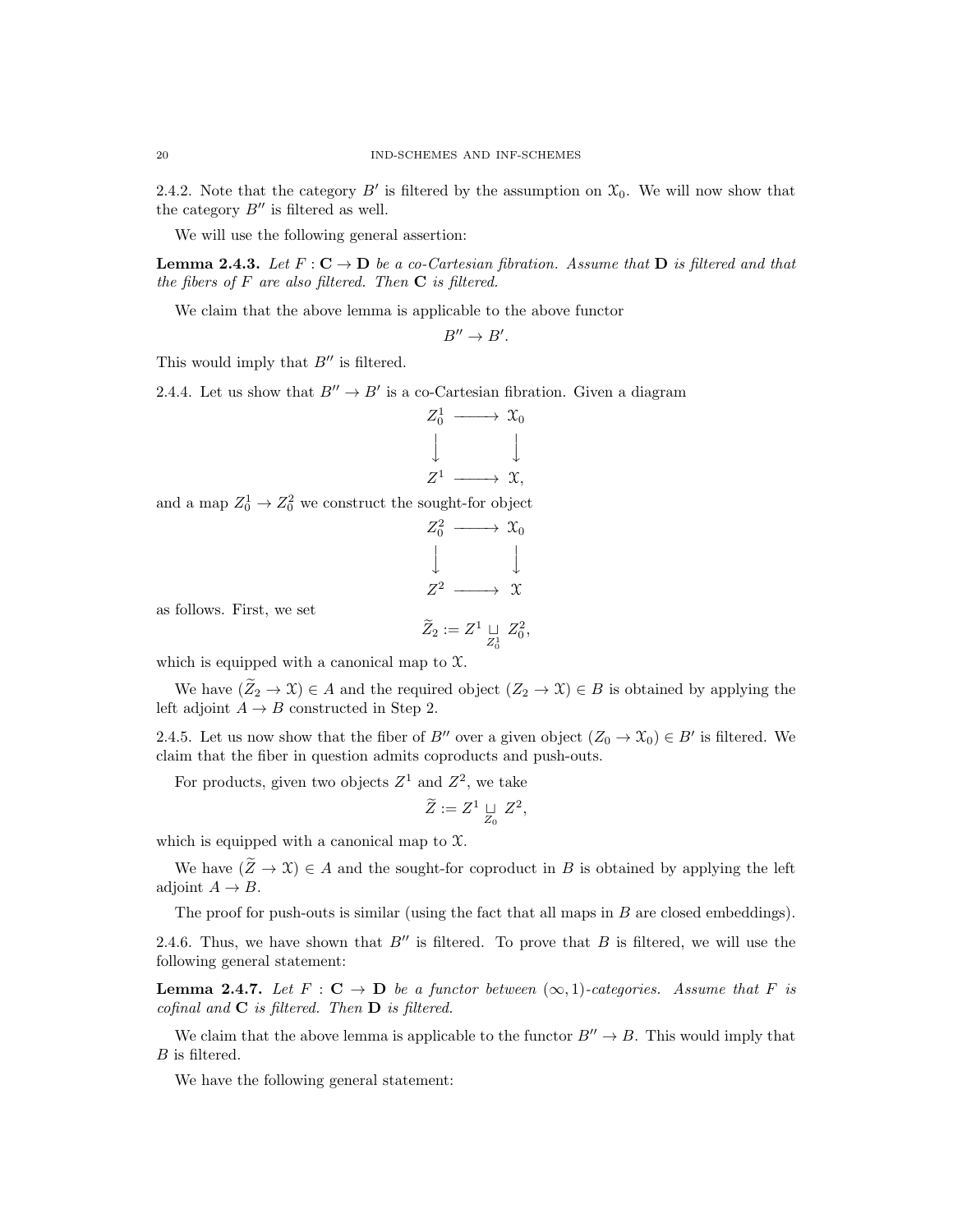**Lemma 2.4.8.** Let  $F: \mathbb{C} \to \mathbb{D}$  be a Cartesian fibration. Then F is cofinal if and only if it has contractible fibers.

Hence, it is enough to show that  $B'' \to B$  is a Cartesian fibration and that it has contractible fibers.

The fact that  $B'' \to B$  is a Cartesian fibration is obvious via the formation of fiber products (again, using the fact that any map in  $B$  is a closed embedding).

The fact that the fibers of  $B'' \to B$  are contractible is proved in Sect. 2.5.4 below.

2.5. Step 4: proof of the isomorphism. We will now show that the map

$$
\operatornamewithlimits{colim}_{(Z\to \mathfrak{X})\in B}Z\to \mathfrak{X}
$$

is an isomorphism, thereby proving Theorem 1.3.12.

2.5.1. We need to show that for  $S \in \text{Sch}^{\text{aff}}$  and a map  $S \to \mathfrak{X}$ , the category **C** of factorizations

$$
S \to Z \to \mathfrak{X},
$$

with  $(Z \to \mathfrak{X}) \in B$  is contractible.

We introduce several auxilliary categories.

2.5.2. We let  $\mathbb{C}'$  be the category of diagrams

(2.3) 
$$
Z_0 \longrightarrow \mathcal{X}_0
$$

$$
\downarrow \qquad \qquad \downarrow
$$

$$
S \longrightarrow Z \longrightarrow \mathcal{X},
$$

where  $(Z \to \mathfrak{X}) \in B$ ,  $Z_0 \in {}^{cl}Sch_{qc}$ , the map  $Z_0 \to Z$  is a nilpotent embedding, and  $Z_0 \to \mathfrak{X}_0$  is a closed embedding.

We let  $\mathbf{C}^{\prime\prime}$  be the category of diagrams

$$
S_0 \longrightarrow Z_0 \longrightarrow \mathfrak{X}_0
$$
  

$$
\downarrow \qquad \qquad \downarrow \qquad \qquad \downarrow
$$
  

$$
S \longrightarrow Z \longrightarrow \mathfrak{X},
$$

where  $Z \to \mathfrak{X}, Z_0 \to Z, Z_0 \to \mathfrak{X}_0$  are as above,  $S_0 \in {}^{cl}Sch_{qc}$ , and  $S_0 \to S$  is a nilpotent embedding.

We let  $\mathbf{C}^{\prime\prime\prime}$  denote the category of diagrams

(2.4) 
$$
S_0 \longrightarrow Z_0 \longrightarrow \mathcal{X}_0
$$

$$
\downarrow \qquad \qquad \downarrow
$$

$$
S \longrightarrow \mathcal{X}
$$

where  $S_0 \to S$  and  $Z_0 \to \mathfrak{X}_0$  are as above.

We let  $\mathbf{C}^{\prime\prime\prime\prime}$  denote the category of diagrams

$$
\begin{array}{ccc}\n & S_0 \longrightarrow & \mathfrak{X}_0 \\
 & \downarrow & \downarrow \\
 & S \longrightarrow & \mathfrak{X},\n\end{array}
$$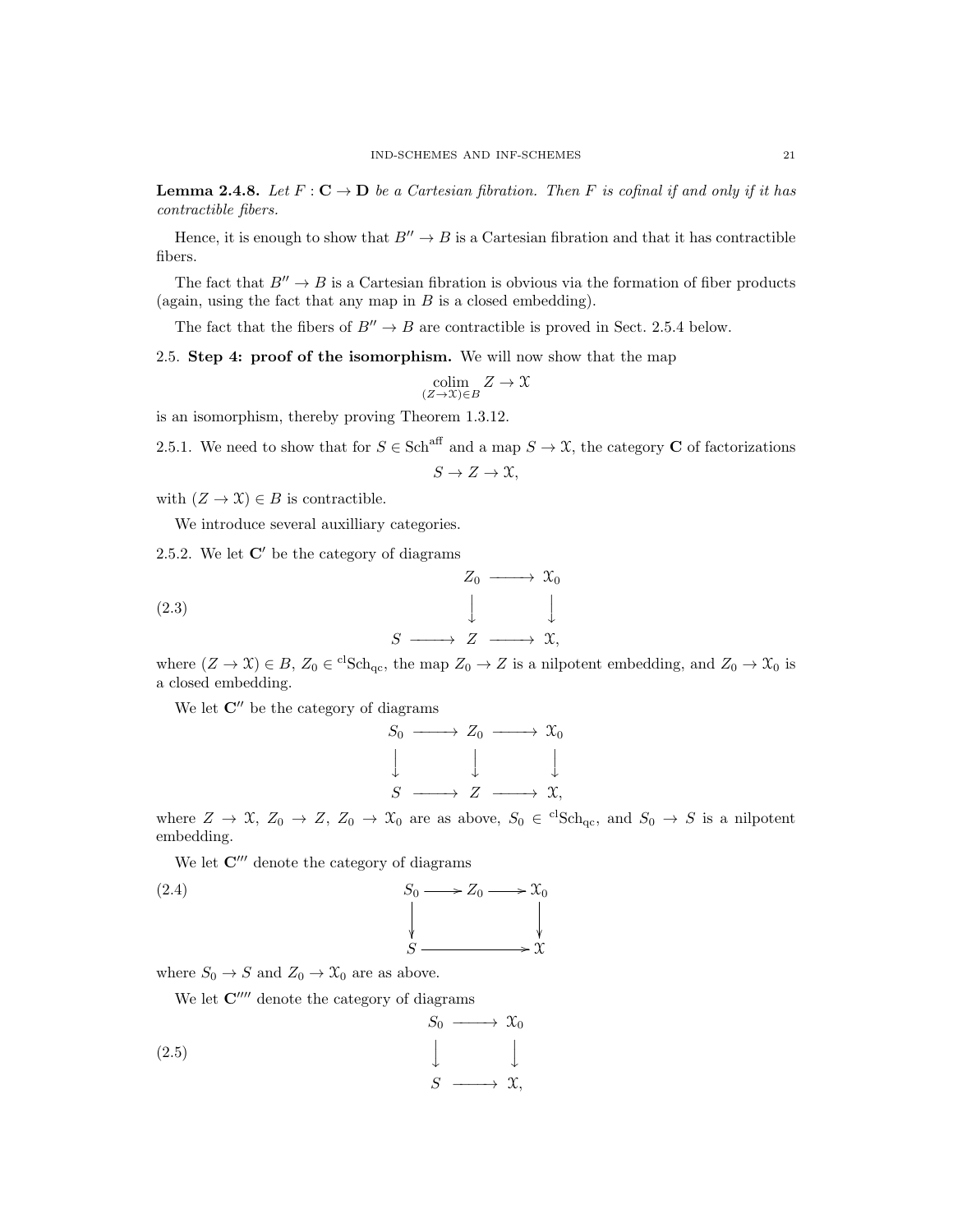where  $S_0 \to S$  is as above.

2.5.3. We have the forgetful functors

$$
\mathbf{C} \leftarrow \mathbf{C}' \leftarrow \mathbf{C}'' \rightarrow \mathbf{C}''' \rightarrow \mathbf{C}''''.
$$

We claim that all of the above functors are homotopy equivalences and that  $\mathbf{C}^{\prime\prime\prime\prime}$  is contractible. This will imply that that  $C$  is contracible.

2.5.4. The functor  $\mathbf{C}' \to \mathbf{C}$  is a Cartesian fibration (via the formation of fiber products). Hence, in order to show that it is a homotopy equivalence, it suffices to show that it has contractible fibers.

The fiber of  $\mathbb{C}' \to \mathbb{C}$  over an object  $(S \to Z \to \mathfrak{X}) \in \mathbb{C}$  is the category of ways to complete

 $\mathfrak{X}_0$ 

 $\downarrow$ 

to a commutative diagram

$$
Z \longrightarrow X
$$
  
\n
$$
Z_0 \longrightarrow X_0
$$
  
\n
$$
\downarrow \qquad \qquad \downarrow
$$
  
\n
$$
Z \longrightarrow X,
$$

where  $Z_0 \to Z$  is a nilpotent embedding, and  $Z_0 \to \mathfrak{X}_0$  is a closed embedding.

The assumption that  $(Z \to \mathfrak{X})$  belongs to A means that the above category is non-empty. To prove that this category is contractible, it is sufficient to show that it contains products. These are given by intersecting the corresponding closed subschemes inside  ${}^{cl}Z$  (here we use the fact that  $\mathfrak{X}_0 \rightarrow \mathfrak{X}$  is a monomorphism of classical prestacks).

2.5.5. The functor  $\mathbb{C}'' \to \mathbb{C}'$  is a Cartesian fibration. Hence, in order to show that it is a homotopy equivalence, it suffices to show that it has contractible fibers.

The fiber of  $\mathbb{C}'' \to \mathbb{C}'$  over an object (2.3) is the category of fillings of

$$
S \longrightarrow Z
$$
  
\n
$$
S \longrightarrow Z
$$
  
\n
$$
S_0 \longrightarrow Z_0
$$
  
\n
$$
\downarrow \qquad \qquad \downarrow
$$
  
\n
$$
S \longrightarrow Z,
$$

to a commutative diagram

where  $S_0 \rightarrow S$  is a nilpotent embedding. This category is contractible, because it contains the final object, namely,  $S_0 := S \times Z_0$ .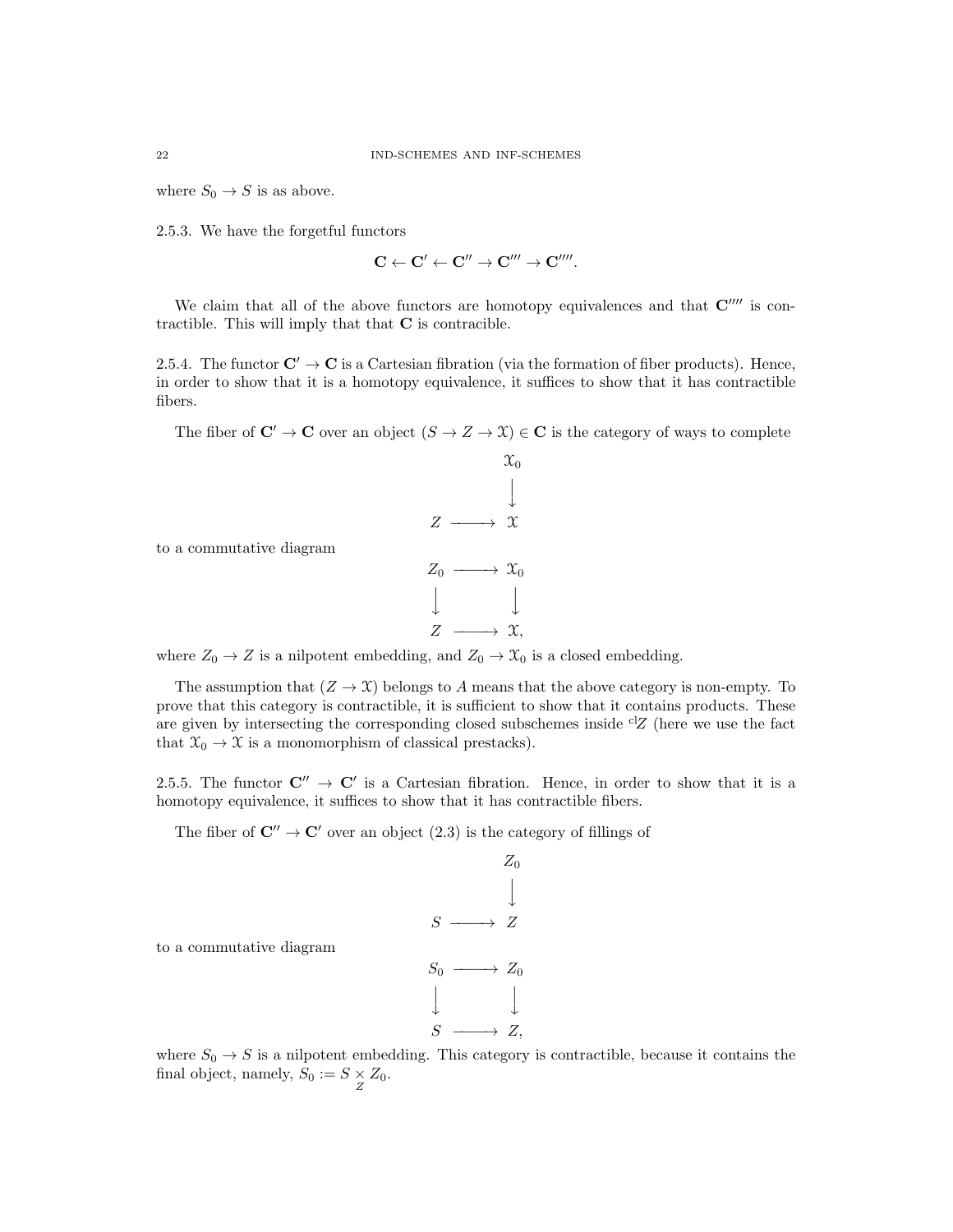2.5.6. Coniser the functor  $\mathbb{C}'' \to \mathbb{C}'''$ . We claim that it is a co-Cartesian fibration. Indeed, given a map from a diagram

 $S_{0,1} \longrightarrow Z_{0,1} \longrightarrow \mathfrak{X}_0$  $\frac{1}{2}$ ľ  $S \longrightarrow \begin{matrix} \downarrow & & \downarrow & & \downarrow \\ \downarrow & & & \downarrow & & \downarrow \\ S \longrightarrow & \sim & \sim & \sim \end{matrix}$  $S_{0,2} \longrightarrow Z_{0,2} \longrightarrow \mathfrak{X}_0$ ŗ ľ.  $S \longrightarrow x,$  $S_{0,1} \longrightarrow Z_{0,1} \longrightarrow \mathfrak{X}_0$  $\downarrow$  $\downarrow$  $\downarrow$  $S \longrightarrow Z_1 \longrightarrow \mathfrak{X},$ we construct the corresponding diagram  $S_{0,2} \longrightarrow Z_{0,2} \longrightarrow \mathcal{X}_0$  $\downarrow$  $\downarrow$  $\downarrow$ 

and a diagram

to a diagram

as follows.

Set  $Z_2 := Z_1 \sqcup_{Z_{0,1}} Z_{0,2}$ . We have  $(Z_{0,2} \to Z_2) \in A$ . The sought-for object  $(Z_{0,2} \to Z_2) \in B$  is obtained from  $Z_{0,2} \to \widetilde{Z}_2$  by applying the left adjoint functor to  $B \hookrightarrow A$  from Step 2.

 $S \longrightarrow Z_2 \longrightarrow \mathfrak{X}$ 

2.5.7. Hence, in order to show that  $\mathbb{C}'' \to \mathbb{C}'''$  is a homotopy equivalence, it suffices to show that it has contractible fibers.

The fiber of  $\mathbb{C}'' \to \mathbb{C}'''$  over an object (2.4) is the category of factorizations of the map

$$
S \underset{S_0}{\sqcup} Z_0 \to \mathfrak{X}
$$

as

$$
S \underset{S_0}{\sqcup} Z_0 \to Z \to \mathfrak{X},
$$

where the composition

$$
Z_0 \to S \underset{S_0}{\sqcup} Z_0 \to Z
$$

is a nilpotent embedding, and  $(Z \to \mathfrak{X}) \in B$ .

We claim that the above category of factorizations contains an initial object. Indeed, set  $Z := S \sqcup_{S_0} Z_0$ , where the formation of the push-out is well-behaved because the map  $S_0 \to Z_0$  is affine (recall that all our schemes were assumed separated).

We have  $(\widetilde{Z} \to \mathfrak{X}) \in A$ . Now, the sought-for initial object is obtained by applying to  $\widetilde{Z}$  the left adjoint to  $B \hookrightarrow A$ .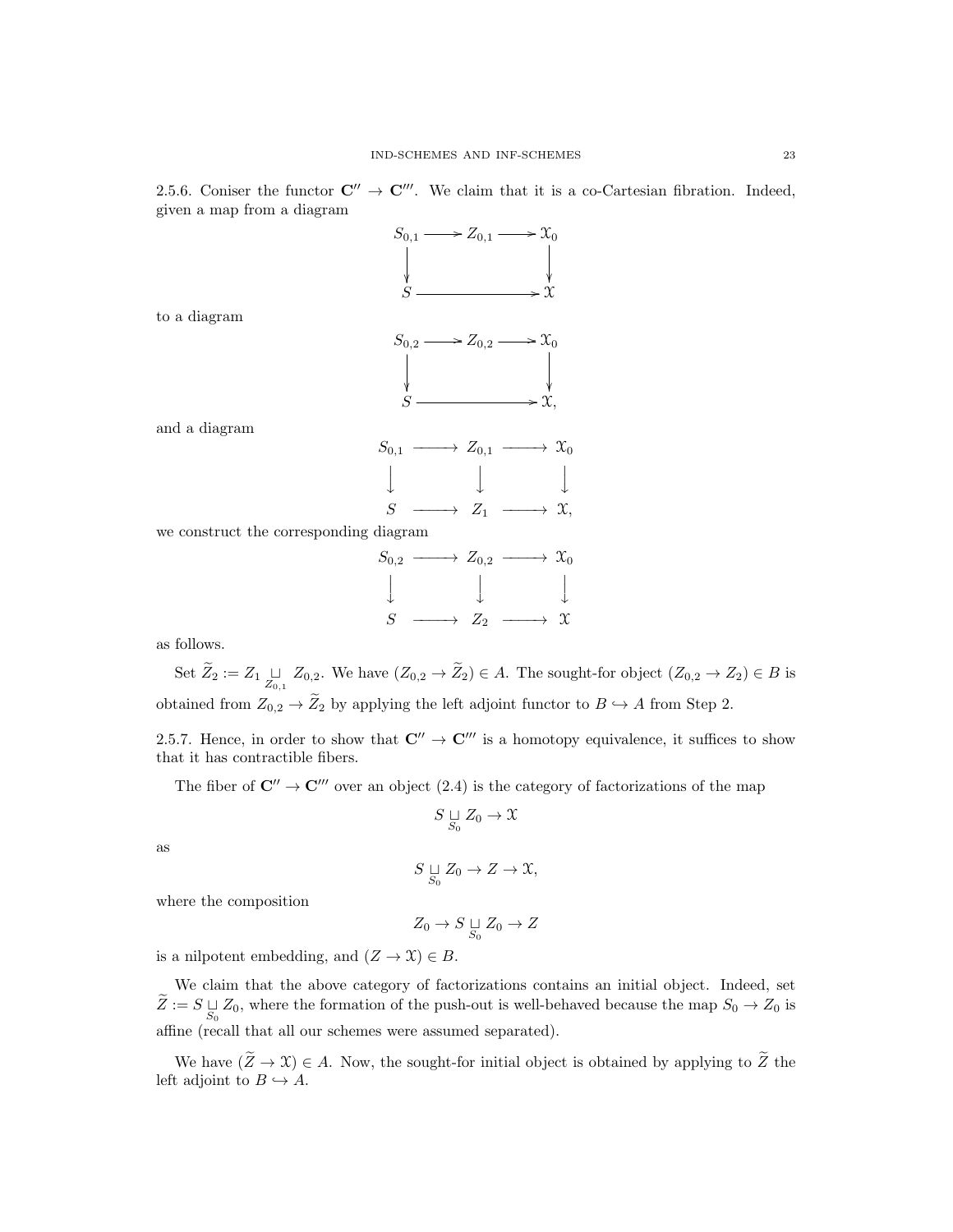2.5.8. The functor  $\mathbb{C}^{\prime\prime\prime}\rightarrow\mathbb{C}^{\prime\prime\prime\prime}$  is a Cartesian fibration. Hence, in order to show that it is a homotopy equivalence, it suffices to show that it has contractible fibers.

The fiber of  $\mathbb{C}''' \to \mathbb{C}'''$  over an object (2.5) is the category of factorizations of  $S_0 \to \mathfrak{X}_0$  via a closed embedding

 $S_0 \to Z_0 \to \mathfrak{X}.$ 

The latter category contractible by the assumption that  $\mathcal{X}_0$  is a classical ind-scheme.

2.5.9. Finally, we claim that  $\mathbb{C}^{m}$  is contractible. Indeed, it is non-empty by the assumption that  $\mathfrak{X}_0 \to \mathfrak{X}$  is a pseudo-nilpotent embedding. Furthermore, it contains finite products: these are obtained by intersecting the corresponding closed subschemes in  ${}^{cl}S$  as in Sect. 2.5.4.

 $\Box$ (Theorem 1.3.12)

# 2.6. Proof of Theorem 1.7.7.

2.6.1. The implication (a)  $\Rightarrow$  (b) is tautological.

Note also that at this point we also know that (b) implies (a): this follows from Corollary 1.3.13.

2.6.2. The implication (b)  $\Rightarrow$  (c) is easy: we need to show that for  $S \in {}^{cl}Sch<sup>aff</sup>$ , the map

 $\mathrm{Maps}(S, \mathrm{red}\mathfrak{X}) \to \mathrm{Maps}(S, \mathrm{cl}\mathfrak{X})$ 

is a monomorphism of groupoids.

Writing <sup>cl</sup> $\mathfrak{X} = \operatorname*{colim}_{\alpha \in A} X_{\alpha}$  with  $X_{\alpha} \in {}^{\text{cl}}Sch_{\text{qc}}$  and A filtered, the above map becomes colim  $\text{Maps}(S, \text{red}X_{\alpha}) \to \text{Maps}(S, X_{\alpha}),$ 

which is an injection (of sets), since A is filtered.

2.6.3. We now claim that (c) implies (a). Indeed, we apply Theorem 1.3.12 to  $\mathcal{X}_0 = {}^{\text{red}}\mathcal{X}$ . Thus, we only have to show that  $\text{red } \mathfrak{X} \to \mathfrak{X}$  is a pseudo-nilpotent embedding. However, this follows from [Chapter III.1, Lemma 8.1.5].

2.6.4. The implication (c)  $\Rightarrow$  (d) is tautological from the definition of pro-cotangent spaces. Hence, it remains to show that (d) implies (c).

By [Chapter I.2, Lemma 1.6.8], the functor

$$
\mathrm{LKE}_{\mathrm{(clSch^{\mathrm{aff}}_{\mathrm{ft}})^{\mathrm{op}}} \hookrightarrow \mathrm{(clSch^{\mathrm{aff}})^{\mathrm{op}}}
$$

commutes with finite limits, and in particular, preserves monomorphisms. Hence, it is sufficient to show that for  $S \in {}^{\mathrm{cl}}\mathrm{Sch}^{\mathrm{aff}}_{\mathrm{ft}}$ , the map

 $\mathrm{Maps}(S, \mathrm{red}\mathfrak{X}) \to \mathrm{Maps}(S, \mathfrak{X})$ 

is a monomorphism of groupoids.

The map

 $\mathrm{Maps}(S_0, \mathrm{red}\,\mathfrak{X}) \to \mathrm{Maps}(S_0, \mathfrak{X})$ 

is a monomorphism (in fact, an isomorphism) for  $S_0 = {}^{\text{red}}S$ .

Since  $S$  is of finite type, there exists a finite sequence of square-zero extensions

 $S^{red}S = S_0 \hookrightarrow S_1 \hookrightarrow ... \hookrightarrow S_n = S.$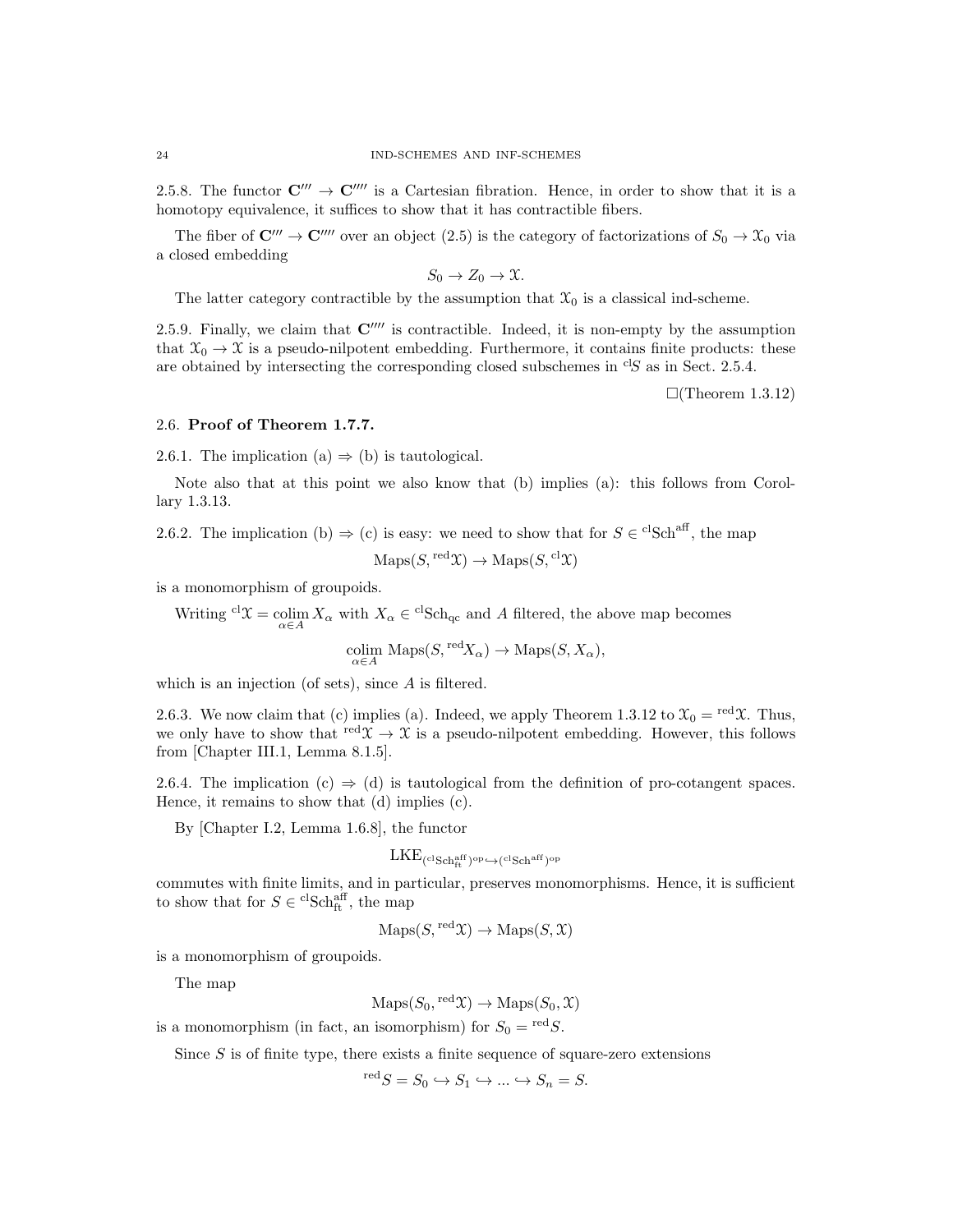We will show by induction that the maps

$$
\mathrm{Maps}(S_i, {}^{\mathrm{red}}\mathfrak{X}) \to \mathrm{Maps}(S_i, \mathfrak{X})
$$

are monomorphisms.

2.6.5. The case  $i = 0$  has been considered above. To carry out the induction step, we need to show that for any  $x_i : S_i \to {}^{\text{red}}\mathfrak{X}$ , the map

$$
\{x_i\} \underset{\mathrm{Maps}(S_i, \mathrm{red}\,\mathcal{X})}{\times} \mathrm{Maps}(S_{i+1}, \mathrm{red}\,\mathcal{X}) \to \{x_i\} \underset{\mathrm{Maps}(S_i, \mathcal{X})}{\times} \mathrm{Maps}(S_{i+1}, \mathcal{X})
$$

is a monomorphism.

Let the square-zero extension  $S_i \hookrightarrow S_{i+1}$  be given by an object

$$
\mathcal{I} \in \text{QCoh}(S_i)_{T^*(S_i)[-1]/}^{\heartsuit}.
$$

Then the groupoid

$$
{x_i}
$$
  $\underset{\text{Maps}(S_i, \text{red } \mathcal{X})}{\times}$  Maps $(S_{i+1}, \text{red } \mathcal{X})$ 

identifies with that of null-homotopies of the composition

$$
T_{x_i}^*({}^{\text{red}}\mathfrak{X}) \to T^*(S_i) \to \mathfrak{I}[1],
$$

while the groupoid

$$
\{x_i\}_{\text{Maps}(S_i, \mathcal{X})} \text{Maps}(S_{i+1}, \mathcal{X})
$$

identifies with that of null-homotopies of the composition

$$
T^*_{x_i}(\mathfrak{X}) \to T^*(S_i) \to \mathfrak{I}[1].
$$

Hence, the required monomorphism property follows from the fact that

$$
T_{x_i}^*({}^{\text{red}}\mathfrak{X}/\mathfrak{X}) \in \text{Pro}(\text{QCoh}(S_i)^{\leq -1}),
$$

which in turn follows from condition (d) and the fact that  $S_0 \to S_i$  is a nilpotent embedding.  $\Box$ (Theorem 1.7.7)

# 2.7. Proof of Proposition 1.7.2.

2.7.1. Step 0. Since the category Sch<sub>closed in  $x$  is filtered, in order to prove the proposition, it</sub> is sufficient to show that every closed embedding  $Z \to \mathfrak{X}$  can be factored as

$$
Z \to \tilde{Z} \to \mathfrak{X},
$$

where  $\widetilde{Z}\in \mathrm{Sch}_\mathrm{aft}$  and  $\widetilde{Z}\to \mathfrak{X}$  is a closed embedding.

Given a closed embedding  $Z \to \mathfrak{X}$ , we will construct a *compatible* system of factorizations

$$
\xi^n Z \to \widetilde{Z}_n \to \mathfrak{X}, \quad \widetilde{Z}_n \in (\xi^n \text{Sch}_\text{ft})_{\text{closed in } \mathfrak{X}}, \quad \xi^{n-1} \widetilde{Z}_n \simeq \widetilde{Z}_{n-1}.
$$

We shall proceed by induction on *n*, starting from  $n = 0$ .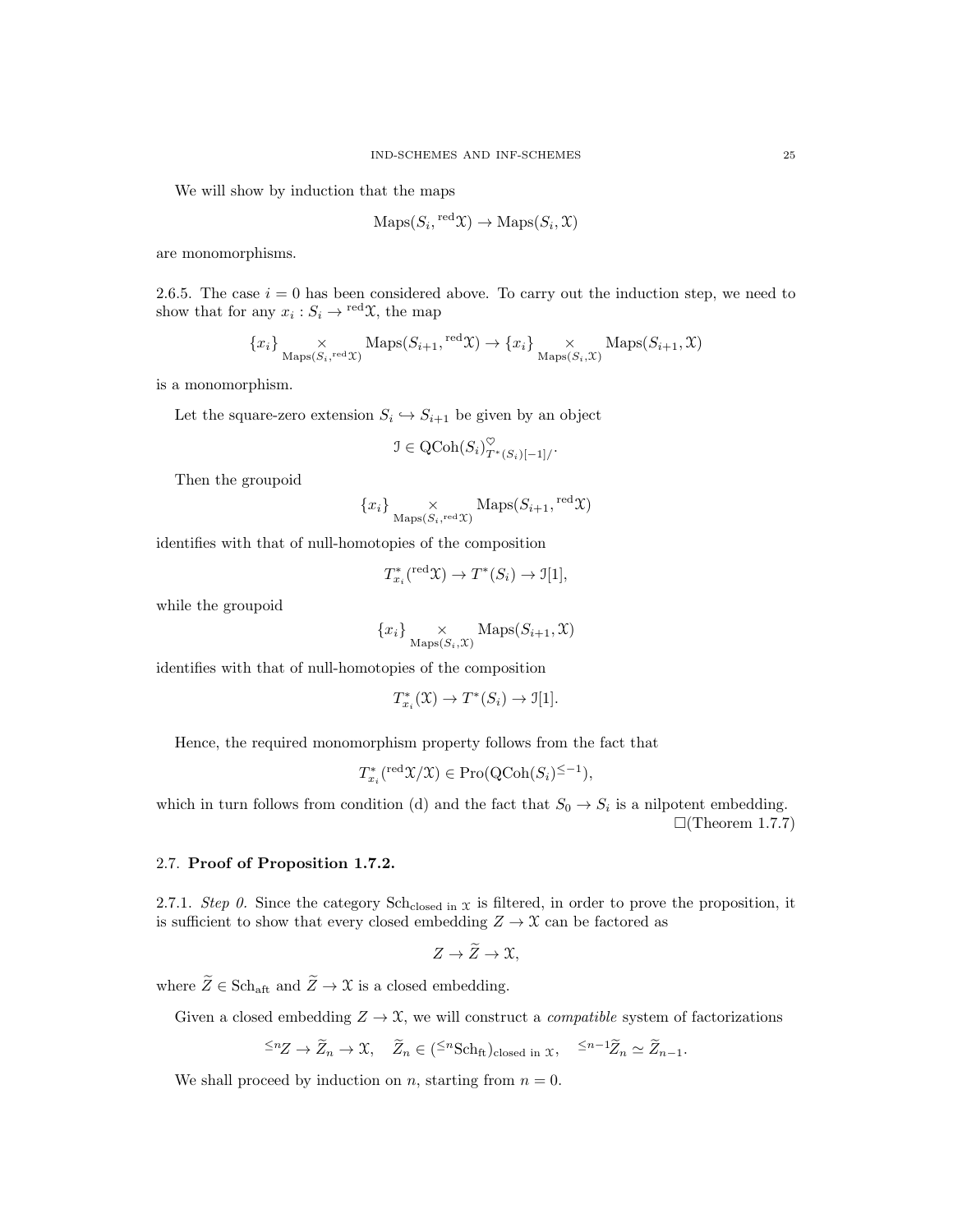2.7.2. Step 1. We claim that  ${}^{cl}Z$  is already of finite type. I.e., we claim that the functor

$$
(^{cl}Sch_{aft})_{closed\ in\ \mathcal{X}} \to (^{cl}Sch_{qc})_{closed\ in\ \mathcal{X}}
$$

is an equivalence. Indeed, write

 ${}^{\mathrm{cl}}\mathfrak{X} \simeq \operatornamewithlimits{colim}_{\alpha} X_{\alpha}, \quad X_{\alpha} \in {}^{\mathrm{cl}}\mathsf{Sch}_{\mathrm{qc}}.$ 

Since a closed classical subscheme of a classical scheme of finite type is itself of finite type, it suffices to show that all  $X_{\alpha}$  are of finite type.

Recall the following characterization of classical schemes of finite type:  $X \in {}^{cl}Sch_{qc}$  is of finite type if and only of for a classical commutative  $k$ -algebra  $R$  and a filtered family of subalgebras  $R_i$  with  $\bigcup_i R_i = R$ , the map

$$
\underset{i}{\text{colim}} \text{ Maps}(\text{Spec}(R_i), X) \to \text{Maps}(\text{Spec}(R), X)
$$

is an equivalence.

For a R and  $R_i$  as above, and any index  $\alpha$ , the diagram

$$
\begin{array}{ccc}\n\text{colim Maps}(\text{Spec}(R_i), X_\alpha) & \longrightarrow & \text{colim Maps}(\text{Spec}(R_i), \mathfrak{X}) \\
\downarrow & & \downarrow \\
\text{Maps}(\text{Spec}(R), X_\alpha) & \longrightarrow & \text{Maps}(\text{Spec}(R), \mathfrak{X})\n\end{array}
$$

is a pullback square. Hence, the fact that the right vertical arrow is an isomorphism implies that the right vertical arrow is an isomorphism, as required.

2.7.3. Step 2. We shall now carry out the induction step. Assume that

$$
\leq^n Z \to \widetilde{Z}_n \to \mathfrak{X}
$$

has been constructed.

Set

$$
\widetilde{Z}_{n+1}':=\widetilde{Z}_n\underset{\leq n_Z}{\sqcup} \xrightarrow{\leq n+1}Z.
$$

By [Chapter III.1, Proposition 5.4.2], the morphism  $\leq n \leq n+1$  has a (canonical) structure of square-zero extension. Hence, the morphism

$$
\widetilde{Z}_n \to \widetilde{Z}_{n+1}'
$$

also has a structure of square-zero extension, by an ideal  $\mathcal{I}' \in \text{QCoh}(\widetilde{Z}_n)^\heartsuit[n+1]$ .

Since the morphism  $\leq n \mathbb{Z} \to \widetilde{\mathbb{Z}}_n$  is affine, we have a canonical map

$$
\widetilde{Z}_{n+1}' \to \mathfrak{X}.
$$

We need to factor the latter morphism as

$$
\widetilde{Z}_{n+1}'\to \widetilde{Z}_{n+1}\to \mathfrak{X},
$$

where  $\widetilde{Z}_{n+1} \in \frac{\leq n+1}{n} \text{Sch}_{\text{ft}}$ , and  $\widetilde{Z}_n \to \frac{\leq n}{2} \widetilde{Z}_{n+1}$  is an isomorphism.

We claim that we can find such a  $\widetilde{Z}_{n+1}$  so that  $\widetilde{Z}_n \to \widetilde{Z}_{n+1}$  is a square-zero extension by an ideal  $\mathfrak{I} \in \mathrm{Coh}(\widetilde{Z}_n)^\heartsuit[n+1].$ 

This follows by the argument in Step 3 of the proof of [Chapter III.1, Theorem 9.1.2]

 $\Box$ (Proposition 1.7.2)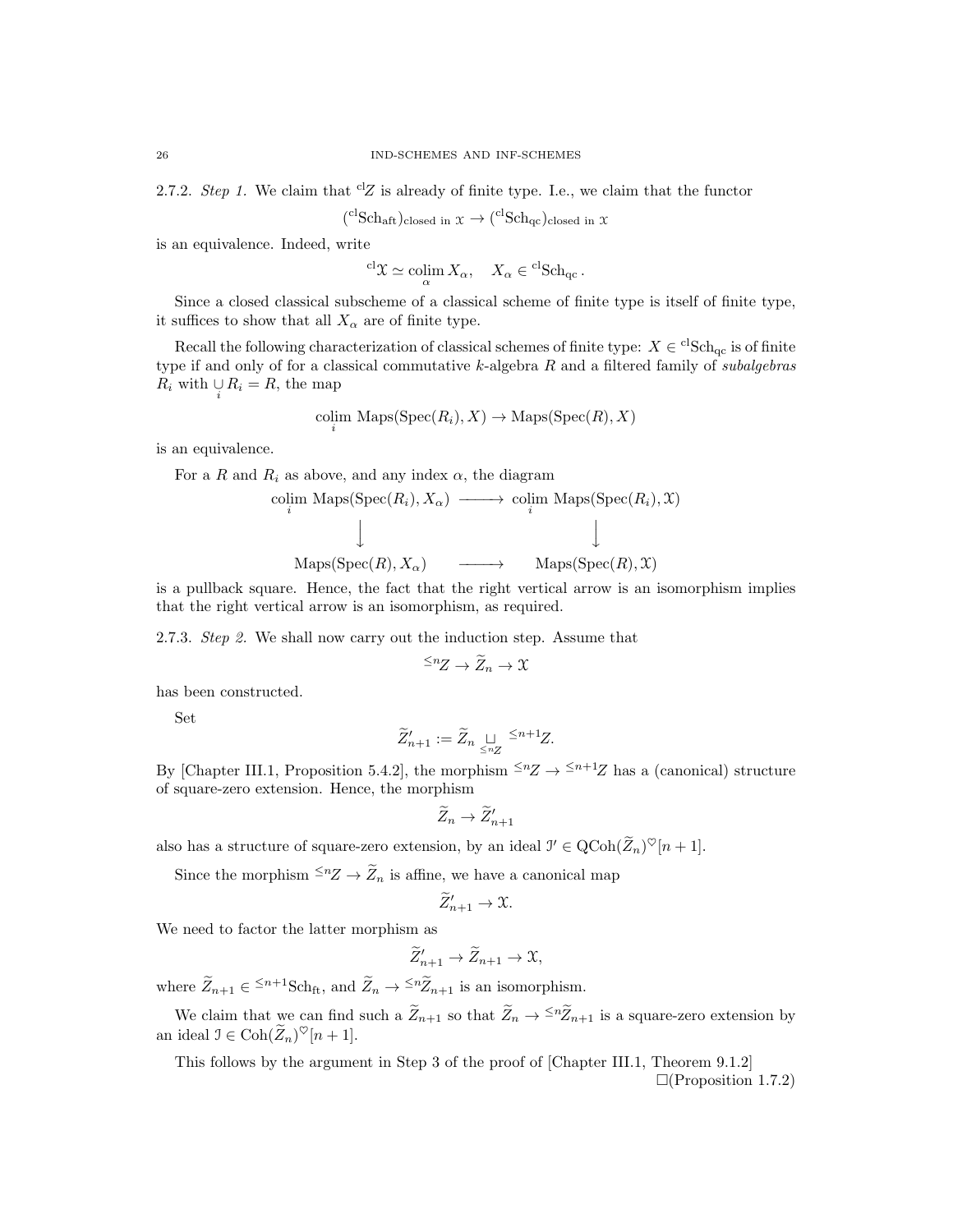#### 3. (Ind)-inf-schemes

Ind-inf-schemes are our primary object of study. These are the algebro-geometric spaces on which the category IndCoh is defined along with the operations of !-pullback and \*-pushforward; in this respect they behave much in the same way as schemes (the main difference is the absense of t-structure); we will develop this in [Chapter III.3]. In addition, it turns out that ind-inf-schemes are well-adapted to a lot of formal differential geometry, as we shall see in [Chapter IV.4] and [Chapter IV.5].

What is surprising is that the class of ind-inf-schemes is quite large. In this section we define ind-inf-schemes and discuss some basic properties.

3.1. The notion of (ind)-inf-scheme. We will only define the notion of (ind)-inf-scheme, under the 'laft' hypothesis. One can give a definition in general, but it is more technical and currently we do not see sufficient applications for it.

3.1.1. Let  $\mathfrak X$  be an object of PreStk<sub>laft</sub>.

**Definition 3.1.2.** We shall say that  $\mathcal X$  is an inf-scheme (resp., ind-inf-scheme) if:

- $\mathfrak X$  admits deformation theory;
- The reduced prestack  $\text{red} \mathfrak{X}$  is a reduced quasi-compact scheme (resp., ind-scheme).

We let indinfSch<sub>laft</sub> (resp., infSch<sub>laft</sub>) denote the full subcategory of  $Pres$ tk<sub>laft</sub> spanned by ind-inf-schemes (resp., inf-schemes). It is clear that both subcategories are closed under finite limits.

3.1.3. Examples.

(i) By Proposition 1.3.2, any object of indSch is an ind-inf-scheme.

(ii) Let  $\mathfrak L$  be an object of PreStk<sub>laft</sub>. Consider the de Rham prestack  $\mathfrak{Z}_{\text{dR}}$ :

$$
\mathrm{Maps}(S, \mathcal{Z}_{\mathrm{dR}}) := \mathrm{Maps}({}^{\mathrm{red}}S, \mathcal{Z}).
$$

If red  $\chi$  is a reduced ind-scheme (resp., scheme), then  $\mathcal{Z}_{dR}$  is an ind-inf-scheme (resp., infscheme). Indeed,

$$
{}^{\rm red} \mathfrak{L}_{\rm dR}={}^{\rm red} \mathfrak{L},
$$

while the cotangent complex of  $\mathcal{Z}_{dR}$  is zero.

However,  $\mathcal{Z}_{\text{dR}}$  is not an ind-scheme. For example, it violates condition (d) of Theorem 1.7.7.

(iii) Let  $\mathcal{Y} \to \mathcal{X}$  be a map in PreStk<sub>laft</sub>. We definite the formal completion of X along  $\mathcal{Y}$  (or of  $\mathcal{Y}$  in X), denoted  $\mathcal{X}_{\mathcal{Y}}^{\wedge}$  to be the prestack

$$
\mathfrak{X}_{\chi^{\mathcal{A}}_{\mathrm{dR}}} \mathfrak{Y}_{\mathrm{dR}}.
$$

Note that  $\mathrm{^{red}X^{\wedge}_{y}} \simeq \mathrm{^{red}Y}.$ 

Hence, if redy is a reduced ind-scheme (resp., scheme), and  $\mathfrak X$  admits deformation theory, then  $\mathfrak{X}_{\mathcal{Y}}^{\wedge}$  is an ind-inf-scheme (resp., inf-scheme).

3.1.4. We give the following definition:

**Definition 3.1.5.** Let  $f : \mathfrak{X}_1 \to \mathfrak{X}_2$  be a morphism in PreStk<sub>laft</sub>. We shall say that f is (ind)-inf-schematic if its base change by an affine scheme yields an (ind)-inf-scheme.

3.2. Properties of (ind)-inf-schemes.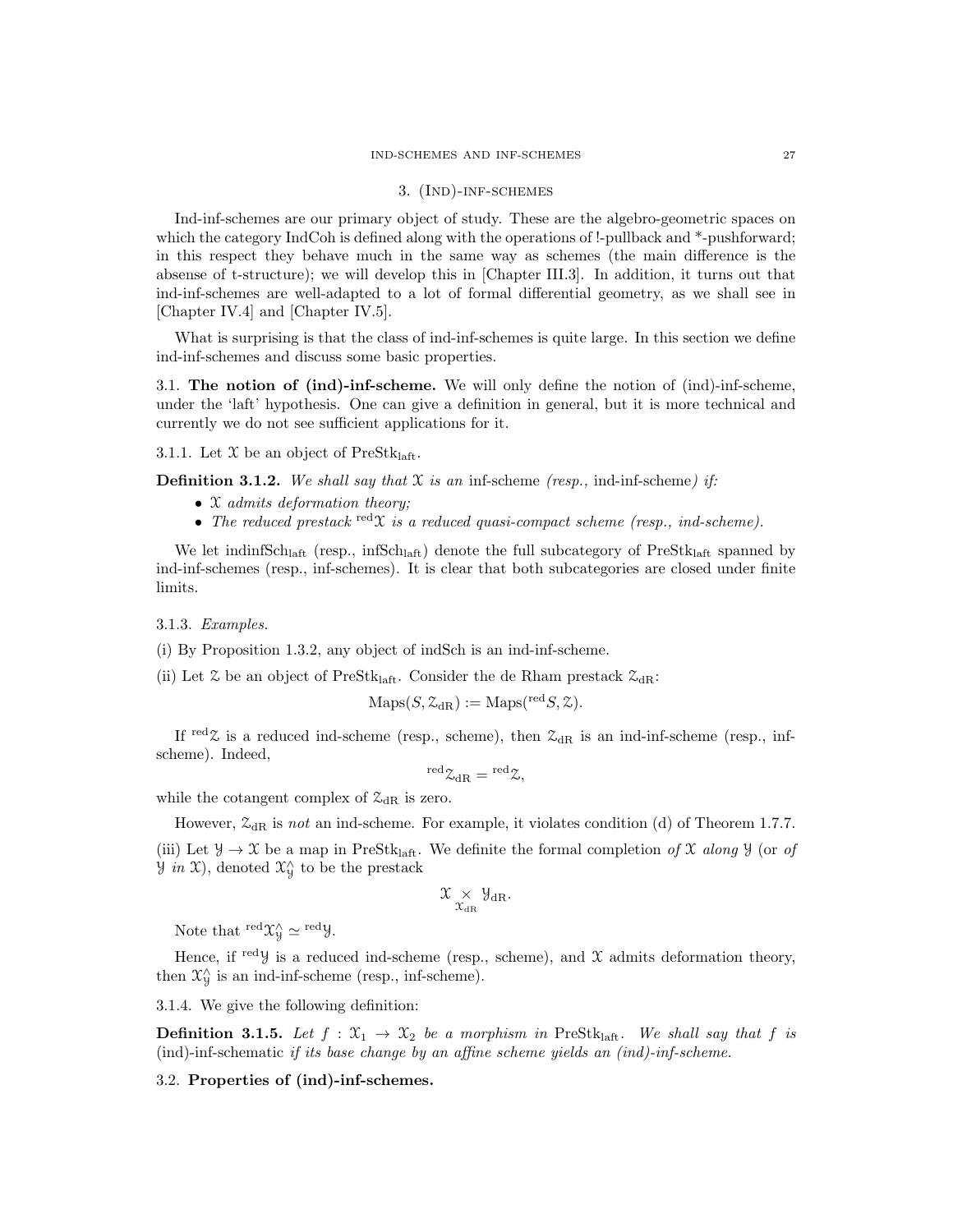3.2.1. By [Chapter III.1, Proposition 8.2.2(a)] we have:

Corollary 3.2.2. Let  $\mathfrak{X} \in \text{indinfSch.}$  Then  $\mathfrak{X}$  satisfies Nisnevich descent.

Remark 3.2.3. According to [Chapter III.1, Remark 8.2.3], any object of indinfSch satisfies  $étele$  descent.

3.2.4. We now claim:

**Lemma 3.2.5.** Any ind-inf-scheme  $X$  can be exhibited as a filtered colimit in PreStk

$$
\operatornamewithlimits{colim}_\alpha \mathfrak X_\alpha,
$$

where  $\mathfrak{X}_{\alpha} \in \text{infSch}_{\text{left}}$  and the maps  $X_{\alpha_1} \to X_{\alpha_2}$  are ind-closed embeddings.

*Proof.* Write  $\text{red}\mathfrak{X}$  as a filtered colimit in  $\text{redPreStk}$ 

colim  $X_{\alpha}$ ,  $X_{\alpha} \in {}^{\text{red}}Sch_{\text{ft}}$ .

Let  $\mathfrak{X}_{\alpha}$  be the formal completion of  $X_{\alpha}$  in  $\mathfrak{X}$ , i.e.,

$$
\mathfrak{X}_{\alpha} = (X_{\alpha})_{\mathrm{dR}} \underset{\mathfrak{X}_{\mathrm{dR}}}{\times} \mathfrak{X}.
$$

This gives the desired presentation.

3.3. Ind-inf-schemes vs. ind-schemes. In this subsection we discuss various conditions that guarantee that a given (ind)-inf-scheme is in fact an (ind)-scheme.

3.3.1. First we observe:

**Lemma 3.3.2.** Let  $\mathcal{X}' \to \mathcal{X}$  be a map in PreStk<sub>laft</sub> with  $\mathcal{X}$  an ind-inf-scheme (resp., indscheme). Then  $\mathcal{X}'$  is an ind-inf-scheme (resp., ind-scheme) if and only if for every  $S \in$  $(\text{Ker}^{\text{aff}})_{/\mathfrak{X}}$ , the base change  $S \underset{\mathfrak{X}}{\times} \mathfrak{X}'$  is an ind-inf-scheme (resp., ind-scheme).

3.3.3. When is an ind-inf-scheme an ind-scheme? A partial answer to this question is provided by Theorem 1.3.12. Here is a more algorithmic answer:

Corollary 3.3.4. An object  $\mathfrak{X} \in \text{indinfSch}_{\text{laff}}$  belongs to indSch<sub>laft</sub> if and only if:

- For any  $(S, x : S \to \mathfrak{X}) \in {\text{redSch}}_{\text{ft}}^{\text{aff}})_{/\mathfrak{X}}$ , we have  $T_x^*({\text{red}} \mathfrak{X}/\mathfrak{X}) \in \text{Pro}({\text{QCoh}}(S))^{\leq -1}$ ;
- For any  $(S, x : S \to \mathfrak{X}) \in (\text{redSch}_{ft}^{aff})_{/\mathfrak{X}}$ , the object  $H^0(T^*_x(\mathfrak{X})) \in \text{Pro}(\text{QCoh}(S)^{\heartsuit})$  is given by a surjective system.

*Proof.* This is a restatement of Theorem 1.7.7.

The above assertion has a number of corollaries that will be useful in the sequel:

Corollary 3.3.5. Let  $f: \mathfrak{X} \to \mathcal{Y}$  be a nil-isomorphism, where  $\mathfrak{X} \in \text{indinfSch}_{\text{laff}}$  and  $\mathcal{Y} \in$ indSch<sub>laft</sub>. Assume that for every  $(S, x : S \to \mathfrak{X}) \in {\text{redSch}}_{\text{ft}}^{\text{aff}}/_{/\mathfrak{X}}$  we have:

- $T_x^*(\mathfrak{X}/\mathfrak{Y}) \in \mathrm{Pro}(\mathrm{QCoh}(S)^{\leq 0});$
- The object  $H^0(T^*_x(\mathcal{X}/\mathcal{Y})) \in \text{Pro}(\text{QCoh}(S)^{\heartsuit})$  is given by a surjective system.

Then  $\mathfrak{X} \in \text{indSch}_{\text{left}}$ .

*Proof.* We claim that  $\mathfrak X$  satisfies the conditions of Corollary 3.3.4. We need to show that for every  $(S, x : S \to \mathfrak{X}) \in {\text{redSch}}_{\text{ft}}^{\text{aff}}/_{/\mathfrak{X}}$  we have:

- $T_x^*$ (<sup>red</sup> $\mathfrak{X}/\mathfrak{X}$ )  $\in \text{Pro}(\text{QCoh}(S)^{\leq -1})$ ;
- $H^0(T^*_x(\mathfrak{X})) \in \mathrm{Pro}(\mathrm{QCoh}(S)^{\heartsuit})$  is given by a surjective system.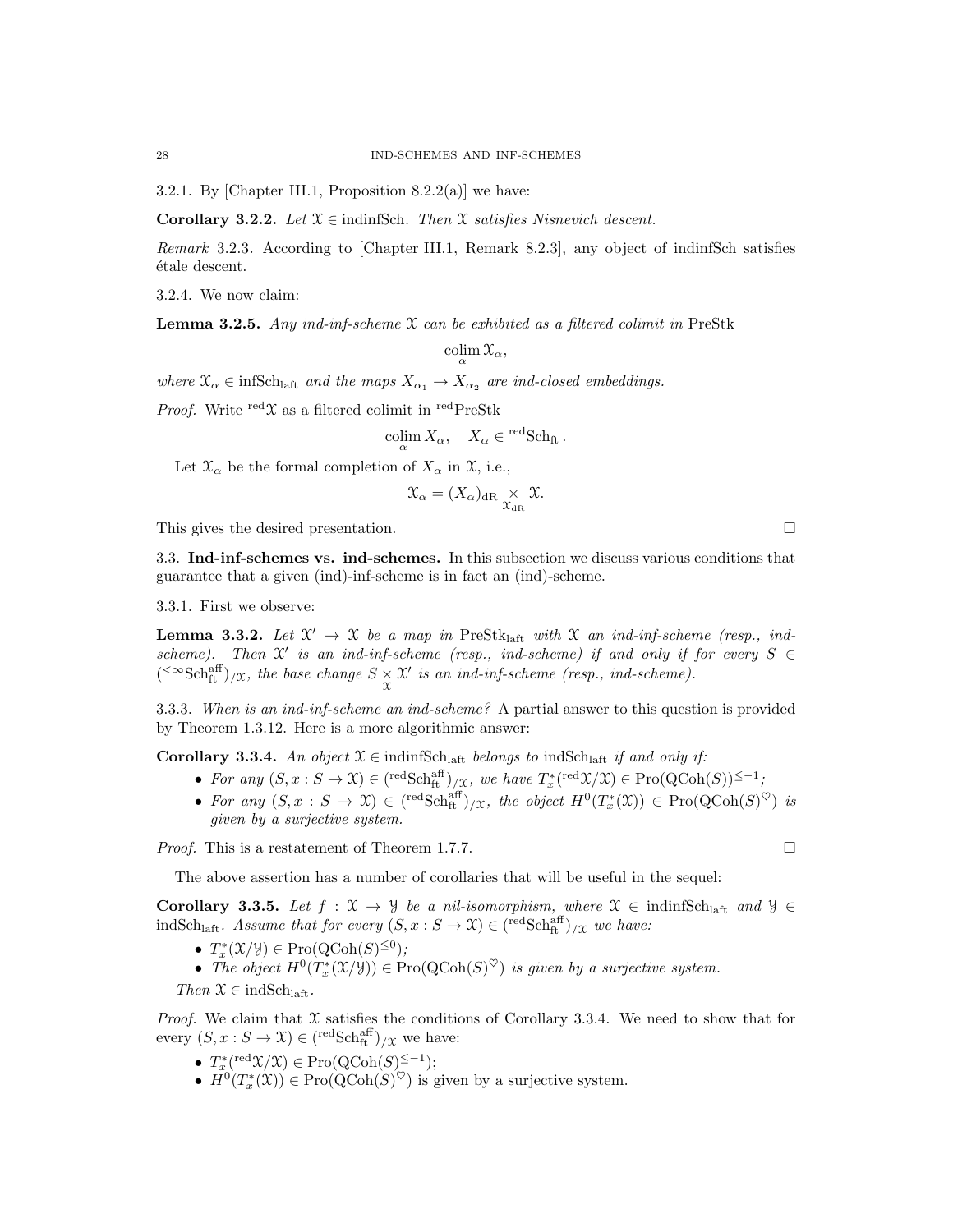Consider the fiber sequence

$$
T^*_{x}(\mathfrak{X}/\mathcal{Y}) \to T^*_{x}({\rm red}\mathfrak{X}/\mathcal{Y}) \to T^*_{x}({\rm red}\mathfrak{X}/\mathfrak{X})
$$

in  $\text{Pro}(\text{QCoh}(S)^-)$ .

Since *y* is an ind-scheme and  $\text{red}\chi \simeq \text{red}y$ , we have

$$
T_x^*({}^{\text{red}}\mathfrak{X}/\mathfrak{Y}) \in \text{Pro}(\text{QCoh}(S)^{\leq -1}).
$$

Hence,  $T_x^*({}^{\text{red}}\mathfrak{X}/\mathfrak{X}) \in \text{Pro}(\text{QCoh}(S)^{\leq -1})$ , as desired.

Consider now the fiber sequence

$$
T^*_{f\circ x}(\mathcal{Y})\to T^*_x(\mathcal{X})\to T^*_x(\mathcal{X}/\mathcal{Y}),
$$

and the corresponding exact sequence

 $H^0(T^*_{f \circ x}(\mathcal{Y})) \to H^0(T^*_x(\mathcal{X})) \to H^0(T^*_x(\mathcal{X}/\mathcal{Y})) \to 0.$ 

From here we obtain that  $H^0(T^*_x(\mathfrak{X})) \in \mathrm{Pro}(\mathrm{QCoh}(S)^{\heartsuit})$  is given by a surjective system, since both  $H^0(T^*_{f \circ x}(\mathcal{Y}))$  and  $H^0(T^*_{x}(\mathcal{X}/\mathcal{Y}))$  are.

 $\Box$ 

# 4. (Ind)-inf-schemes and nil-closed embeddings

The results of this section are of crucial technical importance. We prove two types of results. One is about approximating (ind)-inf-schemes by schemes; this is needed for the development of IndCoh on (ind)-inf-schemes. The other is about recovering an (ind)-inf-scheme as a prestack (i.e., a presheaf on the category of affine schemes) from its restriction to a much smaller subcategory of test schemes; this is needed for the study of formal moduli problems in [Chapter IV.1].

4.1. Exhibiting ind-inf-schemes as colimits. In this subsection we show that an (ind)-infscheme  $\mathfrak X$  is isomorphic to the colimit of schemes equipped with a nil-closed map into  $\mathfrak X$ .

4.1.1. For  $\mathcal{X} \in \text{PreStk}$  let

 $PreStk_{nil-closed in } \chi \subset PreStk_{}/\chi$ 

be the full subcategory spanned by objects  $f: \mathcal{X}' \to \mathcal{X}$  for which f is nil-closed.

We will use a similar notation for full subcategories of PreStk, e.g.,

 $Sch_{\text{nil-closed in }\mathfrak{X}} \subset Sch_{/\mathfrak{X}},$ 

etc.

4.1.2. We have the following assertion (cf. Corollary  $1.7.5(a)$ ) in the case of ind-schemes):

**Theorem 4.1.3.** Let X be an object of indinfSch<sub>laft</sub>. Then the map

$$
\underset{Z \in (\text{Sch}_{\text{aff}})_{\text{nil-closed in }\mathcal{X}}}{\text{colim}} Z \to \mathcal{X},
$$

where the colimit is taken in PreStk, is an isomorphism.

Evaluating the two sides in Theorem 4.1.3 on  $\leq \infty Sch_{ft}^{aff}$ , we obtain:

**Corollary 4.1.4.** Let X be an object of indinfSch<sub>laft</sub>. Then the map

$$
\underset{Z \in (\text{Sch}_{\text{aff}})_{\text{nil-closed in } X}}{\text{colim}} Z \to \mathfrak{X},
$$

where the colimit is taken in  $PreStk<sub>laff</sub>$ , is an isomorphism.

With future applications in mind, let us state the following particular case of Corollary 4.1.4 separately: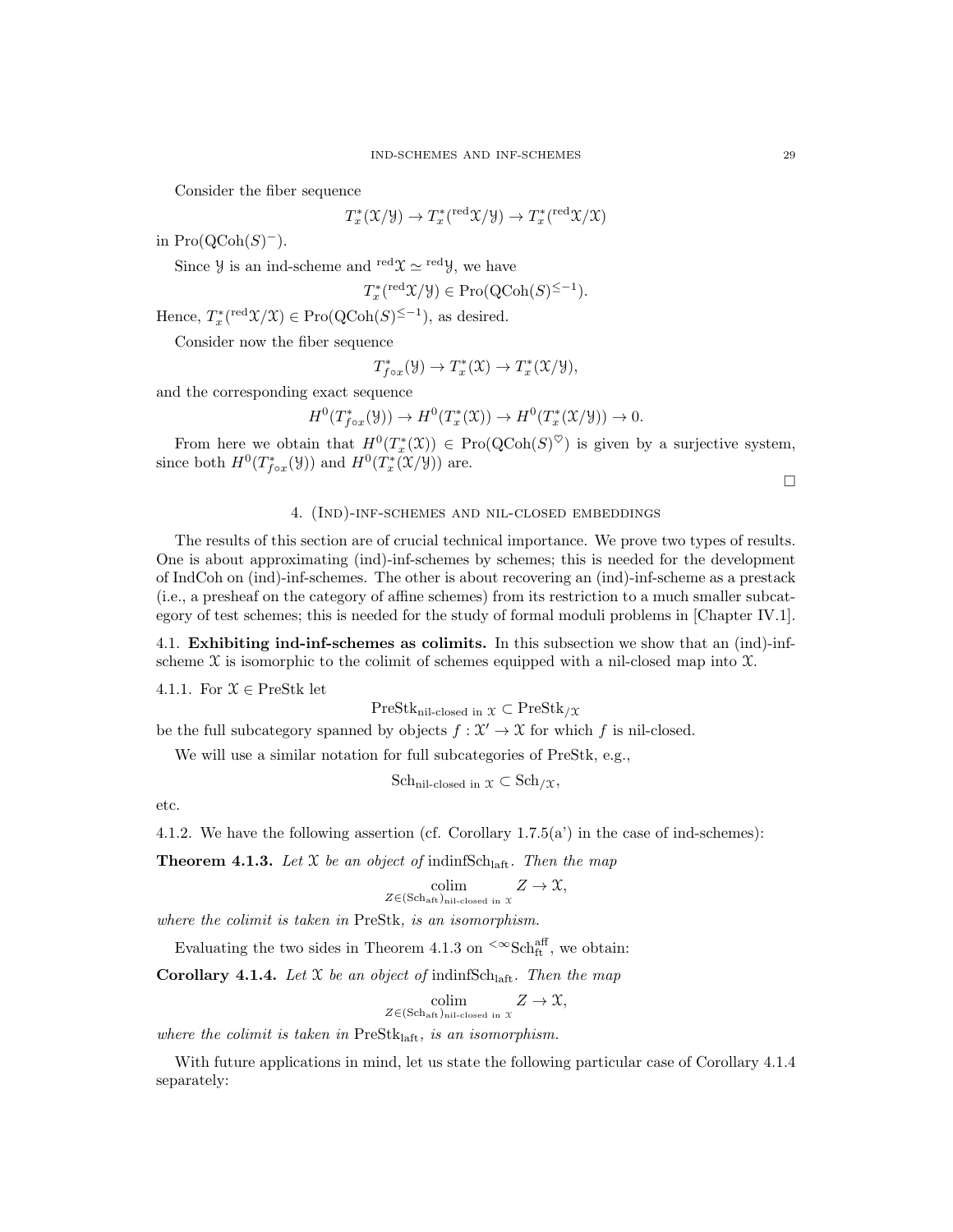Corollary 4.1.5. Let  $\mathfrak{X} \in \text{indinfSch}_{\text{laff}}$  be such that  $\text{red}\mathfrak{X} = \mathfrak{X}_0$  is ind-affine. Then the functor

$$
\langle \infty \text{Sch}_{\text{ft}}^{\text{aff}} \rangle / \mathfrak{X} \underset{\left( \text{redSch}_{\text{ft}}^{\text{aff}} \right) / \mathfrak{X}_0}{\times} \left( \text{redSch}_{\text{ft}}^{\text{eff}} \right)_{\text{closed in } \mathfrak{X}_0} \hookrightarrow \left( \text{modSch}_{\text{ft}}^{\text{aff}} \right) / \mathfrak{X}
$$

is cofinal.

(

Remark 4.1.6. We note that the analog of Corollary 1.7.5(b) fails for ind-inf-schemes. I.e., it is not true that the inclusion

$$
(Sch_{\text{aft}})_{\text{nil-closed in }} \chi \hookrightarrow (Sch_{\text{aft}})_{/\mathcal{X}}
$$

is cofinal.

The rest of this subsection is devoted to the proof of Theorem 4.1.3.

4.1.7. Step 0. For  $(S, x) \in {\rm (c^1Sch^{aff})}_{/\mathfrak{X}}$  consider the category Factor $(x, \text{nil-closed}, \text{ft}, \text{cl})$  of factorizations

$$
S \to Z \to \mathfrak{X},
$$

where  $Z \in {\rm (clSch<sub>ft</sub>)<sub>nil-closed in</sub>  $\chi$ . In Steps 1-6 we will show that this category is contractible.$ 

Since <sup>cl</sup> $\mathcal{X} \in \text{PreStk}_{\text{lf}}$ , it is easy to see that we can assume that  $S \in {}^{\text{cl}}\text{Sch}^{\text{aff}}_{\text{ft}}$ .

4.1.8. Step 1. Denote  $S_0 := \text{red } S$  and  $x_0 := x|_{S_0}$ . Consider the category

 $Factor(x_0, \text{nil-closed}, \text{red})$ 

of factorizations

$$
S_0 \to Z_0 \to \mathfrak{X},
$$

where  $Z_0 \in {\text{redSch}}_{\text{ft}})_{\text{closed in red}}$  x.

The category Factor( $x_0$ , nil-closed, red) is contractible, since <sup>red</sup> $\mathfrak X$  is a (reduced) ind-scheme locally of finite type.

We have a functor

(4.1) Factor(x, nil-closed, ft, cl)  $\rightarrow$  Factor(x<sub>0</sub>, nil-closed, red),  $Z \mapsto {}^{\text{red}}Z$ ,

and it is enough to show that (4.1) is a homotopy equivalence.

We note that  $(4.1)$  is a co-Cartesian fibration via the formation of push-outs. Hence, it is enough to show that the fibers of (4.1) are contractible.

4.1.9. Step 2. For an object  $S_0 \to Z_0 \to \mathcal{X}$  of Factor( $x_0$ , nil-closed, red). The fiber of (4.1) over this object is described as follows.

Let  $Z'$  denote the push-out

$$
S \underset{S_0}{\sqcup} Z_0.
$$

(Note, however, that  $Z'$  is not necessarily of finite type.)

Since S was assumed of finite type, the map  $S_0 \rightarrow S$  is a nilpotent embedding (in fact, a finite succession of square-zero extensions). Since the morphism  $S_0 \to Z_0$  is affine, by [Chapter III.1, Corollary 7.2.3, we obtain a canonically defined map  $Z' \to \mathfrak{X}$ .

The sought-for fiber is the category of factorizations of the above map  $Z' \to \mathfrak{X}$  as

$$
Z'\to Z\to\mathfrak{X},
$$

where  $Z \in {}^{\mathrm{cl}}\mathrm{Sch}_{\mathrm{ft}}$  and  ${}^{\mathrm{red}}Z = Z_0$ .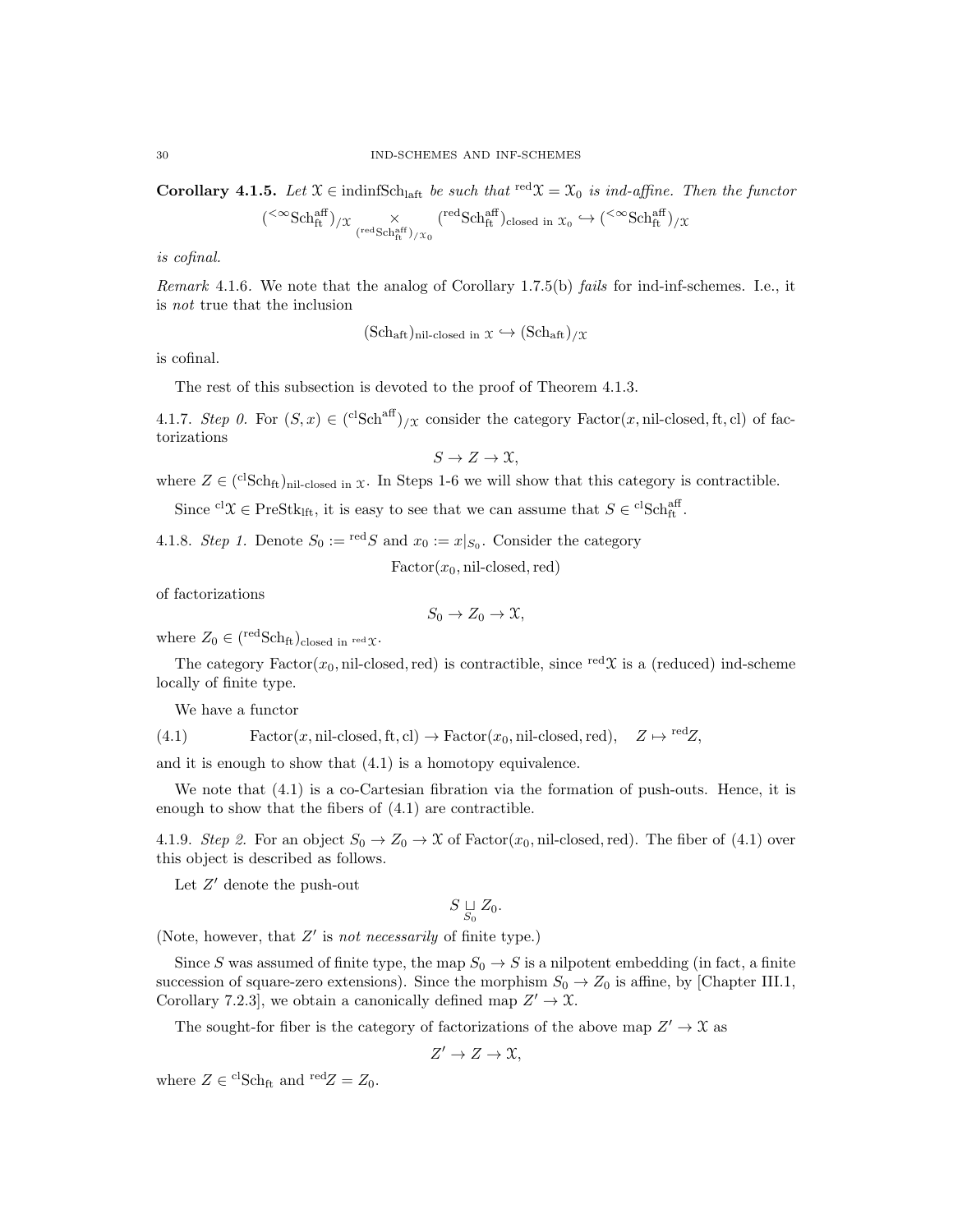4.1.10. Step 3. We will prove the following general assertion. Suppose that  $Z'_0 \rightarrow Z'$  can be written as a finite succession of square-zero extensions, with  $Z'_0, Z' \in {\rm ({}^clSch_{qc})}_{/\mathfrak{X}}$  and  $Z'_0 \in$  $\mathrm{c} \mathrm{lSch}_{\mathrm{ft}}$ .

Let  $\mathbf{C}(x)$  denote the category of factorizations of the map  $x: Z' \to \mathfrak{X}$  as

$$
Z' \to Z \to \mathfrak{X},
$$

where  $Z \in {}^{\mathrm{cl}}S\mathrm{ch}_{\mathrm{ft}}$  and  $Z'_0 \to Z$  a nil-isomorphism.

We claim that  $\mathbf{C}(x)$  is contractible.

4.1.11. Step 4. Suppose that  $Z'_0 \to Z'$  can be written as a succession of m square-zero extensions. We will argue by induction on m.

If  $m = 1$ , the required assertion is proved by repeating [Chapter III.1, Proof of Theorem 9.1.2, Steps 2-3].

Let us carry out the induction step. Choose an intermediate extension

$$
Z'_0 \to Z'_{\frac{1}{2}} \to Z',
$$

and let  $x_{\frac{1}{2}}$  denote the map  $Z'_{\frac{1}{2}} \to \mathfrak{X}$ .

Let  $\mathbf{C}(x_{\frac{1}{2}})$  denote the corresponding category of factorizations of  $x_{\frac{1}{2}}$ . By the induction hypothesis, we can assume that  $\mathbf{C}(x_{\frac{1}{2}})$  is contractible.

Let **D** denote the category of commutative diagrams



in  $({}^{cl}Sch_{qc})_{Z'_0//X}$  with  $Z, Z_{\frac{1}{2}} \in {}^{cl}Sch_{ft}$ , and where all the maps are nil-isomorphisms.

We have the forgetful functors

$$
\mathbf{C}(x_{\frac{1}{2}}) \leftarrow \mathbf{D} \rightarrow \mathbf{C}(x).
$$

We will show that both these functors are homotopy equivalences. This will prove that  $\mathbf{C}(x)$ is contractible.

4.1.12. Step 5. The functor  $\mathbf{D} \to \mathbf{C}(x)$  is a Cartesian fibration. Hence, in order to show that it is a homotopy equivalence, it is enough to show that it has contractible fibers.

However, for an object  $(Z' \to Z \to \mathfrak{X}) \in \mathbf{C}(x)$ , the fiber in question has a final point: take  $Z_{\frac{1}{2}} = Z.$ 

4.1.13. Step 6. The functor  $\mathbf{D} \to \mathbf{C}(x_{\frac{1}{2}})$  is a co-Cartesian fibration via the formation of pushouts. Hence, in order to show that it is a homotopy equivalence, it is enough to show that it has contractible fibers.

For an object

$$
\begin{array}{ccc} (Z_{\frac{1}{2}}^{\prime} \rightarrow Z_{\frac{1}{2}} \rightarrow \mathfrak{X}) \in \mathbf{C}(x_{\frac{1}{2}}), & & \\ & \widetilde{Z}^{\prime} := Z^{\prime} \mathop{\cup}\limits_{Z_{\frac{1}{2}}} Z_{\frac{1}{2}}. & \end{array}
$$

set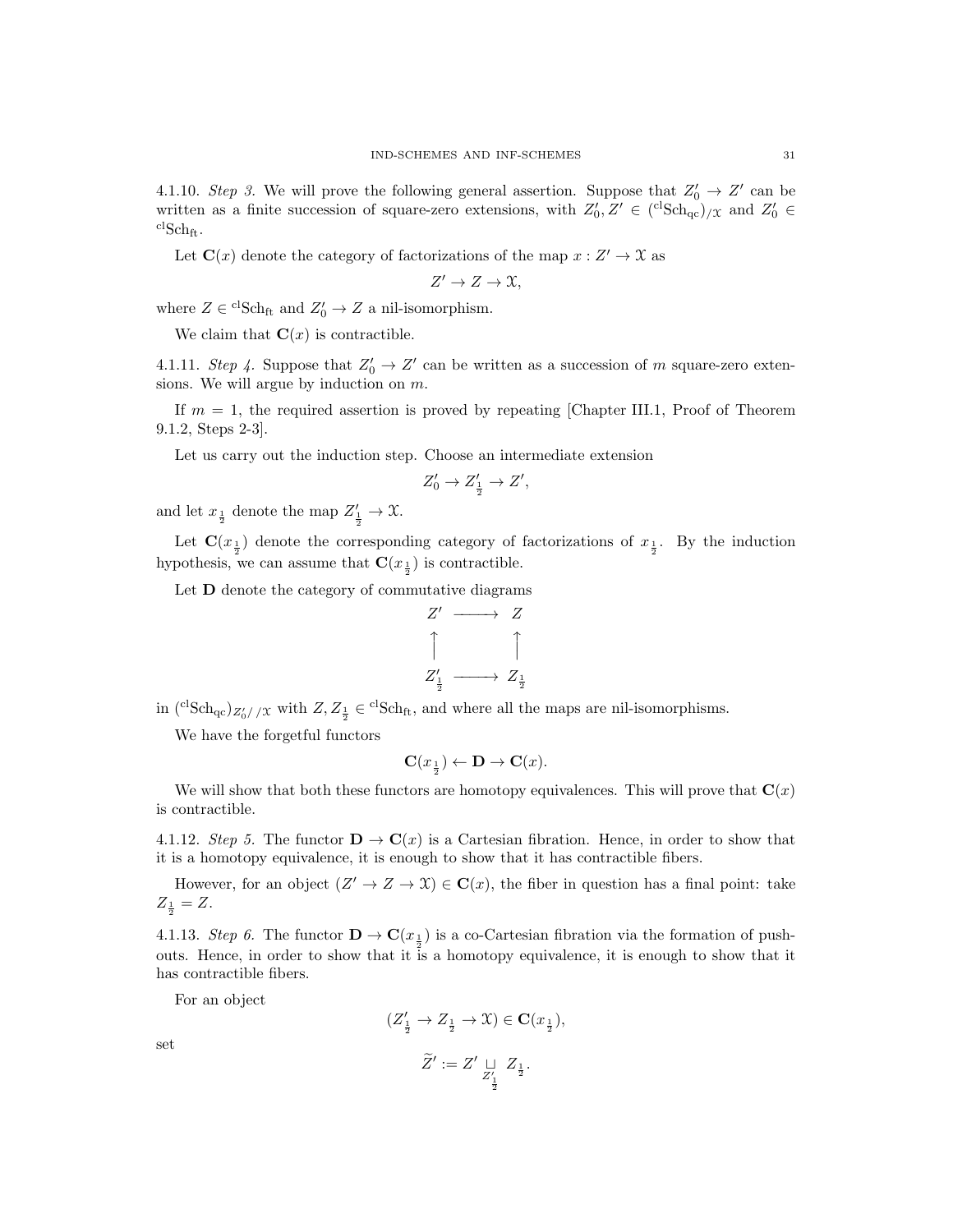Let  $\tilde{x}$  denote the resulting map  $\tilde{Z}' \to \mathfrak{X}$ . The fiber in question is the category  $\mathbf{C}(\tilde{x})$ . This category is contractible by the induction hypothesis, applied to the nil-isomorphism

$$
Z_{\frac{1}{2}} \to \widetilde{Z}'.
$$

4.1.14. Step 7. Now, let  $(S, x)$  be an arbitrary object of  $(\text{Sch}^{\text{aff}})_{/\mathfrak{X}}$ . Let us show that the category  $Factor(x, \text{nil-closed}, \text{aft})$  of factorizations

$$
S \to Z \to \mathfrak{X},
$$

where  $Z \in (\text{Sch}_{\text{aff}})_{\text{nil-closed in } \mathfrak{X}}$  is contractible.

Denote  $S_0 = {}^{cl}S$  and  $x_0 = x|_{S_0}$ . Consider the functor

Factor(x, nil-closed, aft)  $\rightarrow$  Factor(x<sub>0</sub>, nil-closed, ft, cl),  $Z \mapsto Z_0 := {}^{\text{cl}}Z.$ 

This functor is a coCartesian fibration via the formation of push-outs. Since we already know that  $Factor(x_0, \text{nil-closed}, \text{cl})$  is contractible, it suffices to show that the fibers of the above functor are contractible. The latter is established by repeating the argument of [Chapter III.1, Theorem 9.1.4].

4.2. A construction of ind-inf-schemes. Our current goal is to prove a partial converse to Theorem 4.1.3, which will give rise to a procedure for explicitly constructing ind-inf-schemes.

4.2.1. We start with an object  $\mathfrak{X}_0 \in \text{redindSch}_{\text{lft}}$ . In this subsection we will assume that  $\mathfrak{X}_0$  is ind-affine.

Let  $\mathfrak{X}_{\text{nil-closed}}$  be a presheaf on the category

$$
{}^{<\infty}\mathrm{Sch}^{\mathrm{aff}}_{\mathrm{ft}}\underset{\mathrm{red\,Sch}^{\mathrm{aff}}_{\mathrm{ft}}}{\times}({}^{\mathrm{red}}\mathrm{Sch}^{\mathrm{aff}}_{\mathrm{ft}})_{\mathrm{closed\ in\ }\mathcal{X}_0},
$$

where the functor  ${}^{<\infty} {\rm Sch}^{\rm aff}_{\rm ft} \to {}^{\rm red} {\rm Sch}^{\rm aff}_{\rm ft}$  is  $S \mapsto {}^{\rm red}S$ .

4.2.2. We impose the following assumptions on  $\mathfrak{X}_{\text{nil-closed}}$ :

• The restriction of  $\mathfrak{X}_{\text{nil-closed}}$  to the full subcategory

$$
\begin{aligned} ({}^{\text{red}}\text{Sch}^{\text{aff}}_{\text{ft}})_{\text{closed in }\mathcal{X}_0} = {}^{\text{red}}\text{Sch}^{\text{aff}}_{\text{ft}} \times \\ &\times\\ &\subset {}^{<\infty}\text{Sch}^{\text{aff}}_{\text{ft}} \times {}^{\text{red}}\text{Sch}^{\text{aff}}_{\text{ft}})_{\text{closed in }\mathcal{X}_0} \end{aligned} \subset {}^{<\infty}\text{Sch}^{\text{aff}}_{\text{ft}} \times {}^{\text{red}}\text{Sch}^{\text{aff}}_{\text{ft}})_{\text{closed in }\mathcal{X}_0}
$$

takes the value  $* \in \text{Spc}$ .

• For a push-out diagram

$$
Z_1 \underset{Z}{\sqcup} Z'
$$

 $\sin \frac{<\infty}{\text{Sch}^{\text{aff}}_{\text{ft}}}\times \text{H}_{\text{Sch}^{\text{aff}}_{\text{ft}}}$  $({\rm redSch}^{\rm aff}_{\rm ft})_{\rm closed\ in\ \mathfrak{X}_0},$  where  $Z\hookrightarrow Z'$  has a structure of square-zero extension, the resulting map

$$
\mathfrak{X}_{\text{nil-closed}}(Z_1 \sqcup Z') \to \mathfrak{X}_{\text{nil-closed}}(Z_1) \underset{\mathfrak{X}_{\text{nil-closed}}(Z)}{\times} \mathfrak{X}_{\text{nil-closed}}(Z')
$$

is an isomorphism (cf. characterization of deformation theory in [Chapter III.1, Corollary 6.3.6]).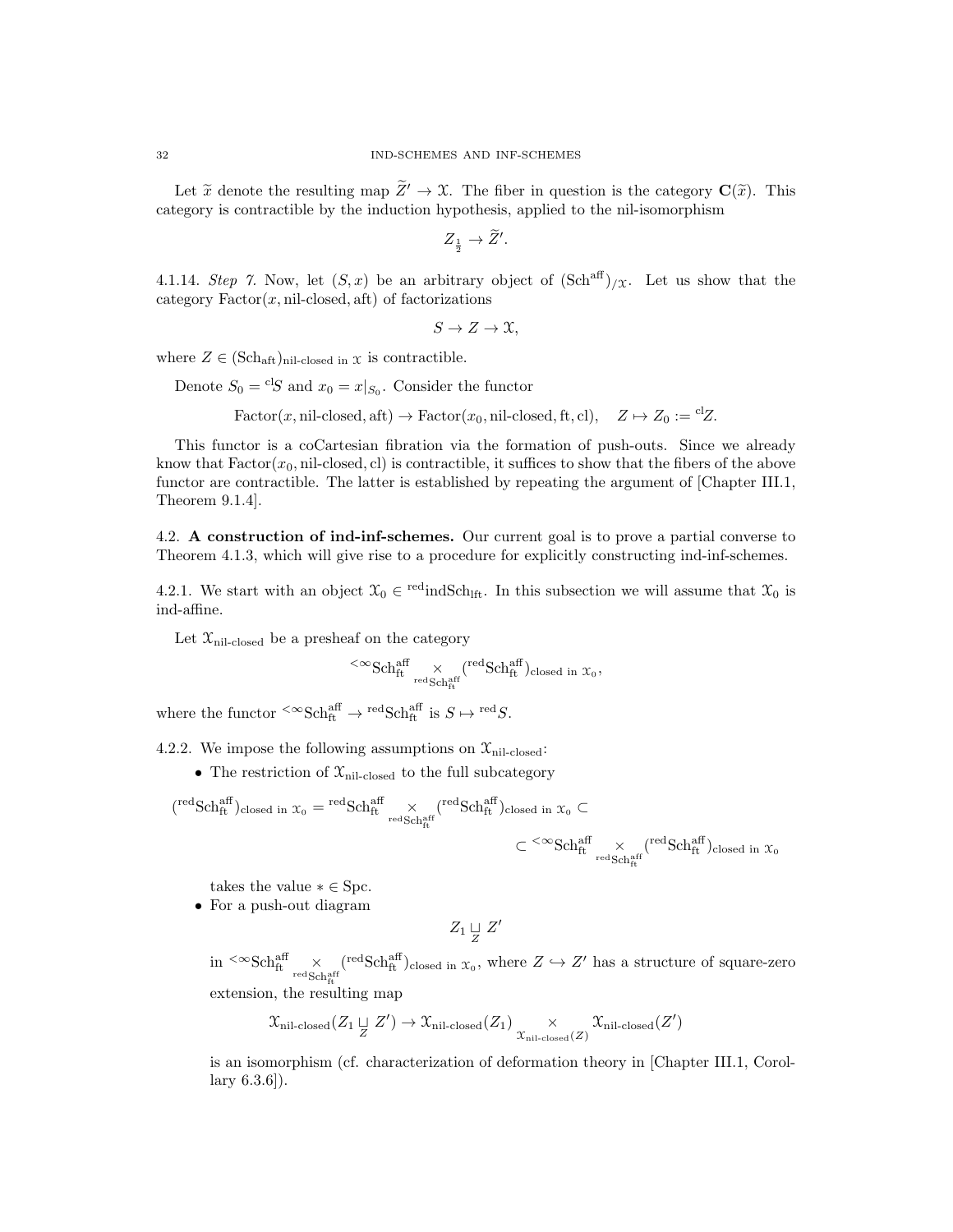4.2.3. Let X denote the left Kan extension of  $\mathfrak{X}_{\text{nil-closed}}$  under the fully faithful embedding

$$
\left(\text{<}^{\infty}\text{Sch}^{\text{aff}}_{\text{ft}}\underset{\text{redSch}^{\text{aff}}_{\text{ft}}}{\times}(\text{redSch}^{\text{aff}}_{\text{ft}})_{\text{closed in }\mathfrak{X}_{0}}\right)^{\text{op}}\hookrightarrow \left(\text{<}^{\infty}\text{Sch}^{\text{aff}}_{\text{redSch}^{\text{aff}}}\underset{\text{redSch}^{\text{aff}}}{\times}(\text{redSch}^{\text{aff}})_{/\mathfrak{X}_{0}}\right)^{\text{op}}.
$$

Note that

$$
{}^{<\infty}\mathrm{Sch}^{\mathrm{aff}}\underset{\mathrm{red\,Sch}^{\mathrm{aff}}}{\times}({}^{\mathrm{red}}\mathrm{Sch}^{\mathrm{aff}})_{/\mathfrak{X}_{0}}=({}^{<\infty}\mathrm{Sch}^{\mathrm{aff}})_{/(\mathfrak{X}_{0})_{\mathrm{dR}}}.
$$

Thus, we can view  $\mathfrak X$  as an object of <sup>conv</sup>PreStk mapping to  $(\mathfrak X_0)_{\rm dR}$ . By construction,  $\mathfrak X$ belongs to

 $PreStk<sub>laff</sub> \subset \n\frac{conv}{PreStk},$ 

and red  $\mathfrak{X}$  is canonically isomorphic to  $\mathfrak{X}_0$ .

4.2.4. We are going to prove:

**Theorem 4.2.5.** Under the above circumstances  $\mathcal{X} \in \text{indinfSch}_{\text{laff}}$ .

By combining with Corollary 4.1.5, we obtain:

Corollary 4.2.6. The assignements

$$
\mathfrak{X}_{\rm nil-closed}\leadsto\mathfrak{X}
$$

and

$$
\mathfrak{X} \rightsquigarrow \mathfrak{X}|_{< \infty} \textup{Sch}^{\textup{aff}}_{\textup{ft}} \underset{\textup{red}\, \textup{Sch}^{\textup{aff}}_{\textup{ft}}}{\times} {}^{(\textup{red}\, \textup{Sch}^{\textup{aff}}_{\textup{ft}})_{\textup{closed in}}}\, x_0
$$

define mutually inverse equivalences between

$$
(\mathrm{indinfSch}_{\mathrm{laff}})_{/(\mathfrak{X}_0)_{\mathrm{dR}}}\underset{(\mathrm{red}\, \mathrm{indSch}_{\mathrm{lft}})_{/\mathfrak{X}_0}}{\times} *
$$

and the category of presheaves on  ${}^{\text{<}\infty}\text{Sch}_\text{ft}^\text{aff}$   $\times$  redschaft  $({}^{\text{red}}\text{Sch}^{\text{aff}}_{\text{ft}})$ closed in  $x_0$ , satisfying the assumptions of Sect. 4.2.2.

The rest of the subsection is devoted to the proof of Theorem 4.2.5.

4.2.7. Step 1. We only have to show that X admits deformation theory. Since  $\mathcal{X} \in \text{PreStk}_{\text{left}}$ by [Chapter III.1, Corollary 7.2.6], it suffices to check the following:

Let  $S \to Z$  be a map in  $({}^{<\infty} {\rm Sch}^{\rm aff})_{/\mathfrak{X}}$ , where  ${}^{\rm red}Z \to \mathfrak{X}_0$  is a closed embedding and  $Z \in$  $\leq$  ∞Sch<sub>i</sub>ff. We need to show that for a map  $S \to S'$ , equipped with a structure of square-zero extension, and such that  $S' \in \left\{ \infty \text{Sch}^{\text{aff}}\right\}$ , the map

$$
\mathrm{Maps}_{Z/}(Z', \mathfrak{X}) \to \mathrm{Maps}_{S/}(S', \mathfrak{X})
$$

is an isomorphism, where  $Z' := Z \sqcup_S S'.$ 

Fix a point  $x' \in \text{Maps}_{S}/(S', \mathfrak{X})$ . We need to show that the groupoid

(4.2) 
$$
\operatorname{Maps}_{Z}/(Z', \mathfrak{X}) \underset{\operatorname{Maps}_{S}/(S', \mathfrak{X})}{\times} \{x'\}
$$

is contractible.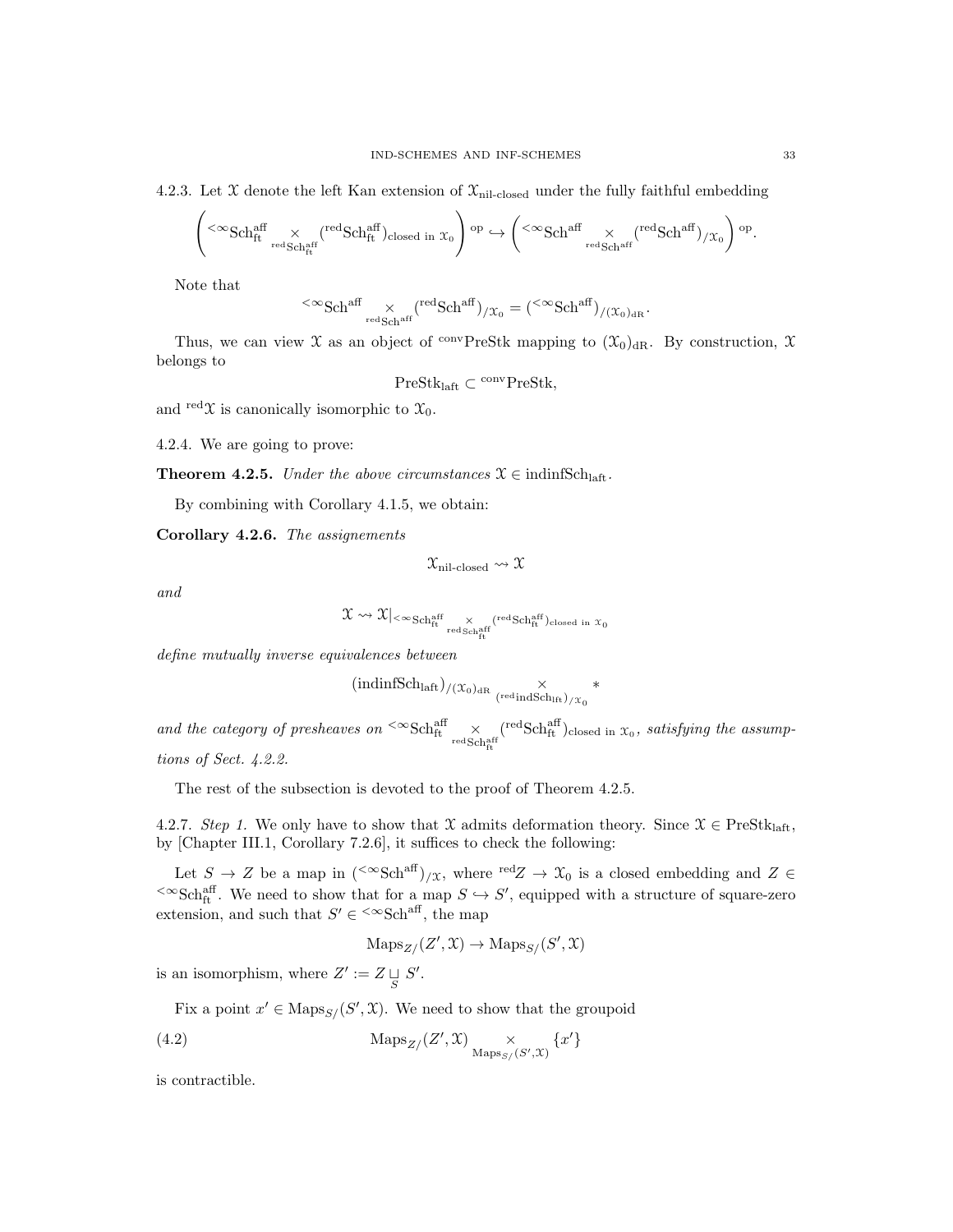4.2.8. Step 2. Let C be the category of factorizations of the given map  $S \to \mathfrak{X}$  as

$$
S \to Z_1 \to \mathfrak{X},
$$

where  $\text{red}Z_1 \to \mathfrak{X}_0$  is a closed embedding, and  $Z_1 \in \text{~}^{\text{co}}\text{Sch}^{\text{aff}}_t$ . By the construction of X as a left Kan extension, the category  $C$  is contractible.

Let  $\mathbb{C}'$  be the category whose objects are commutative diagrams

$$
S' \longrightarrow Z'_1 := Z_1 \sqcup_{S} S' \longrightarrow \mathfrak{X}
$$
  
\n
$$
\uparrow \qquad \qquad \uparrow \qquad \qquad \uparrow \qquad \qquad \downarrow
$$
  
\n
$$
S \longrightarrow Z_1 \longrightarrow \mathfrak{X},
$$

where the bottom row is an object of C.

We have a natural forgetful functor  $\mathbf{C}' \to \mathbf{C}$ . We claim that this functor is a co-Cartesian fibration in groupoids, such that every edge in C induces a homotopy equivalence between the fibers. The claim will be proved in Step 6.

Since the category **C** is contractible, we obtain that for any  $(S \to Z_1 \to \mathcal{X}) \in \mathbb{C}$  the map

$$
\mathbf{C'} \underset{\mathbf{C}}{\times} \{ (S \to Z_1 \to \mathfrak{X}) \} \to \mathbf{C'}
$$

is a homotopy equivalence. In particular, we can take  $(S \to Z_1 \to \mathfrak{X})$  to be the orginal map  $(S \to Z \to \mathfrak{X}).$ 

(Note that

$$
\mathbf{C'} \underset{\mathbf{C}}{\times} \{ (S \to Z \to \mathfrak{X}) \}
$$

identifies with the groupoid (4.2), whose contractibilty we want to establish.)

4.2.9. Step 3. Let  $Factor(x')$  denote the category of factorizations of x' as

$$
S' \to W \to \mathfrak{X},
$$

with  $W \in \langle \infty \text{Sch}_{\text{ft}}^{\text{aff}} \text{ and } {}^{\text{red}}W \to \mathfrak{X}_0$  being a closed embedding. This category is contractible by definition.

We claim that there is a canonical functor

$$
\text{Factor}(x') \to \mathbf{C}'.
$$

Indeed, for an object of  $Factor(x')$  as above, consider the composed map

$$
S \to S' \to W,
$$

and set  $W' := W \sqcup_{S} S'$ . The extension  $W \hookrightarrow W'$  splits by construction.

We regard

$$
S \to W \to \mathfrak{X}
$$

as an object of C. And we regard the composition

 $W' \to W \to \mathfrak{X}$ 

as an object of  $\mathbb{C}'$  over it.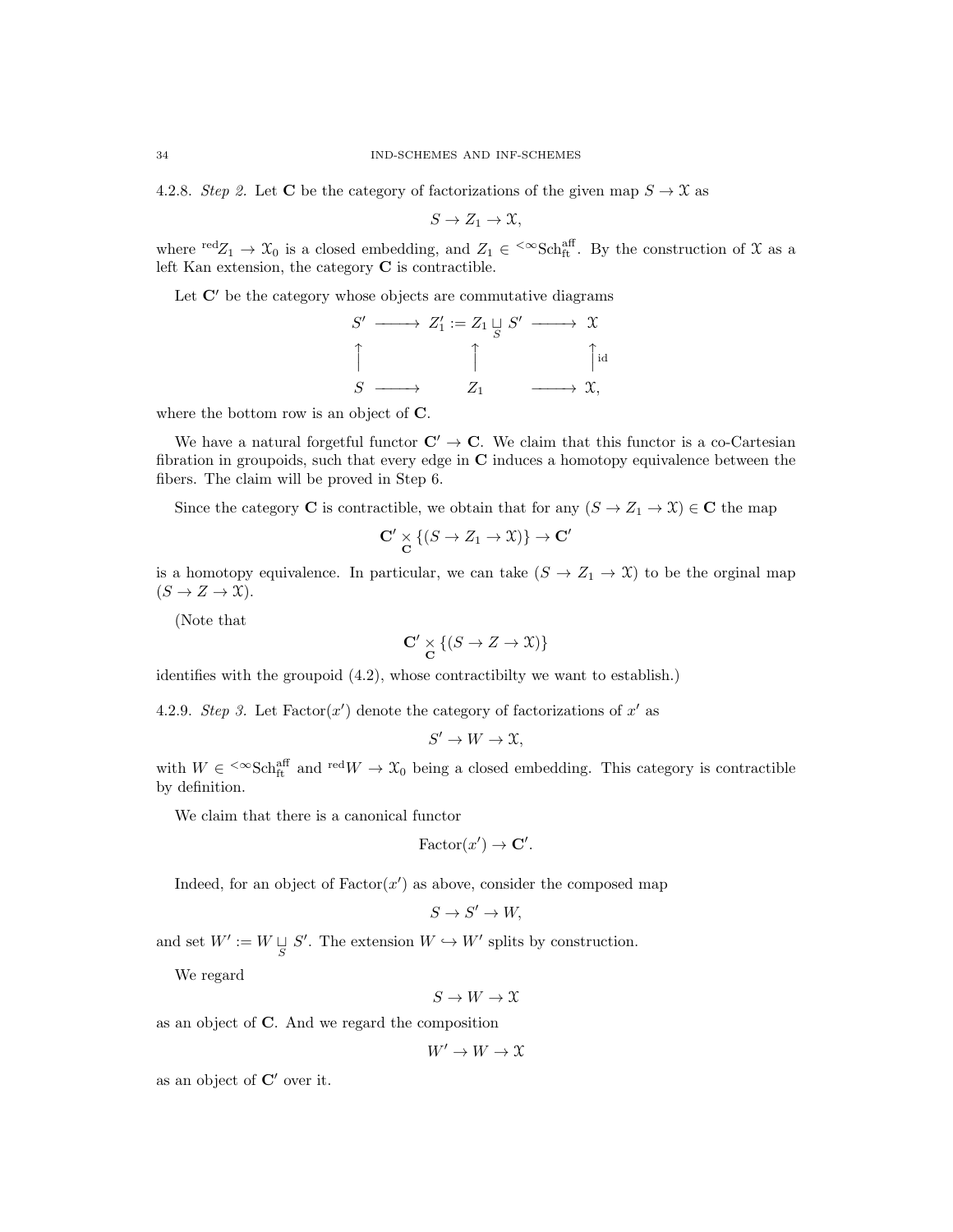4.2.10. Step 4. Let D denote the category where an object is given by the following data:

- A square-zero extension  $Z \hookrightarrow \widetilde{Z}'$  with  $\widetilde{Z}' \in \{^{\infty} {\rm Sch}_{\rm ft}^{\rm aff};$
- A map  $Z' \to \tilde{Z}'$  in the category of square-zero extensions of Z.
- A map  $\tilde{x}' : \tilde{Z}' \to \mathfrak{X}$ , extending  $x'$  and compatible with the restriction to Z.

We have a natural functor  $\mathbf{D} \to \text{Maps}_{Z}/(Z', \mathfrak{X})$   $\times$  $\underset{\text{Maps}_{S}(S',\mathcal{Y})}{\times} \{x'\}$ , and we claim that this

functor is a homotopy equivalence.

Indeed, note that the scheme Z' can be written as a filtered limit of the  $\tilde{Z}$ ''s, taken over the category of square-zero extensions

$$
Z \hookrightarrow \widetilde{Z}', \quad \widetilde{Z}' \in {}^{\leq n} {\rm Sch}^{\rm aff}_{\rm ft},
$$

where *n* is such that  $Z, Z' \in \leq^n \text{Sch}^{\text{aff}}$ . Hence, our assertion follows from the fact that  $\mathfrak{X} \in$ PreStk<sub>laft</sub>, and hence takes filtered limits in <sup> $\leq n$ </sup>Sch<sup>aff</sup> to colimits.

Note also that we have a naturally defined functor

$$
\mathbf{D} \to \text{Factor}(x')
$$

that sends  $\widetilde{Z}'$  to W.

4.2.11. Step 5. We have a non-commuting diagram of categories:

(4.3)  
\n
$$
\operatorname{Maps}_{Z/}(Z', \mathfrak{X}) \xrightarrow{\times} \{x'\} \longrightarrow C'
$$
\n
$$
\uparrow
$$
\n
$$
\uparrow
$$
\n
$$
\uparrow
$$
\n
$$
\downarrow
$$
\n
$$
\uparrow
$$
\n
$$
\downarrow
$$
\n
$$
\uparrow
$$
\n
$$
\downarrow
$$
\n
$$
\uparrow
$$
\n
$$
\downarrow
$$
\n
$$
\downarrow
$$
\n
$$
\downarrow
$$
\n
$$
\downarrow
$$
\n
$$
\downarrow
$$
\n
$$
\downarrow
$$
\n
$$
\downarrow
$$
\n
$$
\downarrow
$$
\n
$$
\downarrow
$$
\n
$$
\downarrow
$$
\n
$$
\downarrow
$$
\n
$$
\downarrow
$$
\n
$$
\downarrow
$$
\n
$$
\downarrow
$$
\n
$$
\downarrow
$$
\n
$$
\downarrow
$$
\n
$$
\downarrow
$$
\n
$$
\downarrow
$$
\n
$$
\downarrow
$$
\n
$$
\downarrow
$$
\n
$$
\downarrow
$$
\n
$$
\downarrow
$$
\n
$$
\downarrow
$$
\n
$$
\downarrow
$$
\n
$$
\downarrow
$$
\n
$$
\downarrow
$$
\n
$$
\downarrow
$$
\n
$$
\downarrow
$$
\n
$$
\downarrow
$$
\n
$$
\downarrow
$$
\n
$$
\downarrow
$$
\n
$$
\downarrow
$$
\n
$$
\downarrow
$$
\n
$$
\downarrow
$$
\n
$$
\downarrow
$$
\n
$$
\downarrow
$$
\n
$$
\downarrow
$$
\n
$$
\downarrow
$$
\n
$$
\downarrow
$$
\n
$$
\downarrow
$$
\n
$$
\downarrow
$$
\n
$$
\downarrow
$$
\n
$$
\downarrow
$$
\n
$$
\downarrow
$$
\n
$$
\downarrow
$$
\n
$$
\downarrow
$$
\n
$$
\downarrow
$$
\n
$$
\downarrow
$$
\n
$$
\downarrow
$$
\n
$$
\downarrow
$$
\n
$$
\downarrow
$$

However, we claim that the two resulting maps

$$
\mathbf{D}\rightrightarrows\mathbf{C}'
$$

are homotopic. Indeed, the two functors send an object of  **as above to** 

$$
S' \longrightarrow Z' \longrightarrow \mathfrak{X}
$$
  
\n
$$
\uparrow \qquad \qquad \uparrow \qquad \qquad \uparrow \text{id}
$$
  
\n
$$
S \longrightarrow Z \longrightarrow \mathfrak{X},
$$
  
\n
$$
\longrightarrow \widetilde{Z}' \sqcupneq S' \longrightarrow \mathfrak{X}
$$

(for the clockwise circuit)

$$
S' \longrightarrow \widetilde{Z}' \sqcup_{S} S' \longrightarrow \mathfrak{X}
$$
  
\n
$$
\uparrow \qquad \qquad \uparrow \qquad \qquad \uparrow \text{id}
$$
  
\n
$$
S \longrightarrow \widetilde{Z}' \xrightarrow{\widetilde{x}'} \mathfrak{X},
$$

(for the anti-clockwise circuit), respectively. The required homotopy is provided by the map  $Z \rightarrow \widetilde{Z}'$ .

Note that the clockwise circuit in (4.3) is a homotopy equivalence. Hence, we obtain that  $\mathrm{Maps}_{Z}/(Z', \mathfrak{X}) \longrightarrow$  $\times$  {x'} is a retract of Factor(x'). Therefore, it is contractible, as re-<br>Maps<sub>S/</sub>(S',y) quired.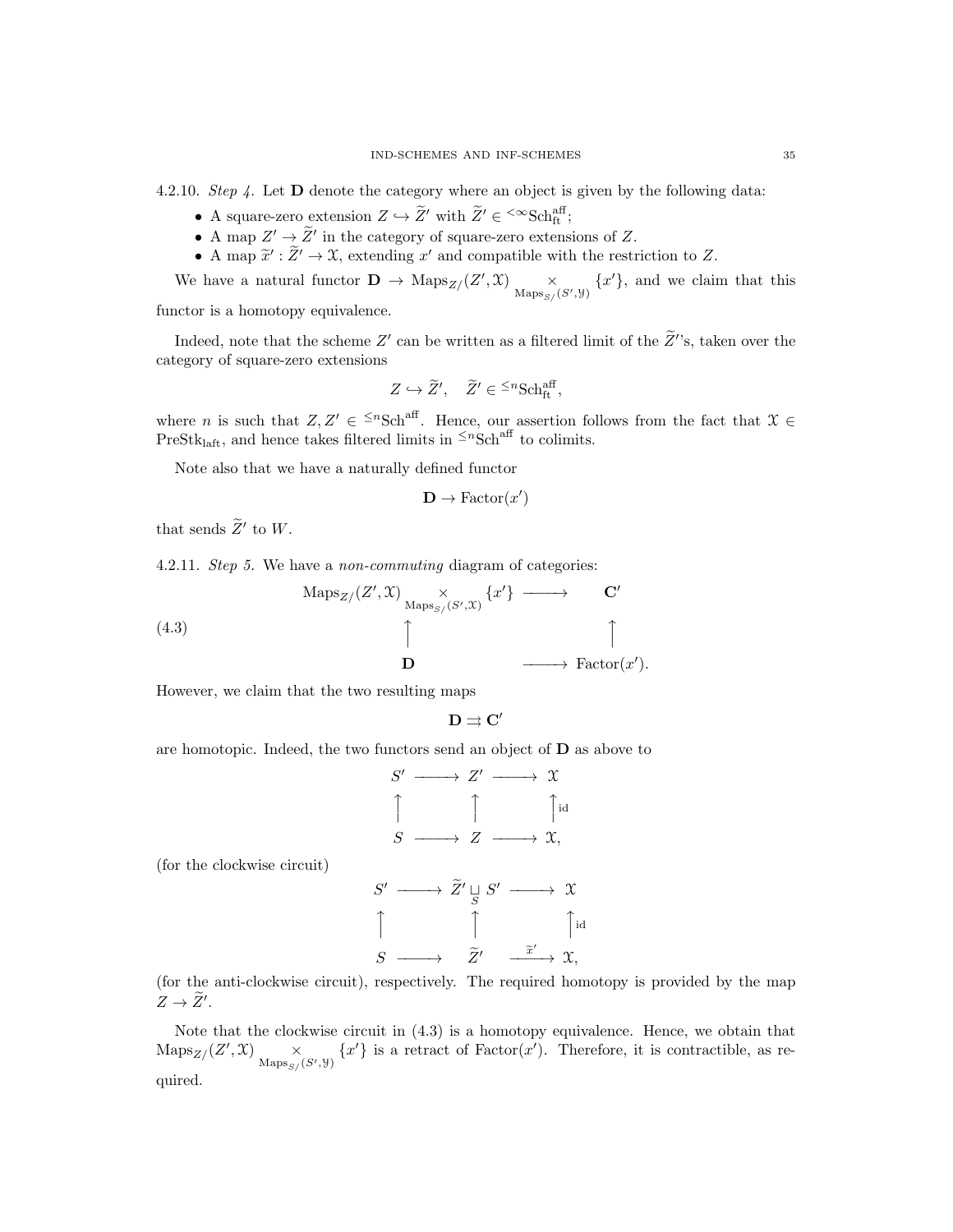4.2.12. Step 6. It suffices to show that whenever  $Z_1 \rightarrow Z_2$  is a map in  ${}^{<\infty}{\rm Sch}^{{\mathop{\rm aff}}}_{\rm ft} \times$ red ${\rm Sch}^{{\mathop{\rm aff}}}_{\rm ft}$  $({}^{\text{red}}\text{Sch}^{\text{aff}}_{\text{ft}})$ closed in  $\mathfrak{X}_0$ ,

and  $Z_1 \hookrightarrow Z'_1$  is a square-zero extension with  $Z'_1 \in \text{&}\infty$ Sch<sup>aff</sup>, then for

$$
Z'_2:=Z_2\mathop{\sqcup}\limits_{Z_1}~Z'_1
$$

,

the map

$$
\mathrm{Maps}(Z'_2,\mathfrak{X})\to\mathrm{Maps}(Z_2,\mathfrak{X})\underset{\mathrm{Maps}(Z_1,\mathfrak{X})}{\times}\mathrm{Maps}(Z'_1,\mathfrak{X})
$$

is an isomorphism.

As in Step 3, we write

$$
Z_1' \simeq \lim_{\alpha \in A} Z_{1,\alpha}',
$$

where A is a filtered category, and  $Z_1 \hookrightarrow Z'_{1,\alpha}$  are square-zero extensions with  $Z'_{1,\alpha} \in {}^{\leq n} {\rm Sch}^{\rm aff}_{\rm aff}$ for some  $n$ . Then

$$
Z'_2\simeq \lim_{\alpha\in A}Z'_{2,\alpha},
$$

where

$$
Z_{2,\alpha}':=Z_2\mathop{\sqcup}\limits_{Z_1} Z_{1,\alpha}'.
$$

The required assertion now follows from the fact  $\mathfrak X$  belongs to PreSt $k_{\mathrm{laff}}$ , and hence takes filtered limits in  $\leq^n \text{Sch}^{\text{aff}}_{\text{aff}}$  to colimits.

4.3. Exhibiting inf-schemes as colimits. In this subsection we will adapt Theorem 4.1.3 to the case of inf-schemes. Namely, we will show that in this case we can replace the word 'nil-closed' by 'nil-isomorphism'.

4.3.1. For  $\mathfrak{X} \in \text{PreStk}$  let

$$
\mathrm{PreStk}_{\mathrm{nil\text{-}isom to}}~\chi\subset\mathrm{PreStk}_{/\mathfrak{X}}
$$

be the full subcategory spanned by objects  $f: \mathcal{X}' \to \mathcal{X}$  for which f is a nil-isomorphism.

We will use a similar notation for full subcategories of PreStk, e.g.,

Sch<sub>nil-isom to</sub> 
$$
\mathfrak{X} \subset
$$
 Sch $/\mathfrak{X}$ ,

etc.

We claim (compare with Proposition 1.8.5 in the case of nil-schematic ind-schemes):

**Proposition 4.3.2.** Let  $X$  be an object of infSch<sub>laft</sub>. Then the inclusion

$$
(Sch_{\text{aft}})_{\text{nil-isom to }} \chi \hookrightarrow (Sch_{\text{aft}})_{\text{nil-closed in }} \chi
$$

is cofinal.

Proof. It is enough to show that the embedding in question admits a left adjoint. Given an object

$$
(Z \to \mathfrak{X}) \in (\mathbf{Sch}^{\mathrm{aff}}_{\mathrm{aft}})_{\mathrm{nil-closed \ in \ \mathfrak{X}}},
$$

we note that since  $Z \in \text{Sch}^{\text{aff}}_{\text{aff}}$ , the map  $\text{red}Z \to Z$  is a nilpotent embedding.

Now, the value of the left adjoint in question is given by sending

$$
(Z \to \mathfrak{X}) \in (\mathbf{Sch}^{\mathrm{aff}}_{\mathrm{aff}})_{\mathrm{nil-closed \ in \ } \mathfrak{X}}
$$

to

$$
Z \underset{\mathrm{red}Z}{\sqcup} \mathrm{red} \chi,
$$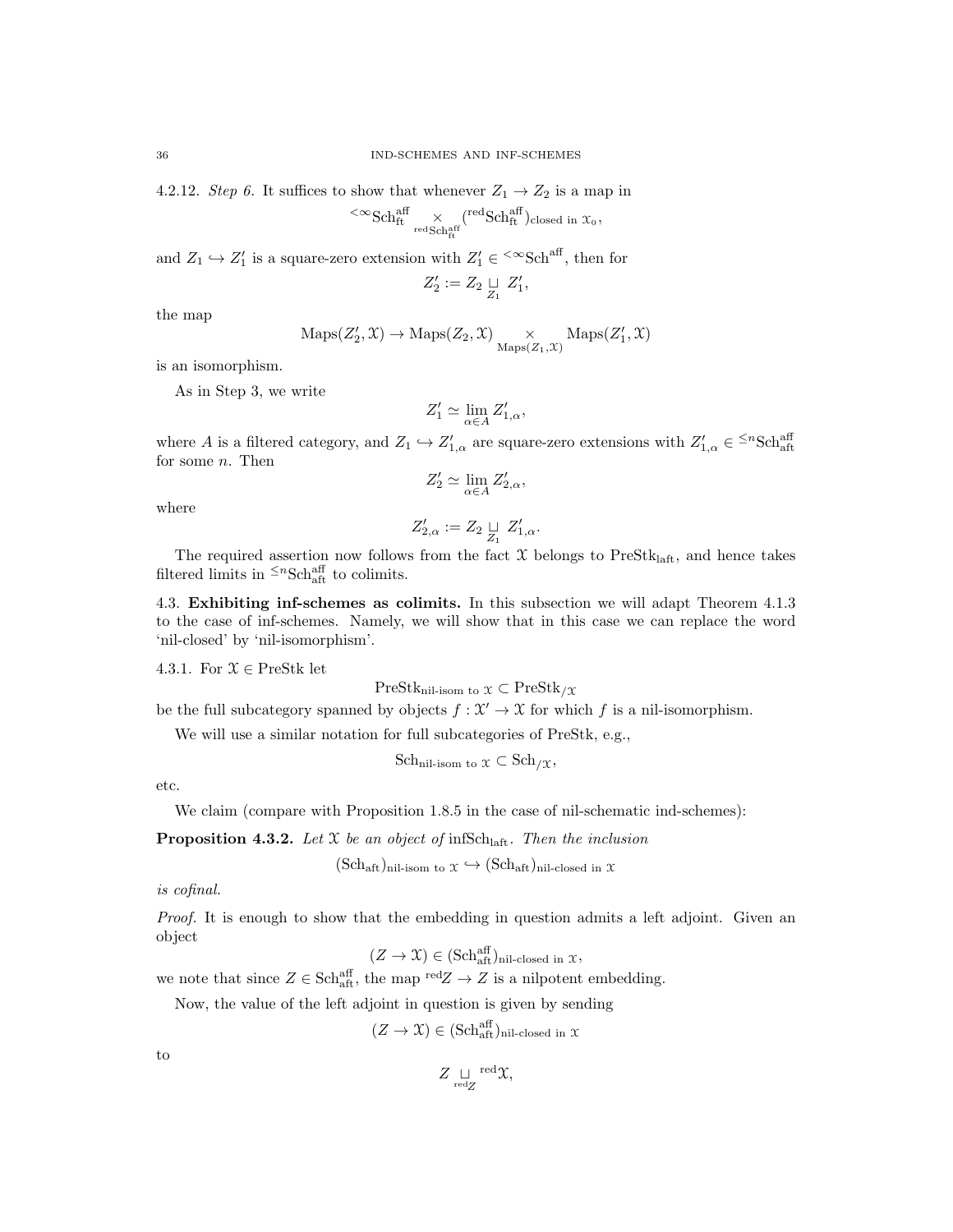which maps to  $\mathfrak X$  using [Chapter III.1, Corollary 7.2.3].

Combining with Theorem 4.1.3, we obtain (compare with Corollary  $1.8.6(a)$ ) in the case of nil-schematic ind-schemes):

**Corollary 4.3.3.** Let  $X$  be an object of infSch<sub>laft</sub>. Then the map

$$
\underset{Z \in (\mathrm{Sch}_\mathrm{aft})_{\mathrm{nil-isom \ to \ } X}}{\mathrm{colim}} Z \to \mathfrak{X},
$$

induces an isomorphism, when the colimit is taken in either PreStk or  $PreStk<sub>latt</sub>$ .

Note that Corollary 4.3.3 admits the following corollary:

**Corollary 4.3.4.** Let  $\mathcal{X} \in \text{infSch}_{\text{left}}$  be such that  $\text{red}\mathcal{X} = X_0 \in \text{redSch}_{\text{ft}}^{\text{aff}}$ . Then the functor

$$
({}^{<\infty}{\rm Sch}^{\rm aff}_{\rm ft})_{/X} \underset{({}^{\rm red}{\rm Sch}^{\rm aff}_{\rm ft})_{/X_0}}{\times} \{X_0\} \hookrightarrow ({}^{<\infty}{\rm Sch}^{\rm aff})_{/X}
$$

is cofinal.

4.3.5. We now claim (compare with Corollary 1.8.6(a") in the case of nil-schematic ind-schemes):

**Proposition 4.3.6.** For  $\mathfrak{X} \in \text{infSch}_{\text{laff}}$  the category  $(\text{Sch}_{\text{aff}})_{\text{nil-isom to } \mathfrak{X}}$  is sifted.

*Proof.* We need to show that for a pair of nilpotent embeddings  $f_1 : Z_1 \to \mathfrak{X}$  and  $f_2 : Z_2 \to \mathfrak{X}$ , the category of

$$
(Z_1 \stackrel{g_1}{\rightarrow} Z, Z_2 \stackrel{g_2}{\rightarrow} Z, Z \stackrel{f}{\rightarrow} \mathfrak{X}, f_1 \sim f \circ g_1, f_2 \sim f \circ g_2)
$$

is contractible.

We claim, however, that the category in question admits an initial object, namely

$$
Z:=Z_1\mathop{\sqcup}\limits_{\rm red\,\chi} \; Z_2,
$$

see [Chapter III.1, Corollary 7.2.3].

4.4. A construction of inf-schemes. In this subsection we will consider a version of Proposition 4.4.5 for inf-schemes. This version will be crucial for our study of formal moduli problems in [Chapter IV.1].

4.4.1. We start with an object  $X_0 \in \text{redSch}^{\text{aff}}_{\text{ft}}$ , and let  $\mathfrak{X}_{\text{nil-isom}}$  be a presheaf on the category

$$
\leq \infty \text{Sch}_{\text{aft}} \times \{X_0\},\
$$

where the functor  ${}^{<\infty}$ Sch<sub>aft</sub>  $\rightarrow$  <sup>red</sup>Sch<sub>ft</sub> is  $S \mapsto {}^{\text{red}}S$ .

4.4.2. We impose the following two conditions:

- $\mathfrak{X}_{\mathrm{nil-isom}}(X_0) = *$ .
- For a push-out diagram

 $Z_1 \underset{Z}{\sqcup} Z'$ 

 $\sin \frac{<\infty}{\text{Sch}^{\text{aff}}_{\text{ft}}}\times$  ${X_0}$ , where  $Z \hookrightarrow Z'$  has a structure of square-zero extension, the

resulting map

$$
\mathfrak{X}_{\text{nil-isom}}(Z_1 \sqcup Z') \to \mathfrak{X}_{\text{nil-isom}}(Z_1) \underset{\mathfrak{X}_{\text{nil-isom}}(Z)}{\times} \mathfrak{X}_{\text{nil-isom}}(Z')
$$

is an isomorphism (cf. remark following [Chapter III.1, Definition 6.1.2]).

 $\Box$ 

 $\Box$